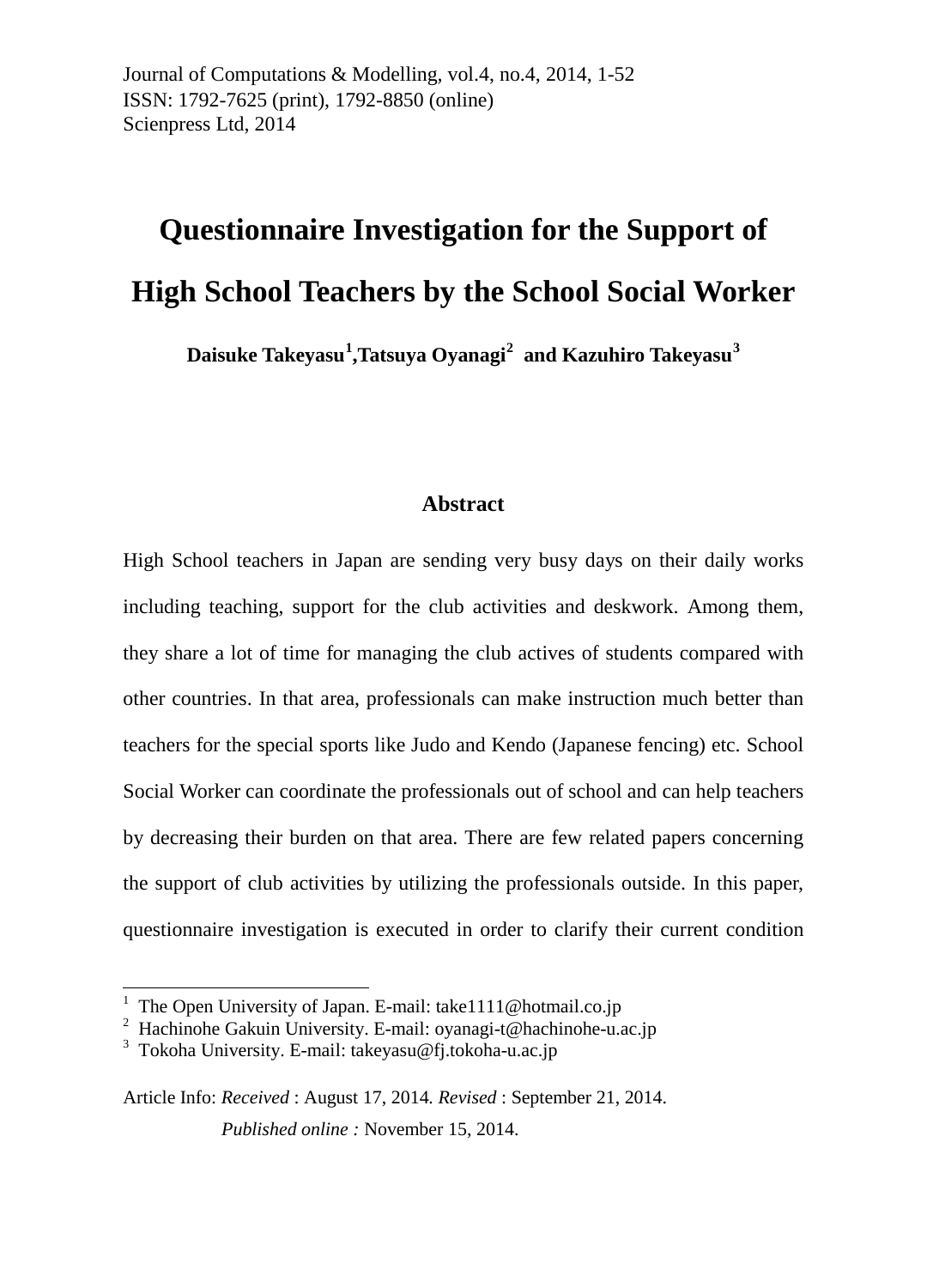and their consciousness, and to seek the possibility of utilizing school social worker for their support. Hypothesis testing was executed based on that. Some interesting and instructive results were obtained.

#### **Mathematics Subject Classifications:** 62H15

**Key Words:** School Social Worker; High school; teacher; hypothesis testing

## **1. Introduction**

Teacher at High school / Junior High School in Japan are sending very busy days in general on their daily works including teaching, support for the club activities and deskwork. Among them, they share a lot of time for managing the club actives of students compared with other countries. In particular, it takes time to manage the club activities for sports. In that area, professionals can make instruction much better than teachers for the special sports like Judo and Kendo (Japanese fencing) etc. School Social Worker can coordinate the professionals out of school and can help teachers by decreasing their burden on that area.

There are many researches made on School Social Workers' function. For example, H.Konyuba (2011) analyzed the teacher's sparing time for club activities and pointed out that there is a difference between the sports club and the culture club. K.Yonekawa (2011) discussed the mental health support by school social worker. M.S.Kelly et al. (2010) made School Social work survey and derived instructive insight.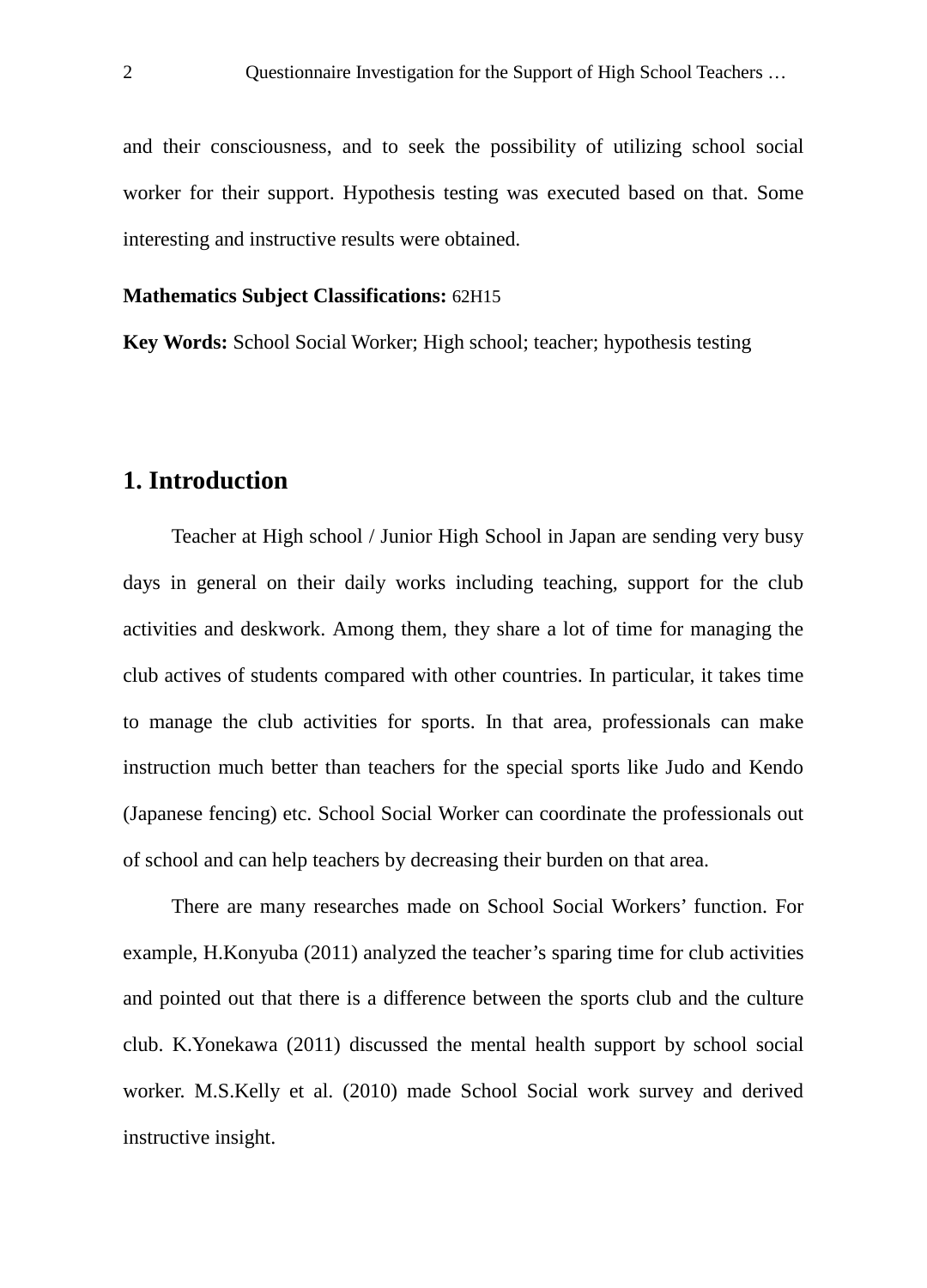OECD (Organisation for Economic Co-operation and Development) has released the investigation report of "Teaching And Learning International Survey (TALIS)" on June 25/2014. It is reported that the teacher's total working hours for a week in Japan were the most among 33 countries. Main data are as follows. /Teacher's total working hours for a week in Japan: 53.9 (Average: 38.3)

/ Teacher's working hours of support for the club activities for a week in Japan: 7.7(Average: 2.1)

/Teacher's working hours of deskwork for a week in Japan: 5.5 (Average: 2.9) /Teacher's teaching hours for a week in Japan: 17.7 (Average: 19.3)

Teacher's working hours of support for the club activities were nearly triple, and those of deskwork double compared with the average, while the teaching hours were less than those of the average. They are too busy for the support of the club activities and deskwork, which causes bad influence on their teaching activities.

Although there are some related papers as these, but there are few related papers concerning the support of club activities by utilizing the professionals outside especially in the Japanese case.

In this paper, questionnaire investigation is executed in order to clarify their current condition and their consciousness, and to seek the possibility of utilizing school social worker for their support. Hypothesis testing was executed based on that.

Two main issues are set as follows.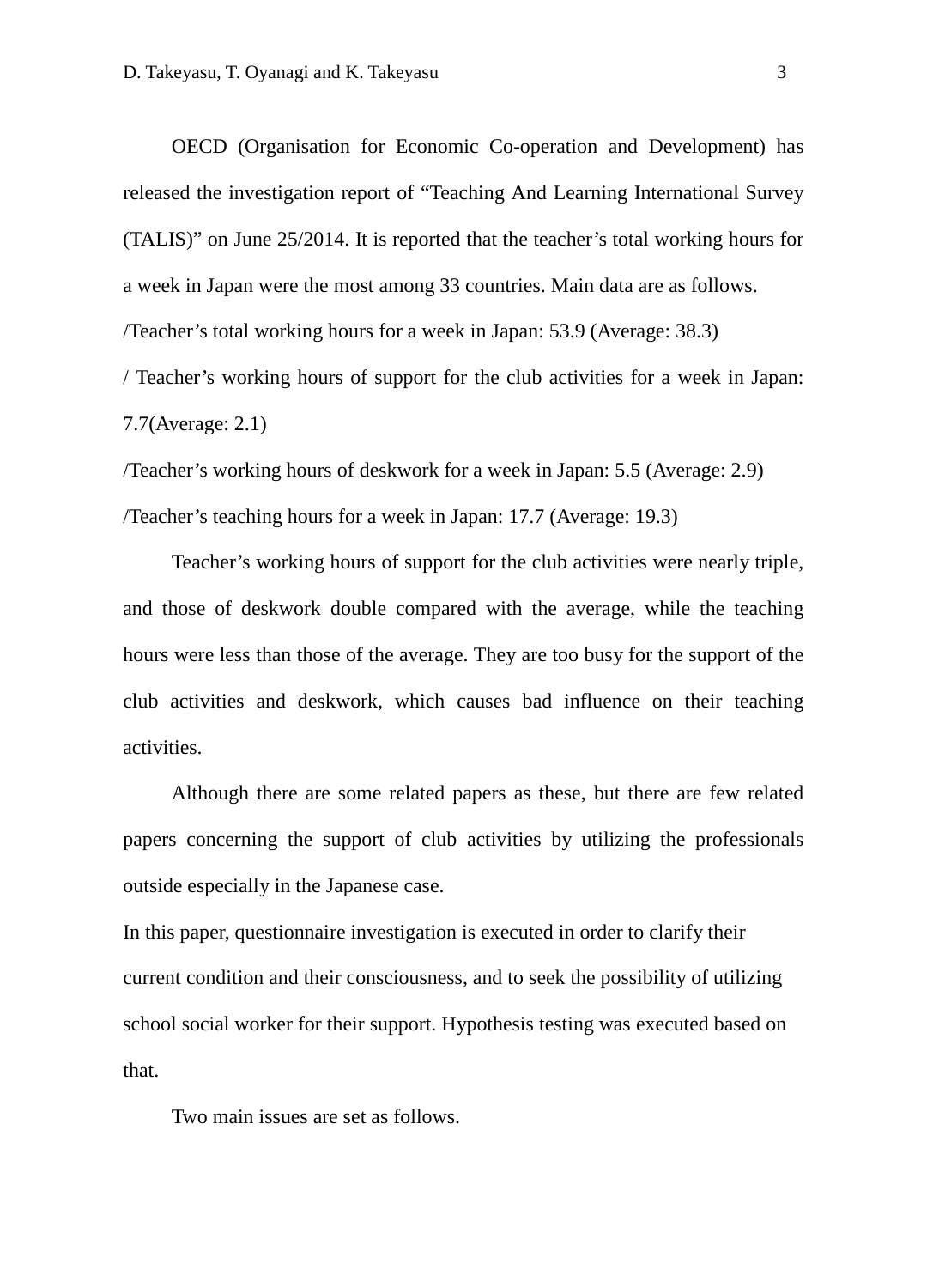・Teachers assistance for Junior High School is much more effective than for High School in introducing the School Social Worker.

・Teachers assistance for the middle ranked performance High School is much more effective that for other ranked performance High School.

We have made 19 Null hypotheses based upon these and hypothesis testing is executed.

Some interesting results were obtained.

The rest of the paper is organized as follows. Outline of questionnaire investigation is stated in section 2. Hypothesis Testing is carried out in section 3, which is followed by the Remarks of section 4.

## **2. Outline and the Basic Statistical Results of the**

## **Questionnaire Research**

#### **2.1 Outline of the Questionnaire Research**

We make a questionnaire investigation for the Support of High School Teachers by the School Social Worker. The outline of questionnaire research is as follows. Questionnaire sheet is attached in Appendix.

 $(1)$  Scope investigation : High School Teacher, 7 High Schools in Aomori Prefecture, Japan (2) Period : January  $\sim$  March 2014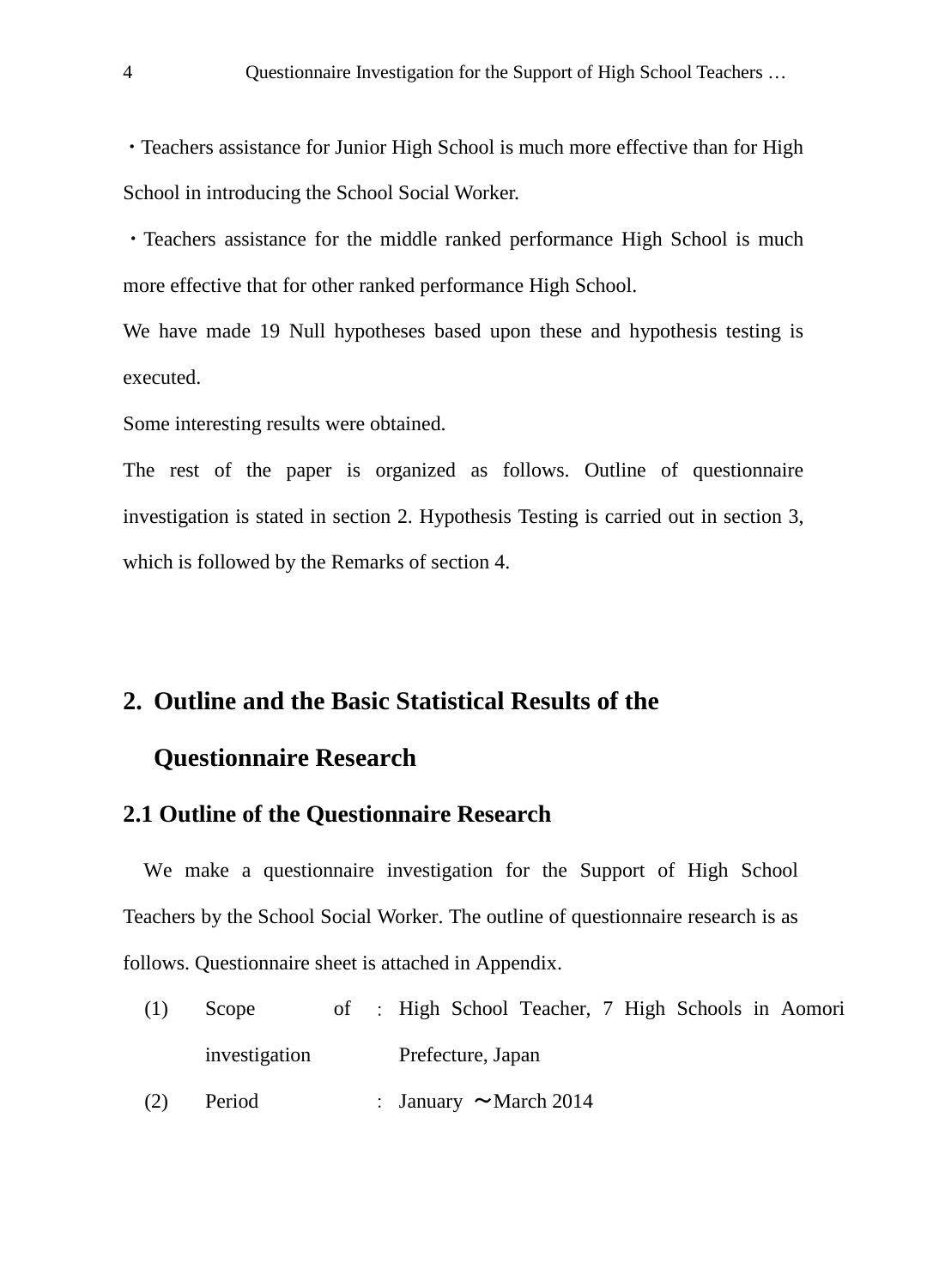| (3) | Method     | : Leave until called for                         |
|-----|------------|--------------------------------------------------|
| (4) | Collection | : Number of distribution $231$                   |
|     |            | Number of collection 170 (collection rate 73.6%) |
|     |            | Valid answer 170                                 |

## **2.2Basic Statistical Results**

Now, we show the main summary results by single variable.

#### **2.2.1 Characteristics of answers (Q4)**

(1) Sex (Q4-1)

Male: 64.12%

Female: 31.76%

(Not filled in: 4.12%)

(2) Age (Q4-2)

20~29: 16.47%

30~39: 28.82%

40~49: 22.35%

50~59: 29.41%

More than 60: 1.76%

(Not filled in: 1.19%)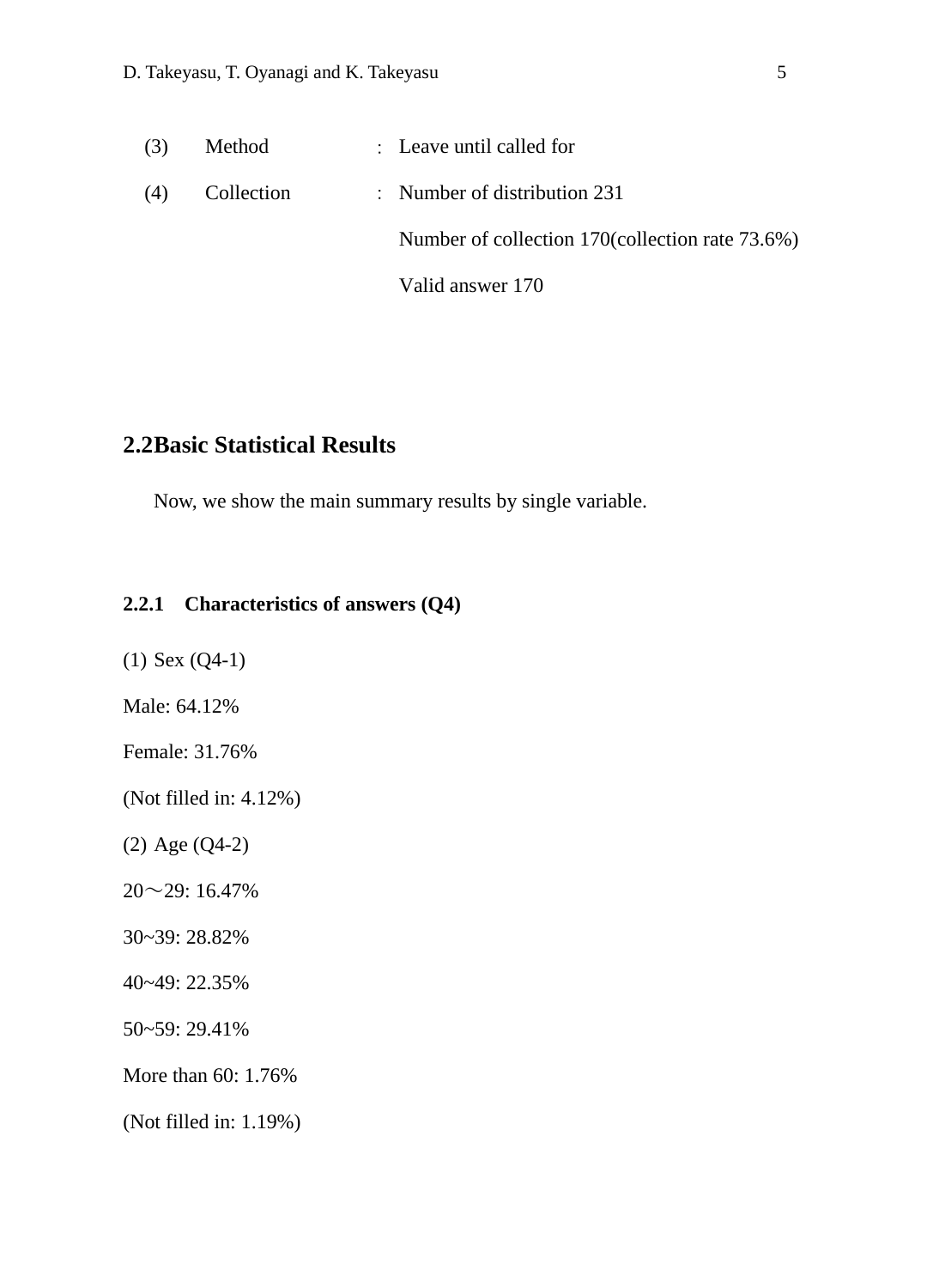(3) Position (Q4-3)

Deputy Principal: 3.53%

A person in charge of educational affairs: 8.24%

Teacher: 74.71%

Lecturer: 9.41%

Assistant: 1.18%

Miscellaneous: 2.93%

(4) Experience as a teacher (Q4-4)



Figure 2-1: Experience as a teacher (Q4-4)

More than 10 years consists 2/3.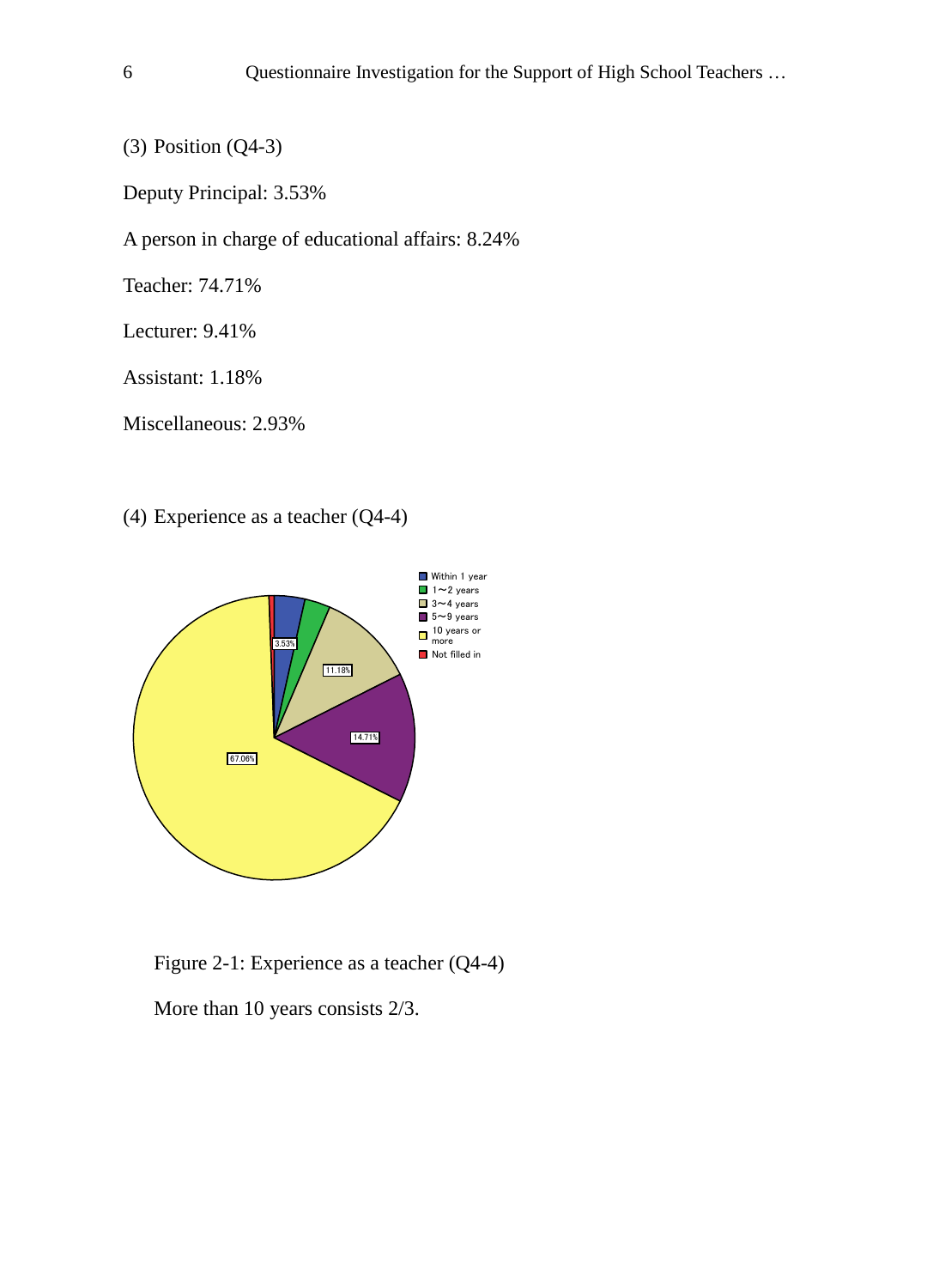(5) How many years are you working for the present school?



Figure 2-2: How many years are you working for the present school?

5~9 years and more than 10 years consist nearly 3/4.



#### **2.2.2 Faculty Course (Q1-2)**

Figure 2-3: Faculty Course (Q1-2)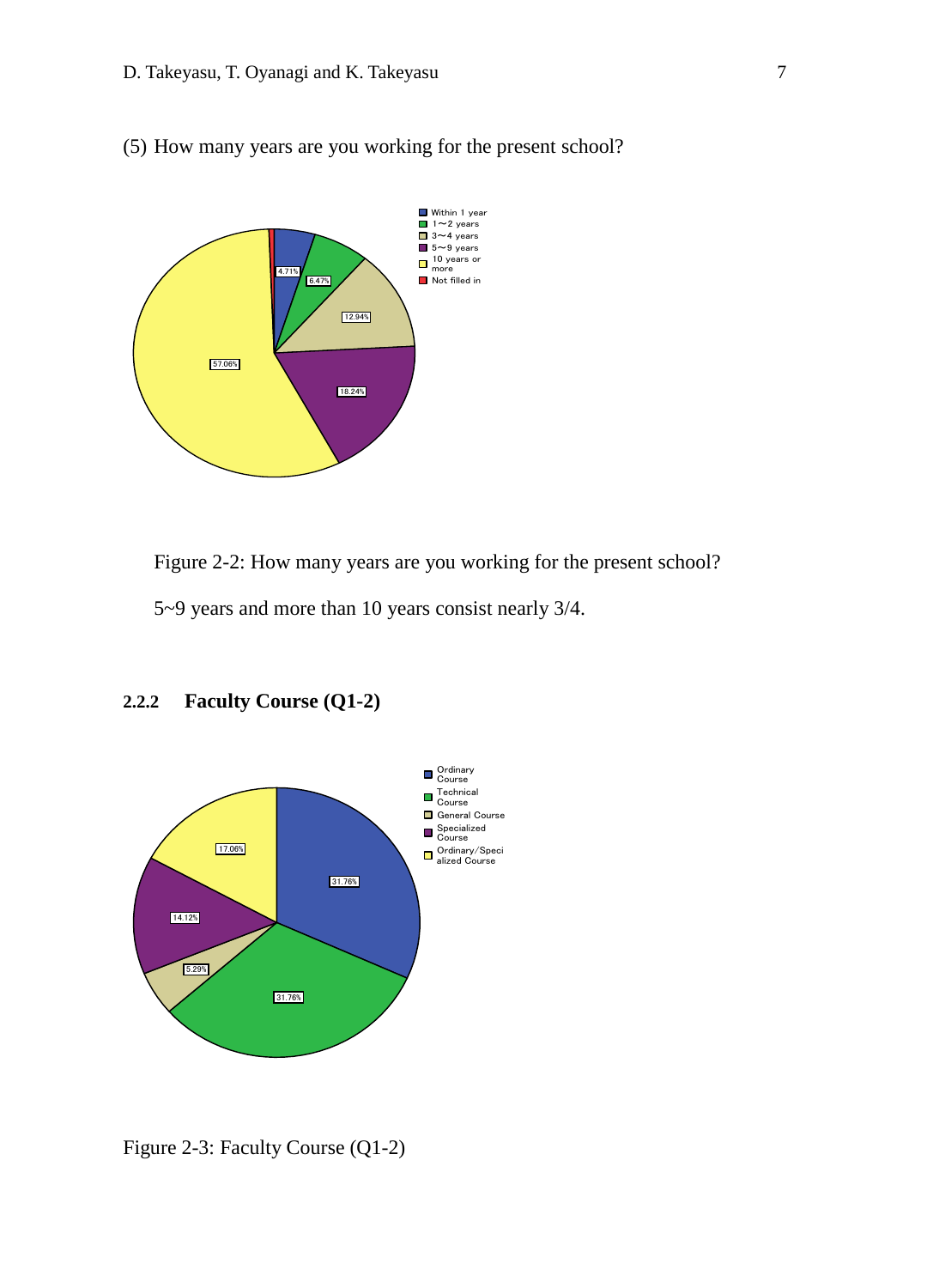Ordinary Course and Technical Course consist of nearly 2/3 in the total.

#### (1) Sports Club (Q 1-2-1) 5.88% 5.29% 1.76% 5.29% **Baseball**  $\Box$  Tennis Rugby Soccer Track-and-field **Archery** Golf

**2.2.3 Club Activities**



Figure 2-4: Sports Club (Q 1-2-1)

Large part one is Basketball (7.06%), Baseball (5.88%), Soccer (5.29%) and Badminton (5.29%).

Miscellaneous (14.12%) includes Ice hockey, Softball, Bowling, Boxing, Karate etc. "99" means "Else".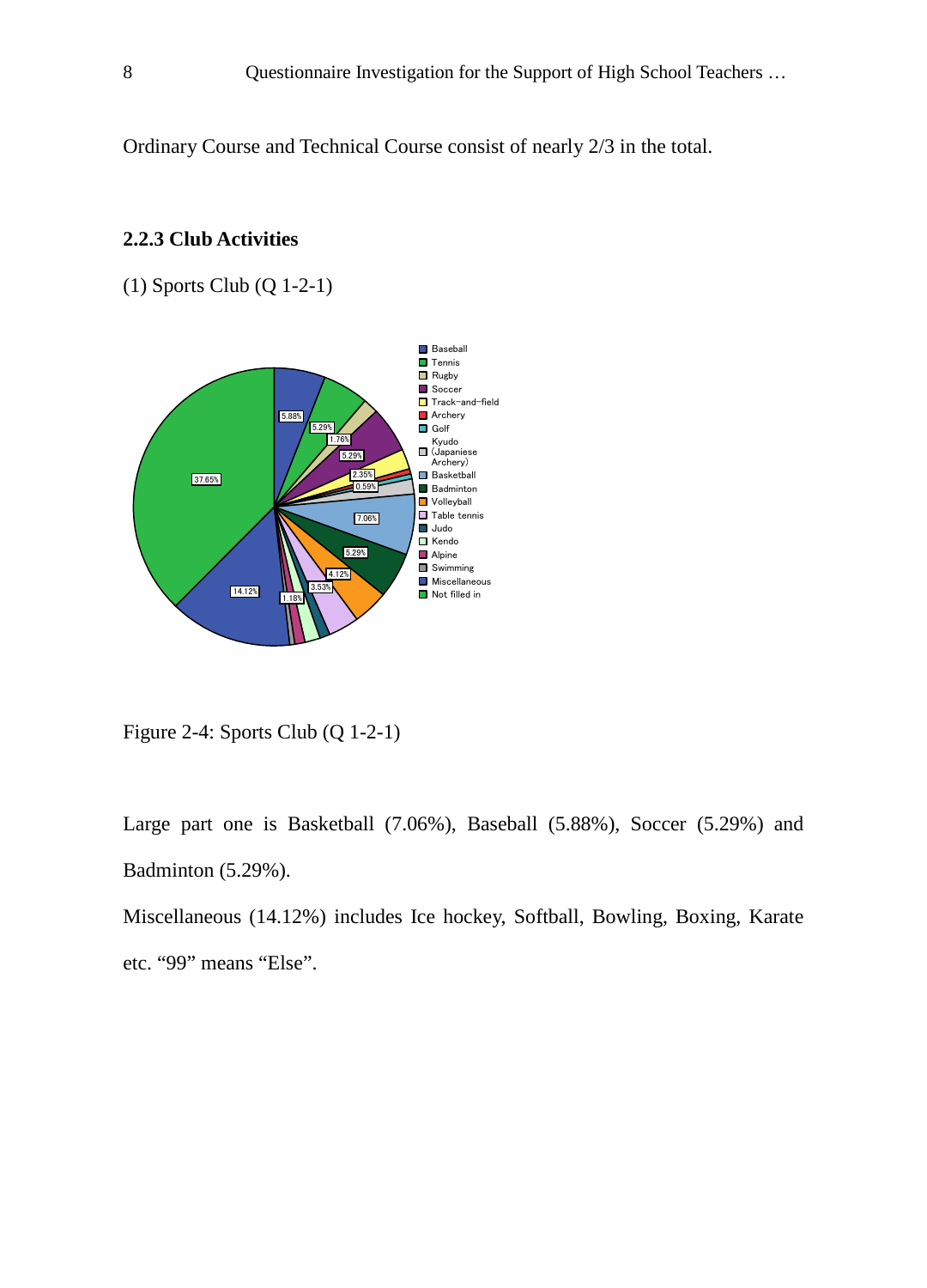(2) Culture Club  $(Q1-2-2)$ 



Figure 2-5: Culture Club  $(Q1-2-2)$ 

Main items are as follows.

/ART: 2.35%, /Broadcast Department: 2.94%, /Theater Photo Department: 1.76%,

23(25.29%) consists by the following clubs with small number % ratio.

/Housing Research, /PC, /Manufacturing, /Baton etc.

On the whole, sports clubs consist nearly 60% and culture clubs 40%.

(3) How about the sort of job?  $(Q1-2-2-3)$ 

/Adviser: 86.47%, /Deputy Adviser: 11.18%, Miscellaneous: 2.35% Adviser takes the majority.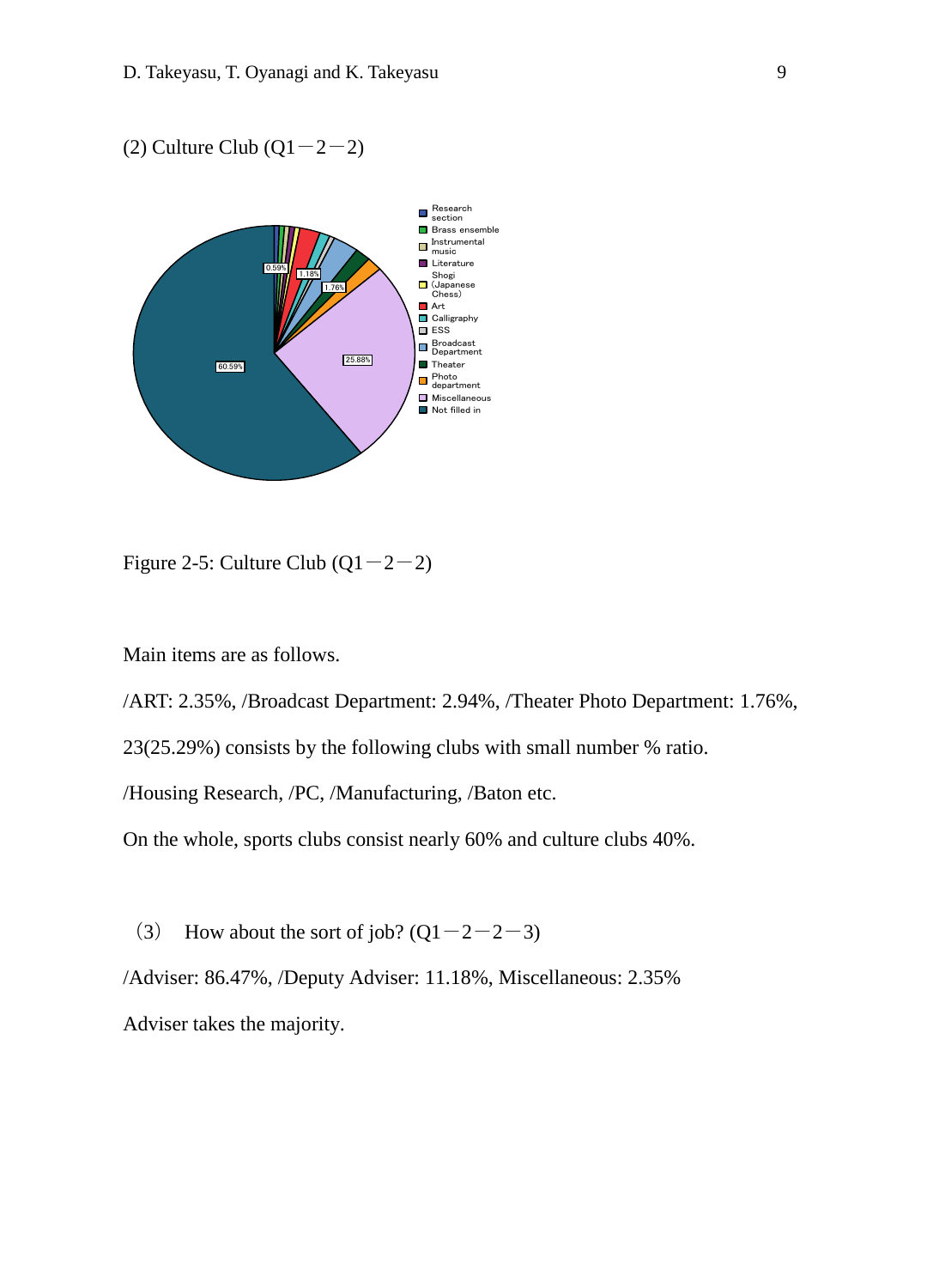(4) Is the club strong enough to participate in the national sports match? ( $Q1-2-$ 





Figure 2-6: Is the club strong enough to participate in the national sports match?  $(Q1 - 2 - 2 - 4)$ 

Nearly 1/5 of them are the strong teams to participate in the national sports match.

(5) Is the club activity active?  $(Q1-2-2-5)$ 



Figure 2-7 Is the club activity active?  $(Q1-2-2-5)$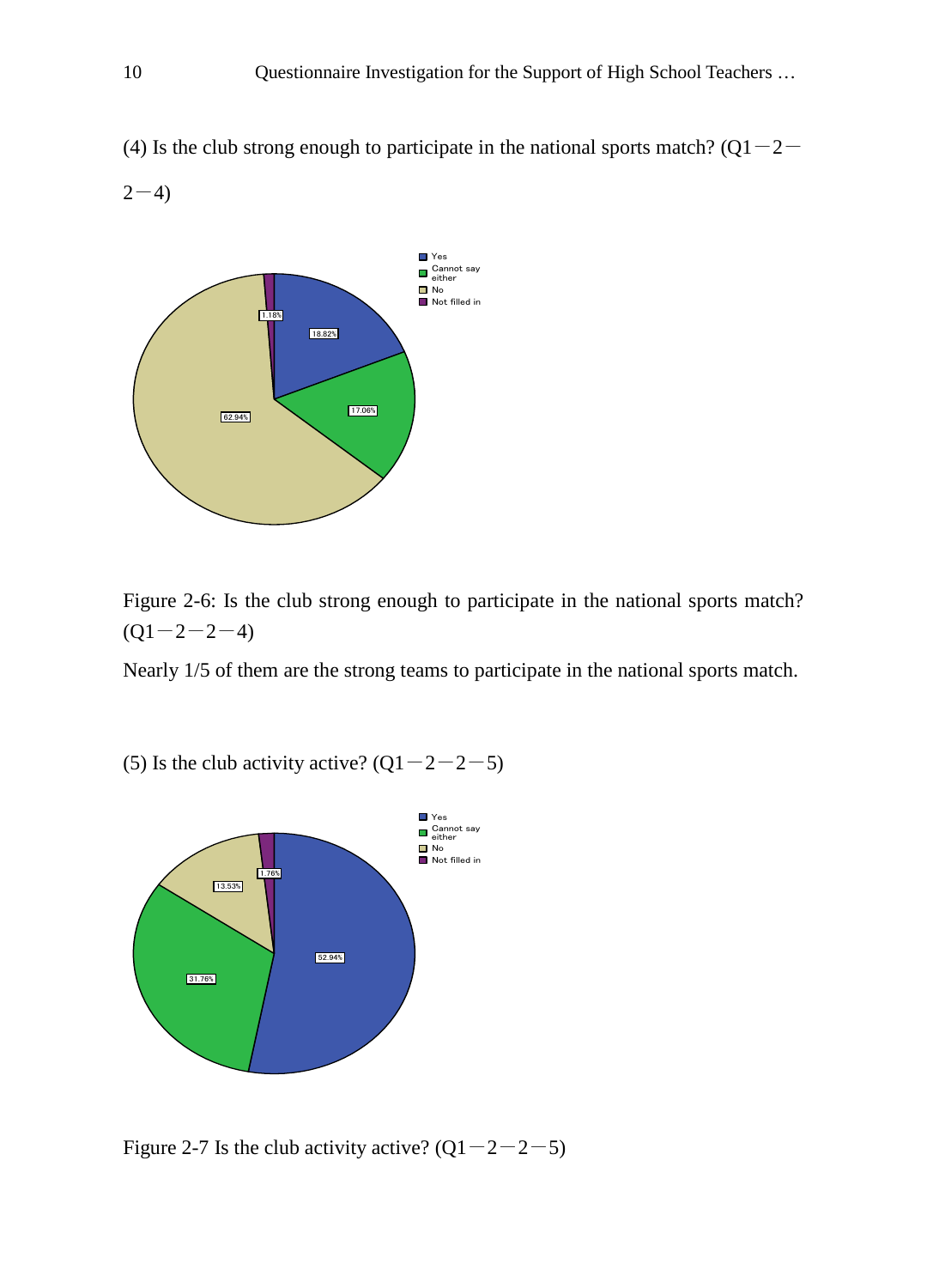More than half of them have selected "Yes".

(6) How long a time do you spare for the club activity (Include moving time)

 $(Q1 - 2 - 2 - 6)$ 



Figure 2-8: How long a time do you spare for the club activity (Include moving time)  $(Q1 - 2 - 2 - 6)$ 

60 hours in month exceeds half and 90 hours reaches 3/4 in the total.

#### **2.2.4 Consciousness for the daily works (Q2)**

(1) Feel it burden to teach (Q2-1)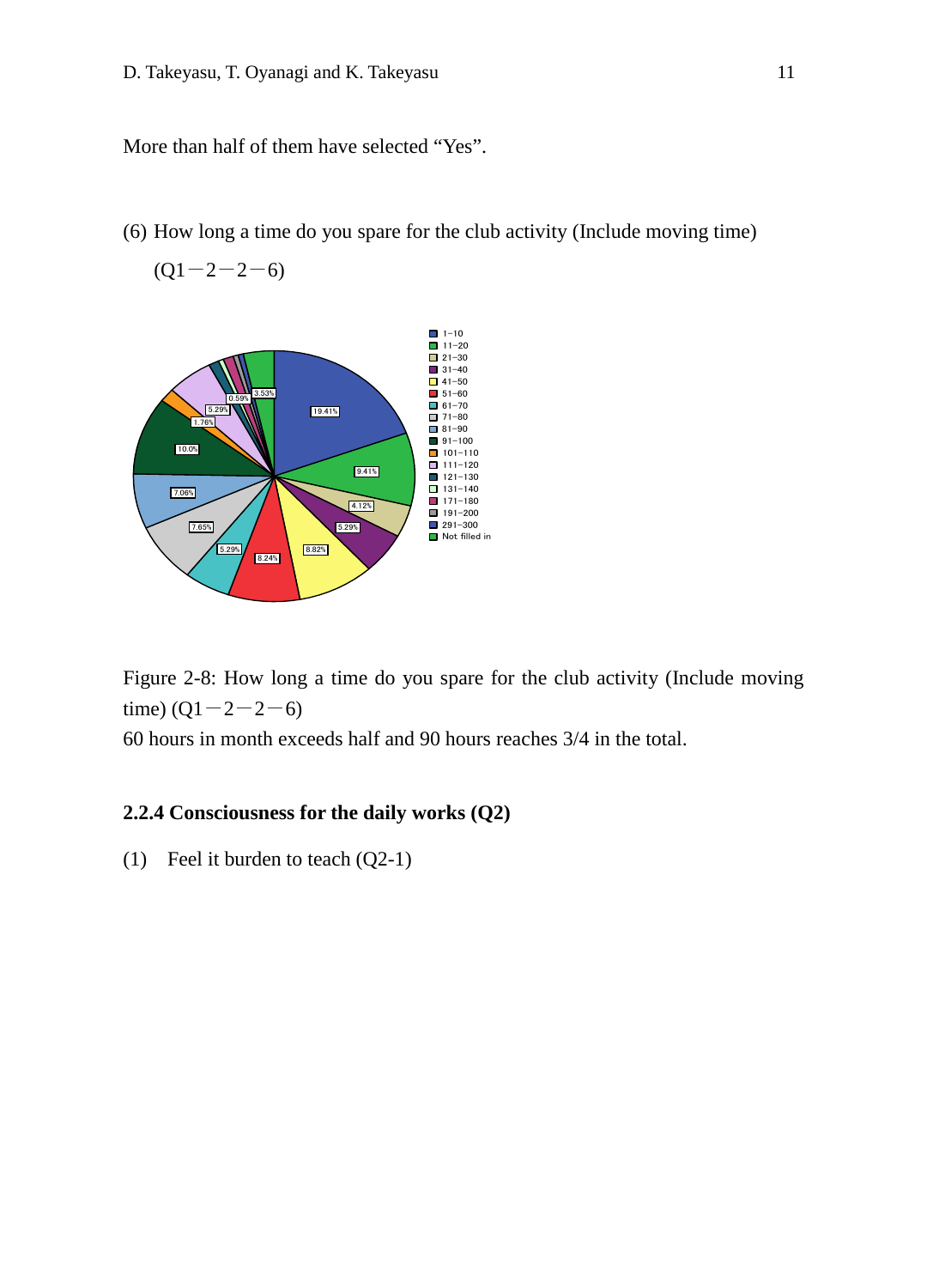

Figure 2-9: Feel it burden to teach (Q2-1)

Nearly 15% of the teachers feel it burden to teach. This is rather a small value.

(2) Feel it burden to prepare for teaching (Q2-2)



Figure 2-10: Feel it burden to prepare for teaching (Q2-2)

Nearly 21% of the teachers feel it burden to prepare for teaching. This is rather a small value.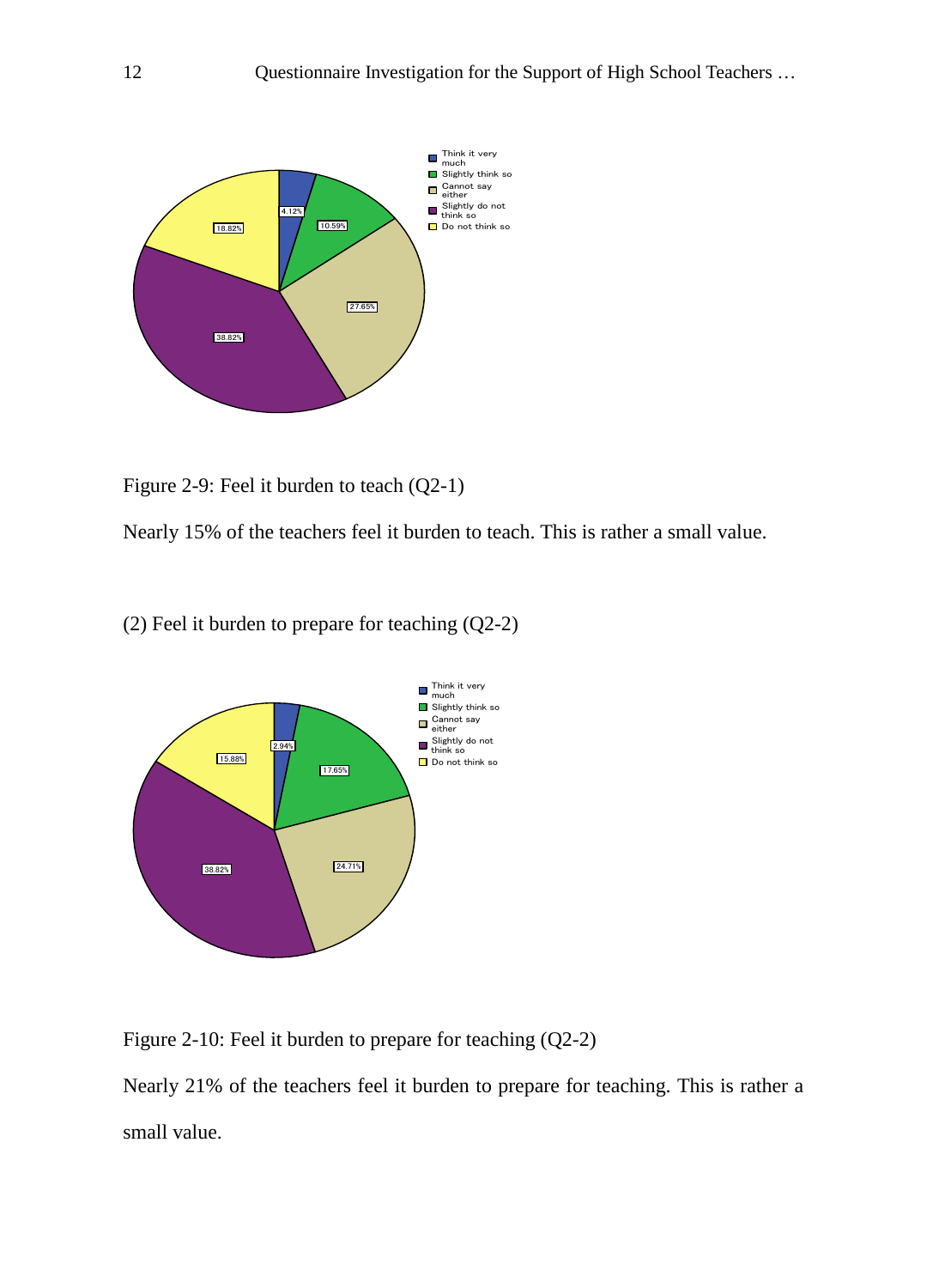(3) Feel it burden to instruct for learning(Q2-3)



Figure 2-11: Feel it burden to instruct for learning(Q2-3) Nearly 22% of the teachers feel it burden to instruct for learning.



(4) Feel it burden to handle the students' performance(Q2-4)

Figure 2-12: Feel it burden to handle the students' performance(Q2-4)

Nearly 24% of the teachers feel it burden to handle the students' performance.

The value is slightly increasing compared with above.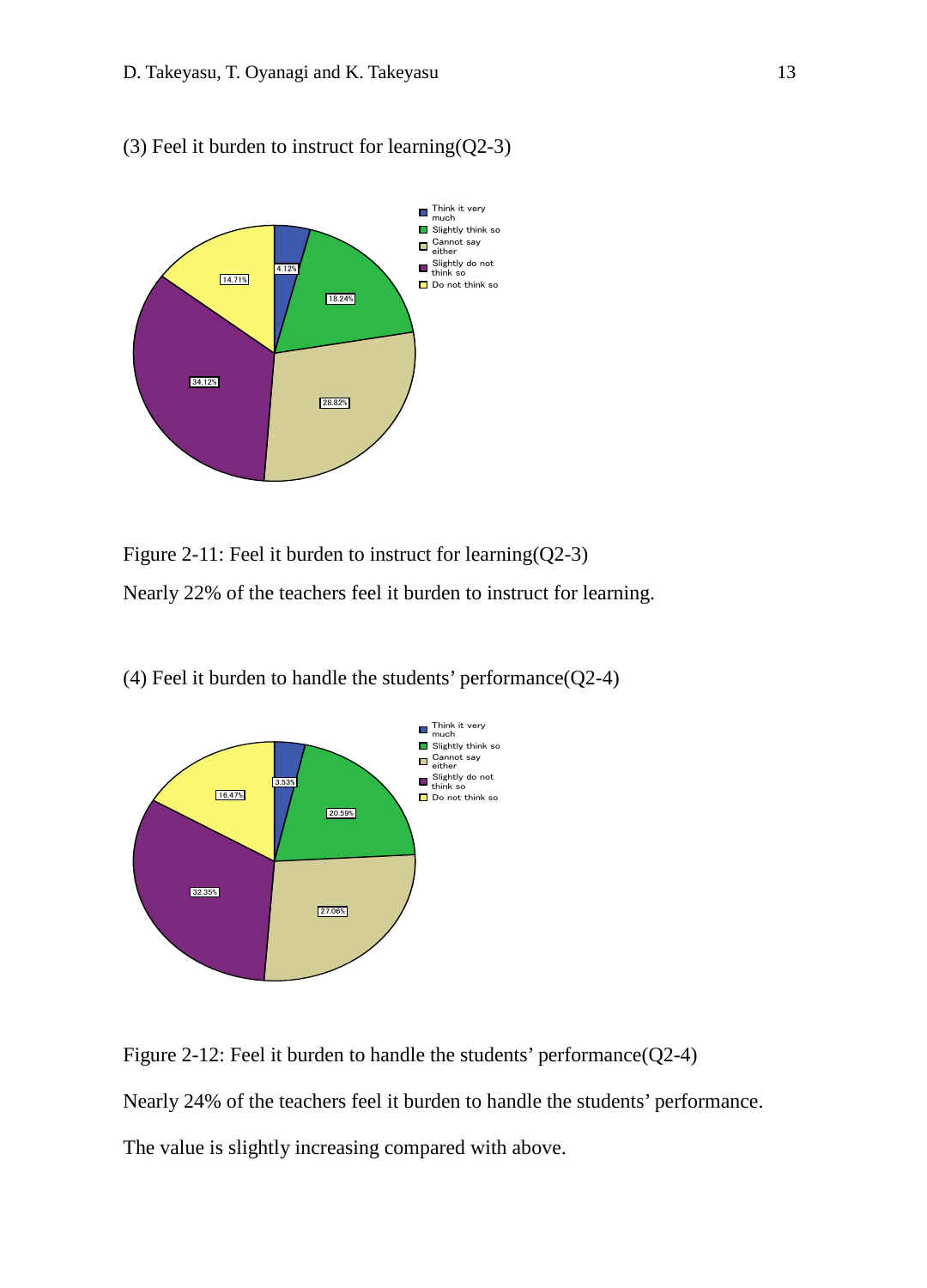

(5) Feel it burden to guide students (Q2-5)



Figure 2-13 Feel it burden to guide students (Q2-5)

Nearly 31% of the teachers feel it burden to guide students. This value is rather big compared with before.

(6) Feel it burden to guide club activities  $(Q2-6)$ 



Figure 2-14: Feel it burden to guide club activities(Q2-6)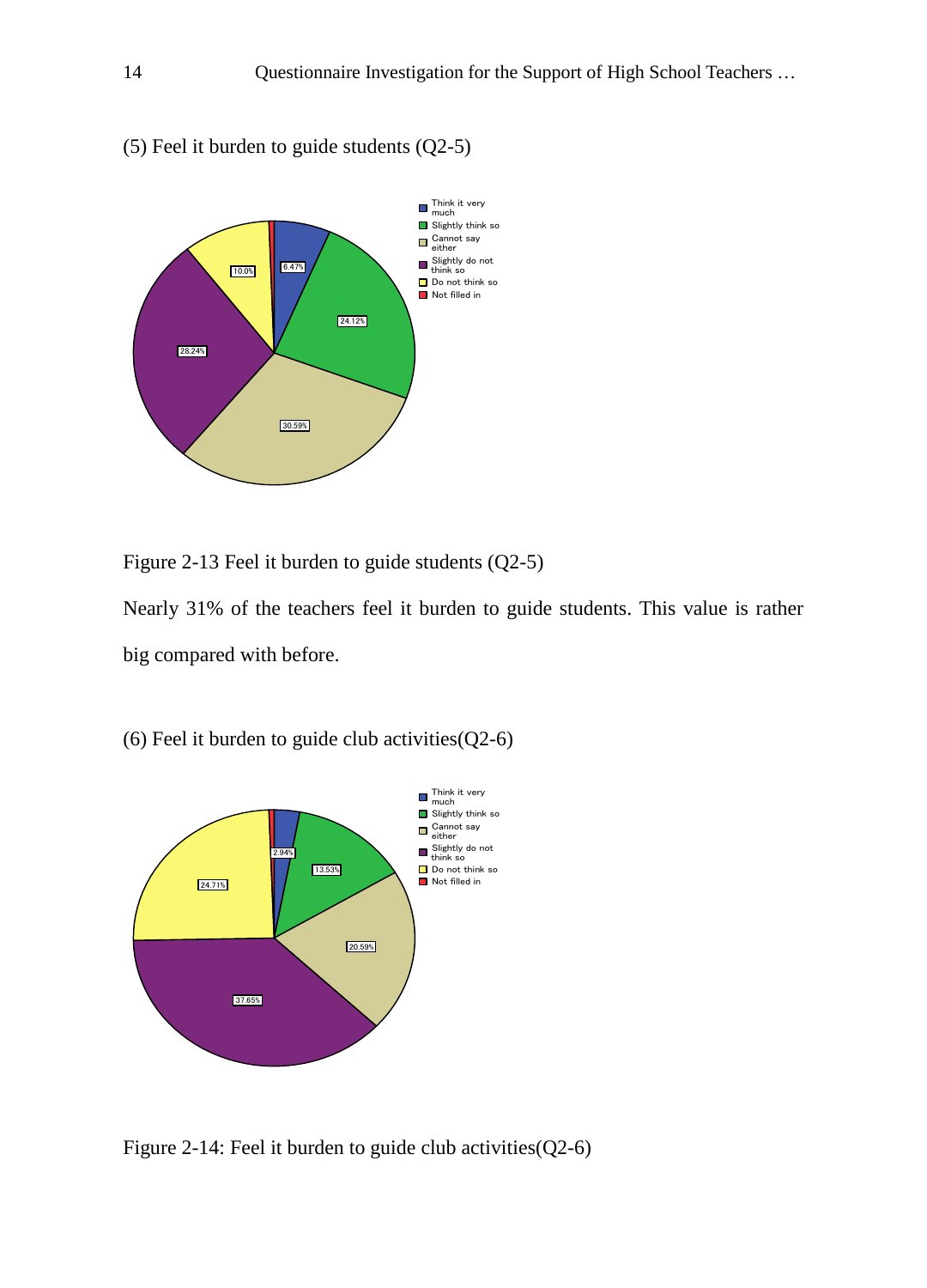Nearly 17% of the teachers feel it burden to guide club activities.



#### (7) Feel it burden to guide committee (Q2-7)

Figure 2-15: Feel it burden to guide committee (Q2-7)

(8) Feel it burden to manage the class(Q2-8)



Figure 2-16: Feel it burden to manage the class(Q2-8)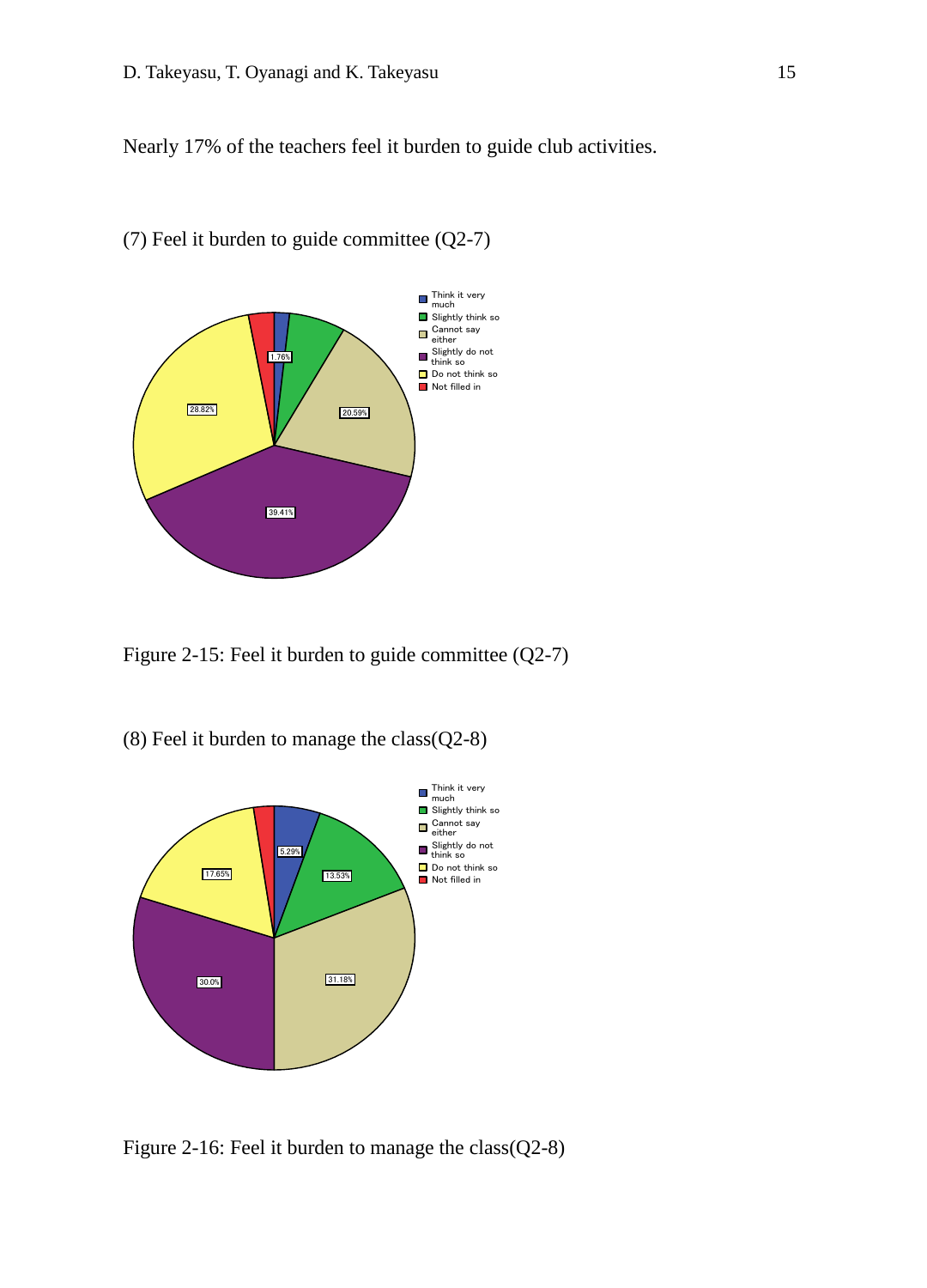Nearly 19% of the teachers feel it burden to manage the class.



(9) Feel it burden to deal with meeting, advance arrangement(Q2-9)

Figure 2-17: Feel it burden to deal with meeting, advance arrangement(Q2-9) Nearly 28% of the teachers feel it burden to deal with meeting, advance arrangement. This value is rather big compared with before.

(10) Feel it burden to deal with parents(Q2-10)



Figure 2-18: Feel it burden to deal with parents  $(Q2-10)$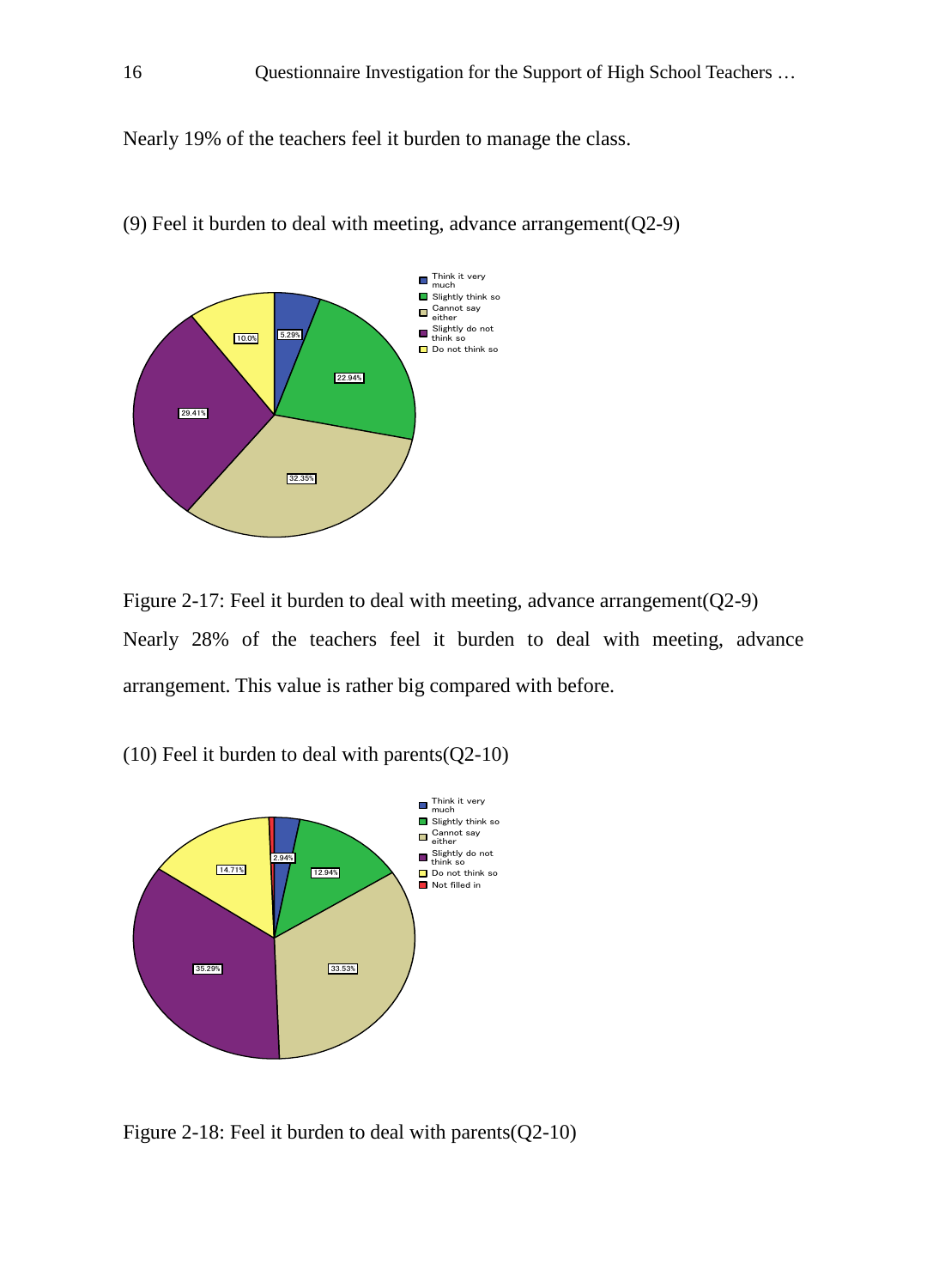Nearly 17% of the teachers feel it burden to deal with parents.

#### **2.2.5 Consciousness for guiding the club activities (Q3)**

(1) Worthwhile to guide club activities (Q3-1)



Figure 2-19: Worthwhile to guide club activities (Q3-1)

Positive attitude to this theme can be seen.

(2) It is better for the professionals to guide club activities (Q3-2)



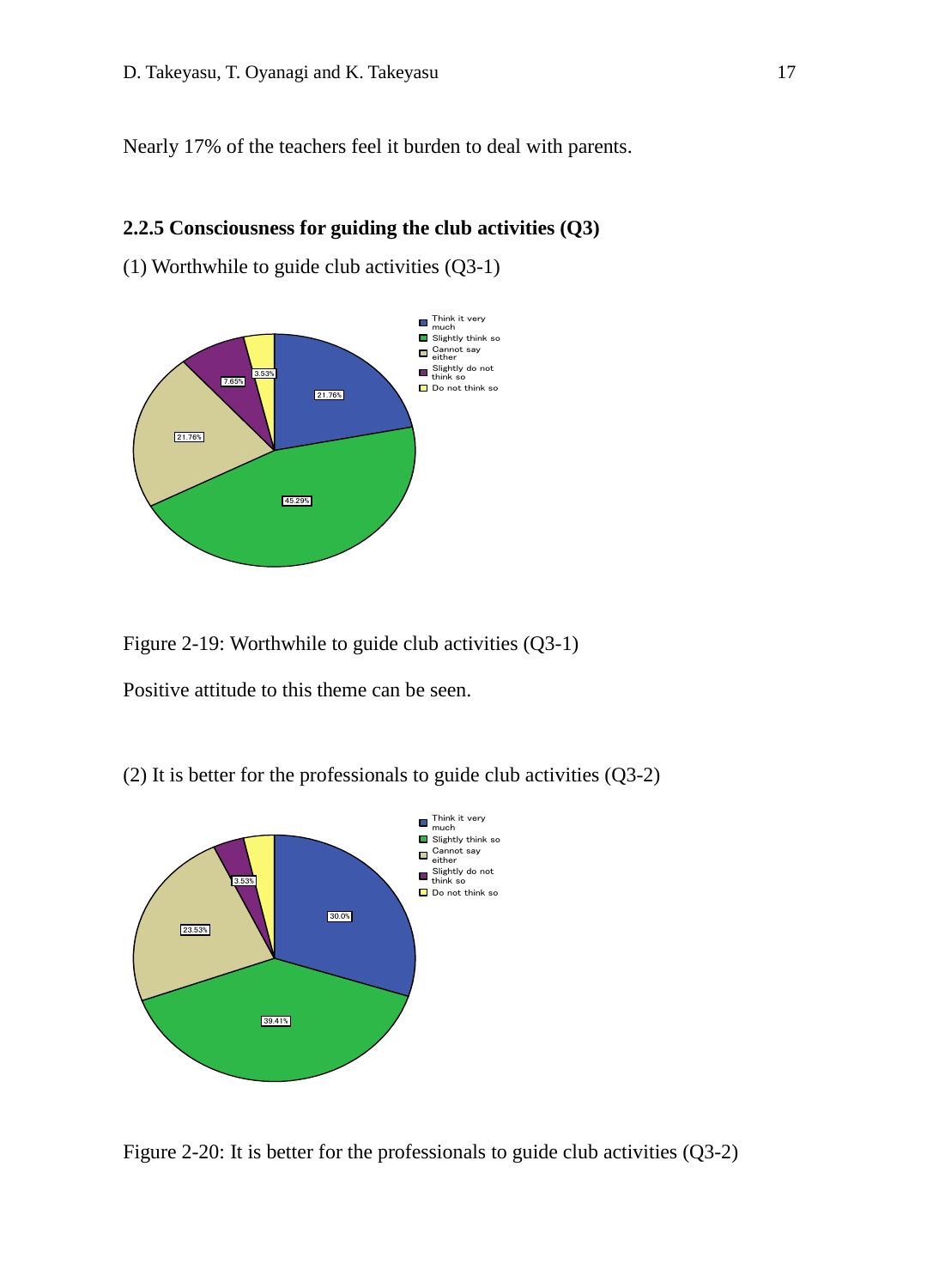Strong positive attitude to this theme can be confirmed.



(3) I do not know the club field precisely that I take charge of  $(Q3-3)$ 

Figure 2-21: I do not know the club field precisely that I take charge of (Q3-3) Rather many teachers (33.5%) feel anxiety for their expertise in their club field.

(4) I cannot share enough time to prepare for teaching because of the workload for the guidance of club activities (Q3-4)



Figure 2-22: I cannot share enough time to prepare for teaching because of the workload for the guidance of club activities (Q3-4)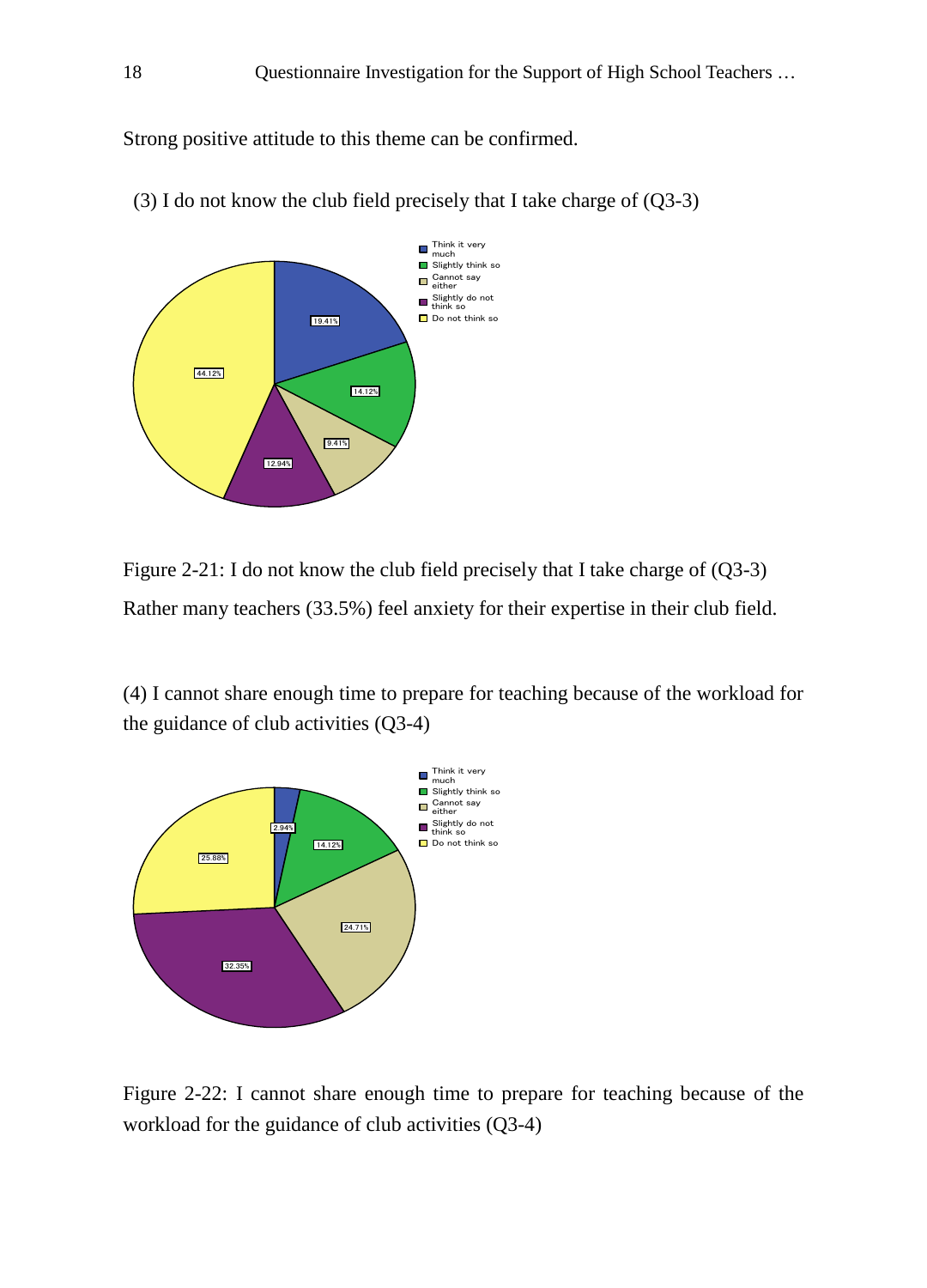

(5) Quite tired because of the activity on holiday (Q3-5)

Figure 2-23: Quite tired because of the activity on holiday (Q3-5) Nearly 1/3 of them feel tired because of the club activity on holiday.

(6) Have a hard time for the technical guidance (Q3-6)



Figure 2-24: Have a hard time for the technical guidance (Q3-6) 40% of them have a hard time for the technical guidance.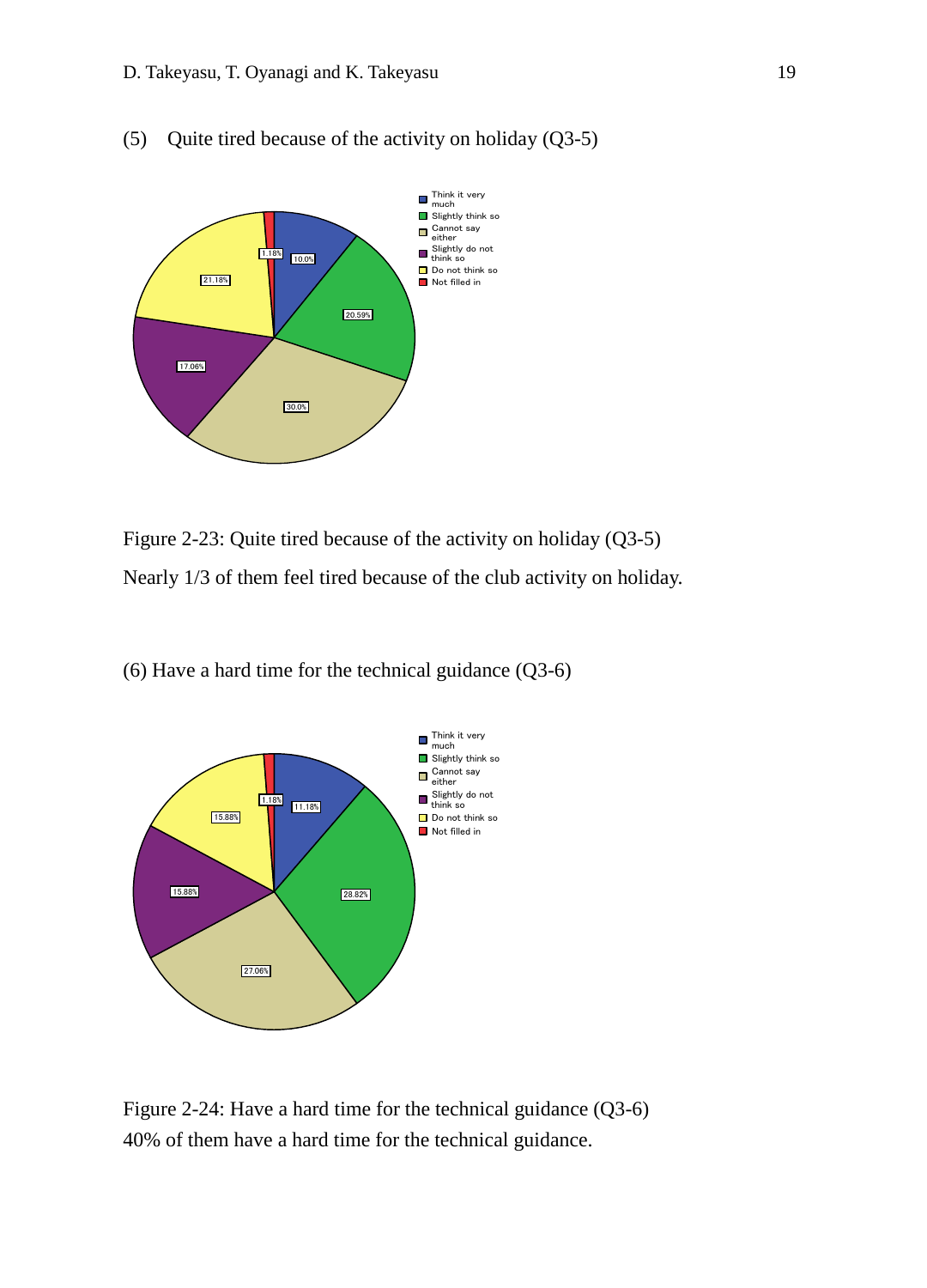

(7) Have a hard time for the mental guidance  $(Q3-7)$ 

Figure 2-25: Have a hard time for the mental guidance  $(Q3-7)$ Nearly 45% of them have a hard time for the mental guidance.

(8) Want to have a person to consult with in guiding club activities (Q3-8)



Figure 2-26: Want to have a person to consult with in guiding club activities (Q3-8)

Nearly 38% of them want to have a person to consult with in guiding club activities.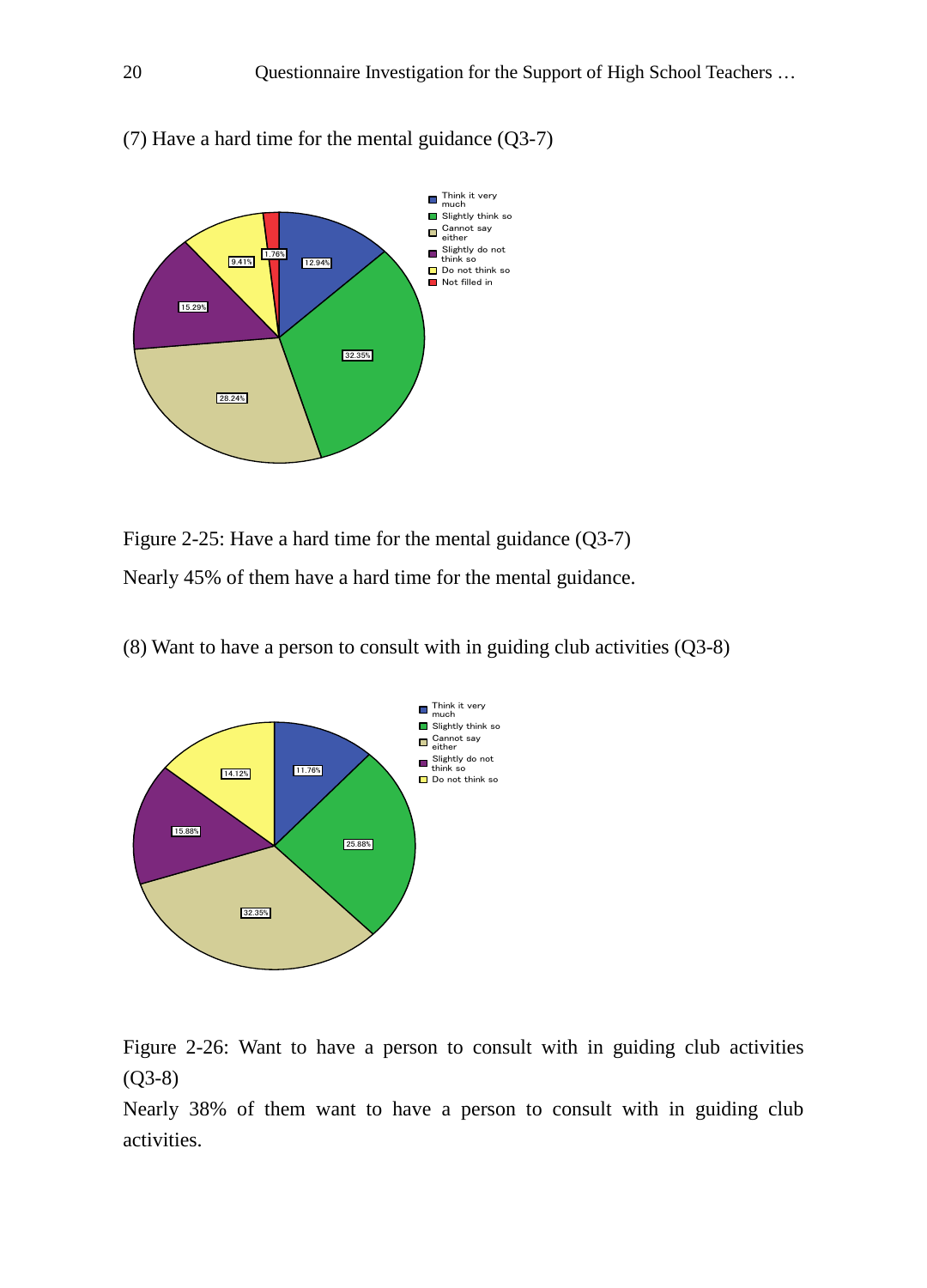## **3. Hypothesis Testing**

Hereinafter we make hypothesis testing based upon the questionnaire investigation data.

(1) Setting Hypothesis

First of all, we start from the hypothesis testing.

Two main issues are set as follows.

A When they have a hard time in guiding club activities, they think that they want to have a person to consult with or it is better for the professionals to guide club activities.

B When they feel worthwhile to guide club activities, they feel less burden for it.

Next, we set the following 13 themes (sub issues) before setting Null hypothesis.

A-1 If they feel it burden to teach, they think that it is better for the professionals to guide club activities.

A-2 If they feel it burden to teach, they think that they cannot share enough time to prepare for teaching because of the workload for the guidance of club activities.

A-3 When they have a hard time for the technical guidance, they think that they want to have a person to consult with in guiding club activities.

A-4 When they have a hard time for the mental guidance, they think that they want to have a person to consult with in guiding club activities.

A-5 When they do not know the club field precisely, they think that they want to have a person to consult with in guiding club activities.

A-6 If they feel that they cannot share enough time to prepare for teaching because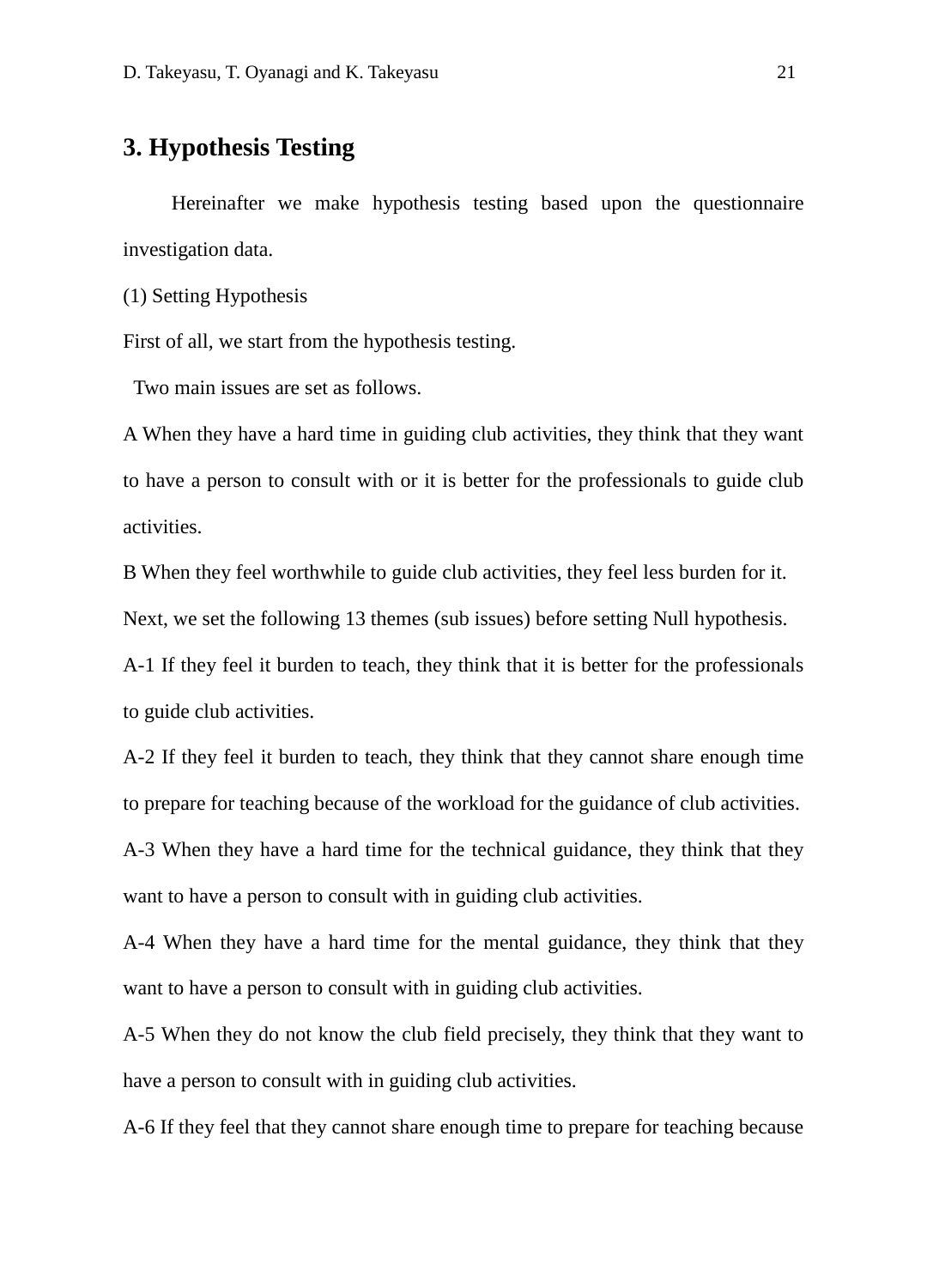of the workload for the guidance of club activities, they think that they want to have a person to consult with in guiding club activities.

A-7 If they feel quite tired because of the activity on holiday, they think that they want to have a person to consult with in guiding club activities.

B-1In the technical course, teachers in charge of club activities spare a lot of time.

B-2 Where the club activities are active, teachers in charge of club activities spare a lot of time.

B-3 Where the club is strong enough to participate in the national sports match, they feel worthwhile to guide club activities.

B-4 Even when they feel worthwhile to guide club activities, they feel it burden to guide club activities

B-5 Even when they feel worthwhile to guide club activities, they think that it is better for the professionals to guide club activities.

B-6 If the club activity is active, they feel worthwhile to guide club activities.

Now, we set the following 13 Null hypothesis.

#### Null Hypothesis

A-1 Even if they feel it burden to teach, they do not think that it is better for the professionals to guide club activities.

A-2 Even if they feel it burden to teach, they do not think that they cannot share enough time to prepare for teaching because of the workload for the guidance of club activities.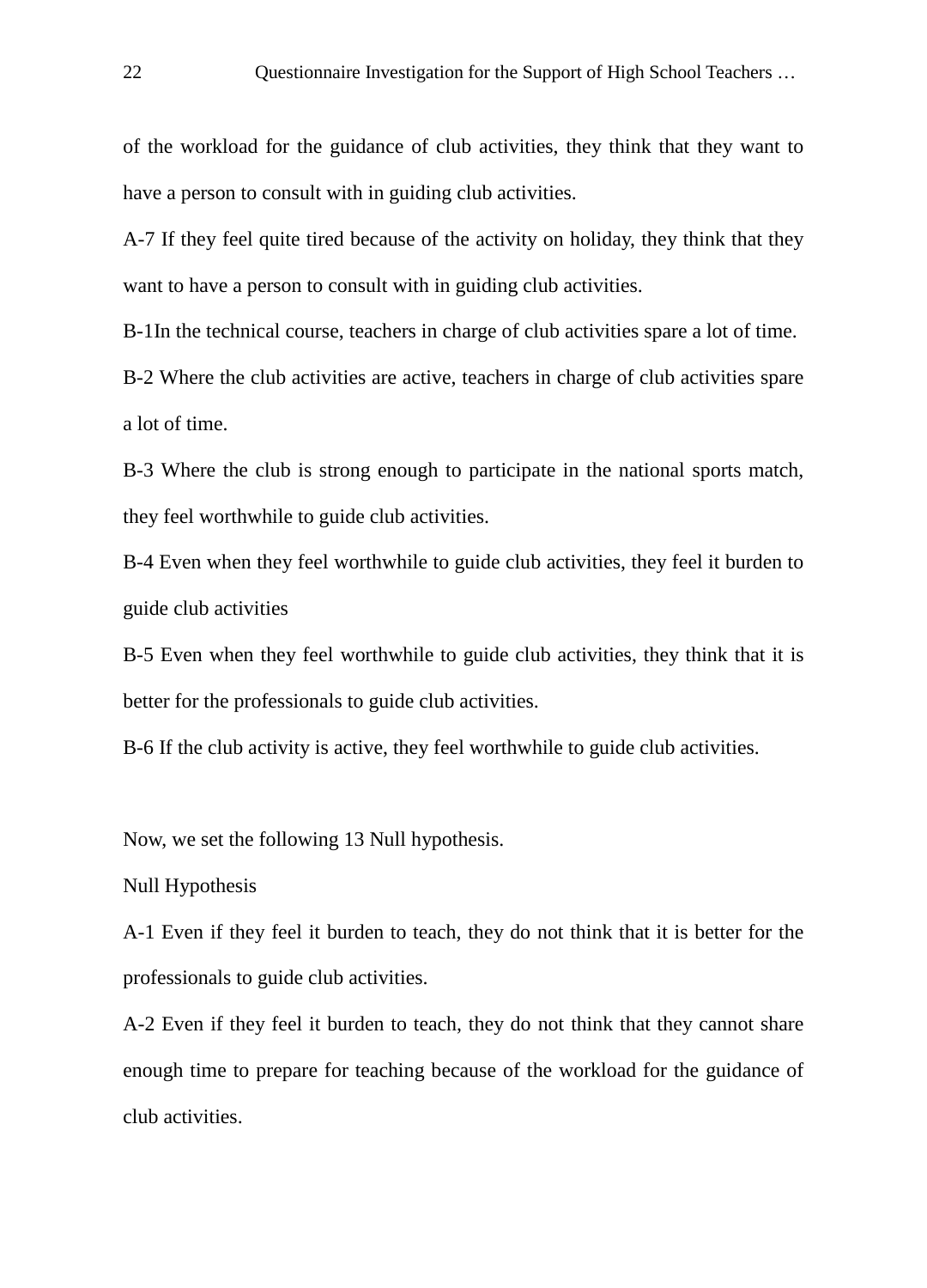A-3 Even when they have a hard time for the technical guidance, they do not think that they want to have a person to consult with in guiding club activities.

A-4 Even when they have a hard time for the mental guidance, they do not think that they want to have a person to consult with in guiding club activities.

A-5 Even when they do not know the club field precisely, they do not think that they want to have a person to consult with in guiding club activities.

A-6 Even if they feel that they cannot share enough time to prepare for teaching because of the workload for the guidance of club activities, they do not think that they want to have a person to consult with in guiding club activities.

A-7 Even if they feel quite tired because of the activity on holiday, they do not think that they want to have a person to consult with in guiding club activities.

B-1In the technical course, teachers in charge of club activities do not spare a lot of time.

B-2 Even if where the club activities are active, teachers in charge of club activities do not spare a lot of time.

B-3 Even if where the club is strong enough to participate in the national sports match, they do not feel worthwhile to guide club activities.

B-4 When they feel worthwhile to guide club activities, they do not feel it burden to guide club activities

B-5 When they feel worthwhile to guide club activities, they do not think that it is better for the professionals to guide club activities.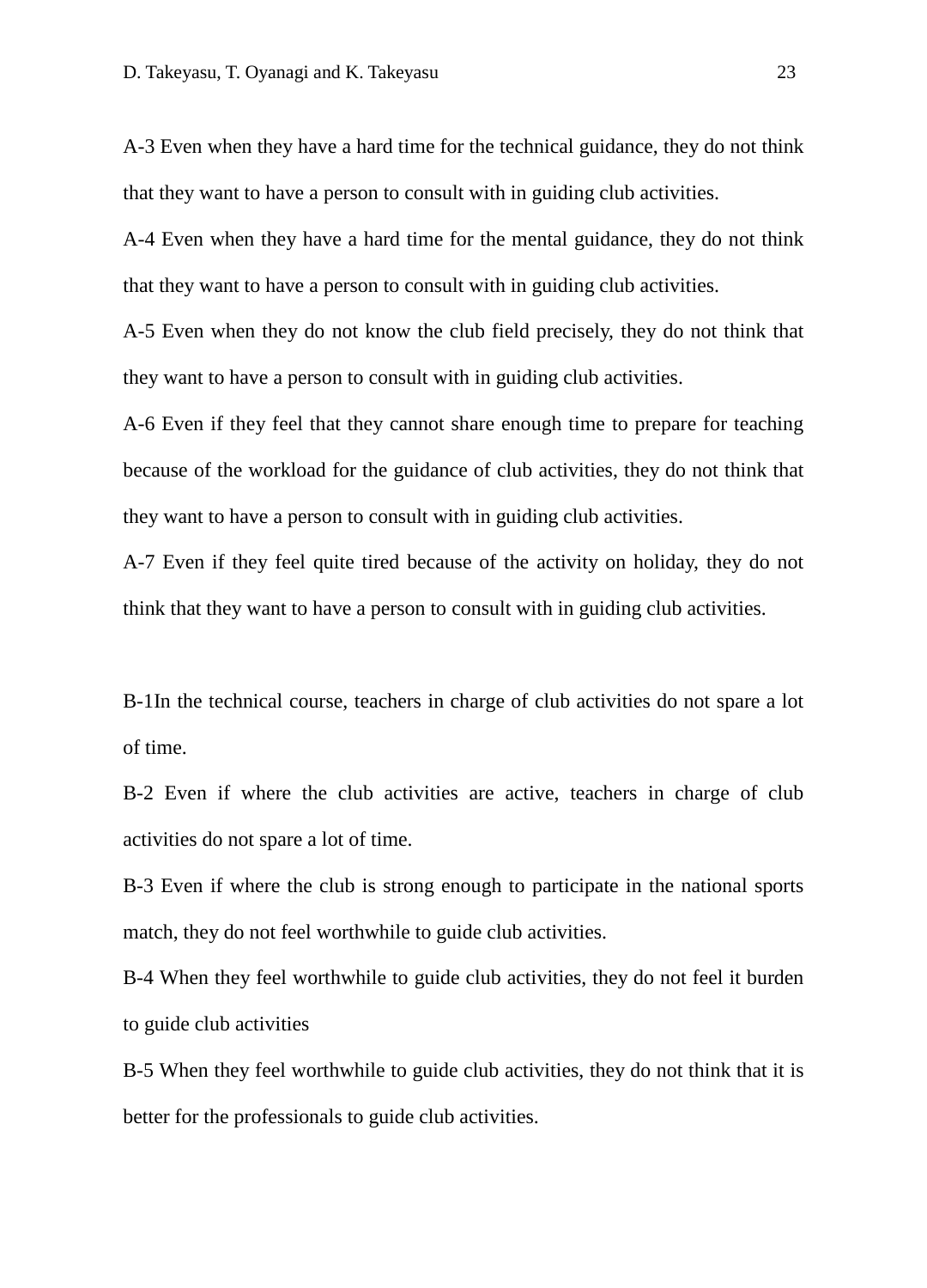B-6 Even if the club activity is active, they do not feel worthwhile to guide club activities.

#### (2) Hypothesis Testing

 $\chi^2$  hypothesis Testing is executed for about teachers' consciousness.  $\chi^2$ hypothesis Testing is to clarify the difference between the expected value and the observed data, which is shown in Eq.(1).

$$
\chi^2 = \sum_{i=1}^n \frac{(O_i - E_i)^2}{E_i} \tag{1}
$$

Where  $O_i$  is an observed data and  $E_i$  is an expected value.

The results of statistical hypothesis testing are as follows.

Null Hypothesis A-1 : Even if they feel it burden to teach, they do not think that it is better for the professionals to guide club activities.

Summary table concerning Null Hypothesis 1 is exhibited in Table 3.1.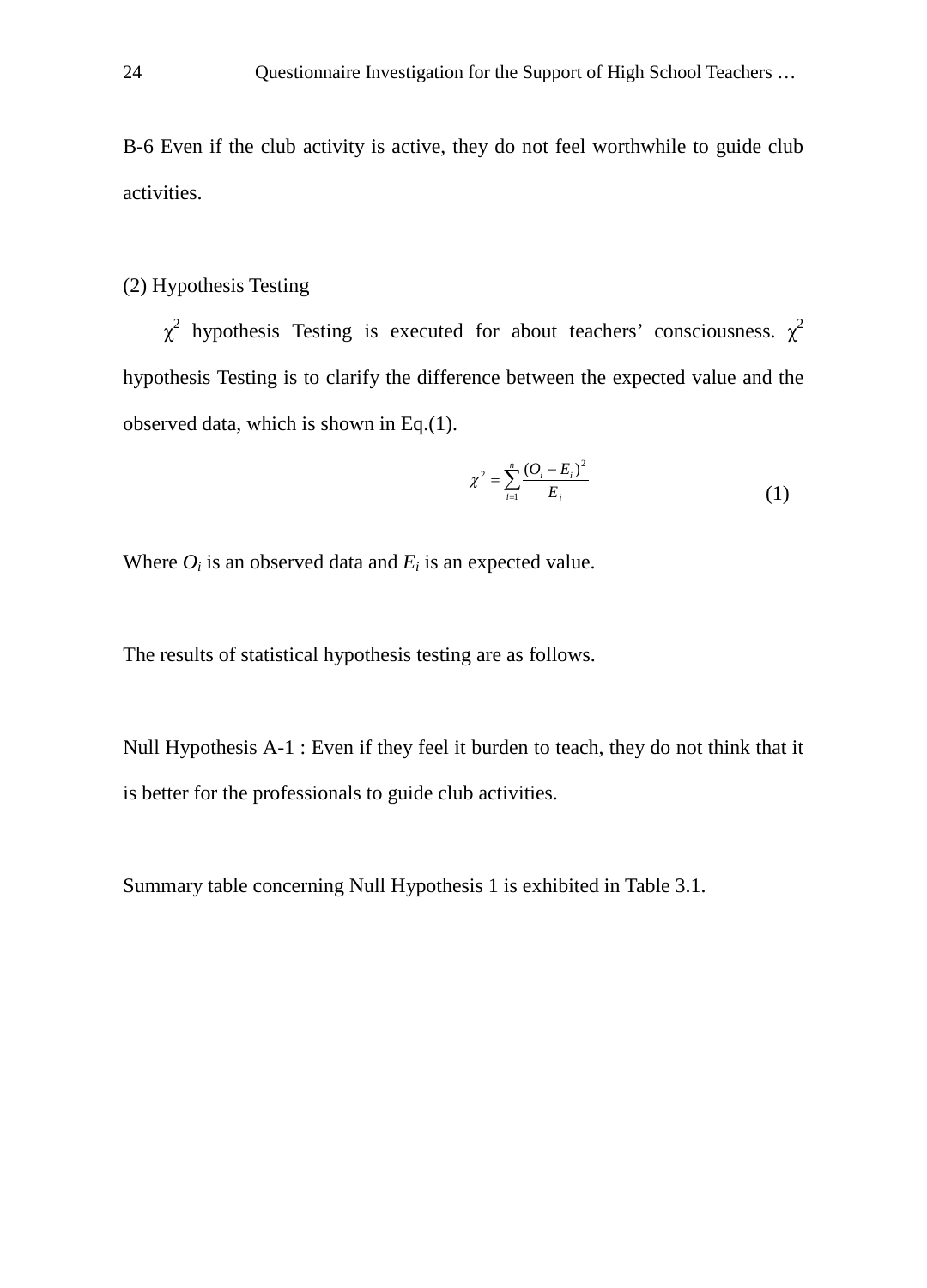| $Q$ 3-2 |                 |               |                |                  |                  |                  |     |
|---------|-----------------|---------------|----------------|------------------|------------------|------------------|-----|
|         |                 | Think it very | Slightly       | Cannot           | Slightly do      | Do not           | Tot |
|         |                 | much          | think so       | say either       | not think so     | think so         | al  |
|         | Think it very   | 5             | $\overline{2}$ | $\boldsymbol{0}$ | $\boldsymbol{0}$ | $\boldsymbol{0}$ | 7   |
|         | much            |               |                |                  |                  |                  |     |
|         | Slightly        | 8             | 9              | $\,1$            | $\boldsymbol{0}$ | $\boldsymbol{0}$ | 18  |
|         | think so        |               |                |                  |                  |                  |     |
| Q       | Cannot say      | 8             | 26             | 12               | $\mathbf{1}$     | $\boldsymbol{0}$ | 47  |
| $2-1$   | either          |               |                |                  |                  |                  |     |
|         | Slightly do     | 25            | 23             | 16               | $\mathbf{1}$     | $\mathbf{1}$     | 66  |
|         | not think so    |               |                |                  |                  |                  |     |
|         | Do not think    | 5             | 8              | 11               | $\overline{4}$   | $\overline{4}$   | 32  |
|         | SO <sub>1</sub> |               |                |                  |                  |                  |     |
|         | Total           | 51            | 68             | 40               | 6                | 5                | 170 |

Table 3.1: Summary table concerning Null Hypothesis A-1

| Real number     | Think so | Do not think so | Total |
|-----------------|----------|-----------------|-------|
| Think so        | 24       |                 |       |
| Do not think so |          |                 |       |
| Total<br>85     |          |                 |       |

| Expectation     | Think so | Do not think so | Total |
|-----------------|----------|-----------------|-------|
| Think so        | 21.47368 | 2.526316        | 24    |
| Do not think so | 63.52632 | 7.473684        |       |
| Total<br>85     |          |                 | 95    |

| Statistic ( $\chi^2$ value) | 3.777962   |
|-----------------------------|------------|
| Rejection region            |            |
| (6% significance level)     | Z > 3.5374 |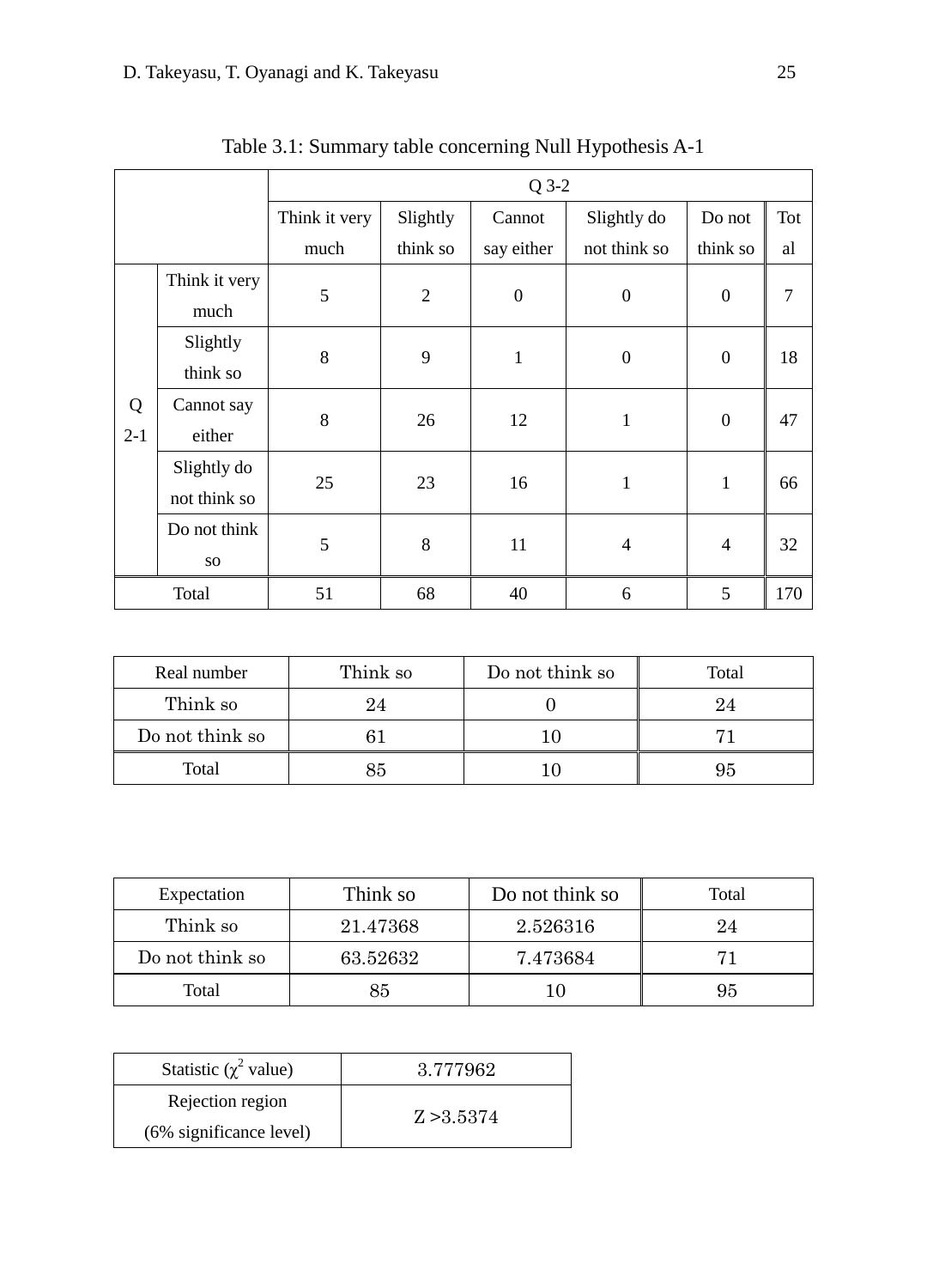(Rejection region is over 6.6349 for 1% significance level, 3.841 for 5% significance level, 3.537 for 6% significance level and 2.874 for 9% significance level by 1 degree of freedom.)

The null hypothesis is rejected with 6% significance level. It can be said that if they feel it burden to teach, they think that it is better for the professionals to guide club activities.

Null Hypothesis: A-2 Even if they feel it burden to teach, they do not think that they cannot share enough time to prepare for teaching because of the workload for the guidance of club activities.

|            | $Q$ 3-4                           |                       |                      |                      |                             |                              |       |
|------------|-----------------------------------|-----------------------|----------------------|----------------------|-----------------------------|------------------------------|-------|
|            |                                   | Think it<br>very much | Slightly<br>think so | Cannot<br>say either | Slightly do<br>not think so | Do not<br>think<br><b>SO</b> | Total |
|            | Think it very<br>much             | $\overline{2}$        | $\mathbf{1}$         | $\mathbf{1}$         | $\overline{0}$              | 3                            | 7     |
|            | Slightly think<br>SO <sub>1</sub> | $\mathbf{1}$          | $\overline{5}$       | $\overline{4}$       | 3                           | 5                            | 18    |
| Q<br>$2-1$ | Cannot say<br>either              | $\overline{0}$        | 10                   | 17                   | 11                          | 9                            | 47    |
|            | Slightly do<br>not think so       | $\overline{2}$        | $\overline{4}$       | 13                   | 34                          | 13                           | 66    |
|            | Do not think<br>SO <sub>1</sub>   | $\overline{0}$        | $\overline{4}$       | $\overline{7}$       | 8                           | 13                           | 32    |
| Total      |                                   | $\overline{5}$        | 24                   | 42                   | 56                          | 43                           | 170   |

Table 3.2: Summary table concerning Null Hypothesis A-2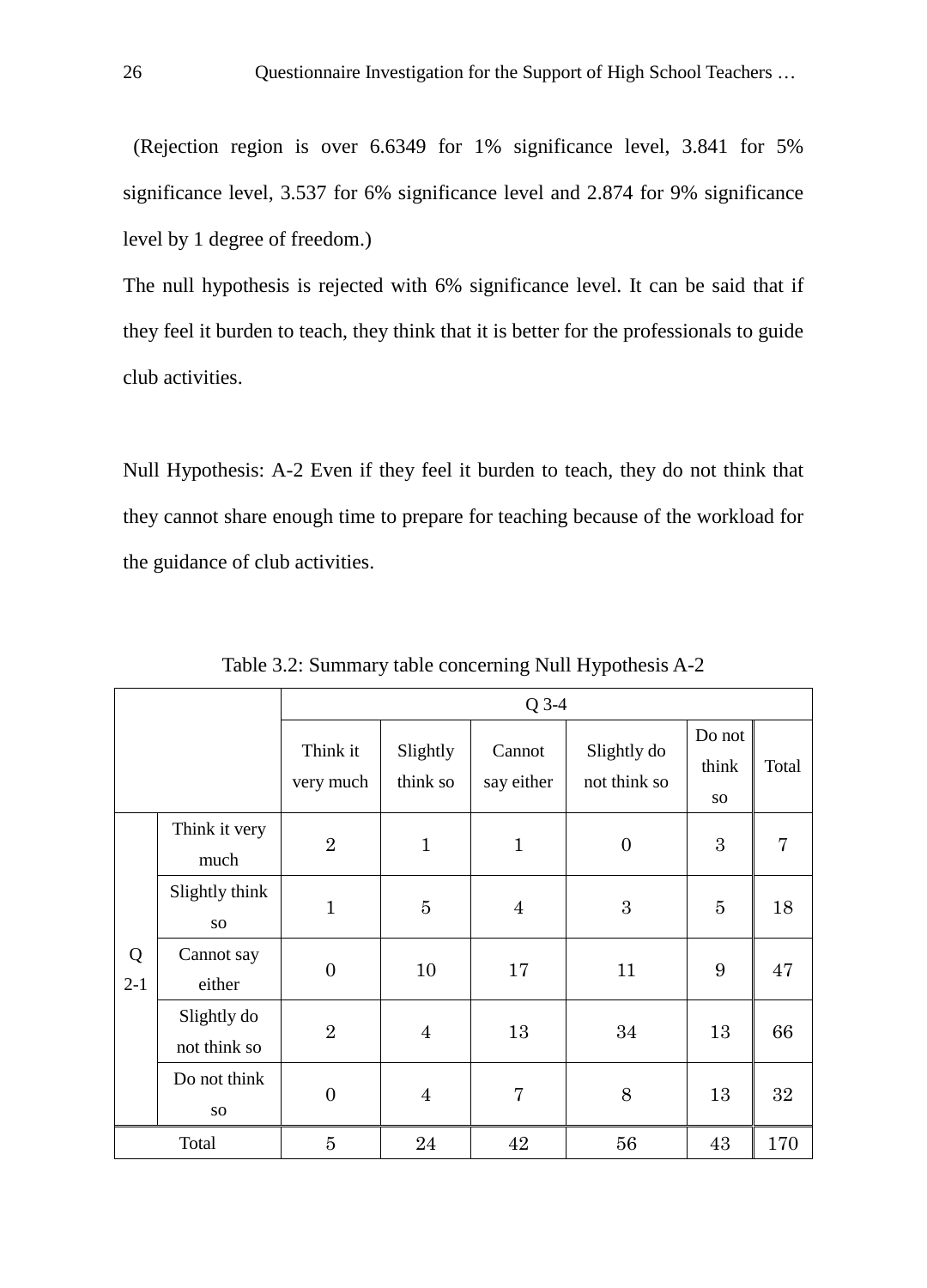| Real number     | Think so | Do not think so | Total |
|-----------------|----------|-----------------|-------|
| Think so        |          |                 |       |
| Do not think so |          |                 |       |
| Total           |          |                 |       |

| Expectation                 | Think so | Do not think so | Total |
|-----------------------------|----------|-----------------|-------|
| Think so                    | 3.877551 | 16.12245        | 20    |
| Do not think so<br>15.12245 |          | 62.87755        | 78    |
| Total<br>19                 |          | 79              | 98    |

| Statistic ( $\chi^2$ value) | 10.54698   |
|-----------------------------|------------|
| Rejection region            | Z > 6.6349 |
| $(1\%$ significance level)  |            |

The null hypothesis is rejected with 1% significance level. It can be said that if they feel it burden to teach, they think that they cannot share enough time to prepare for teaching because of the workload for the guidance of club activities.

Null Hypothesis: A-3 Even when they have a hard time for the technical guidance, they do not think that they want to have a person to consult with in guiding club activities.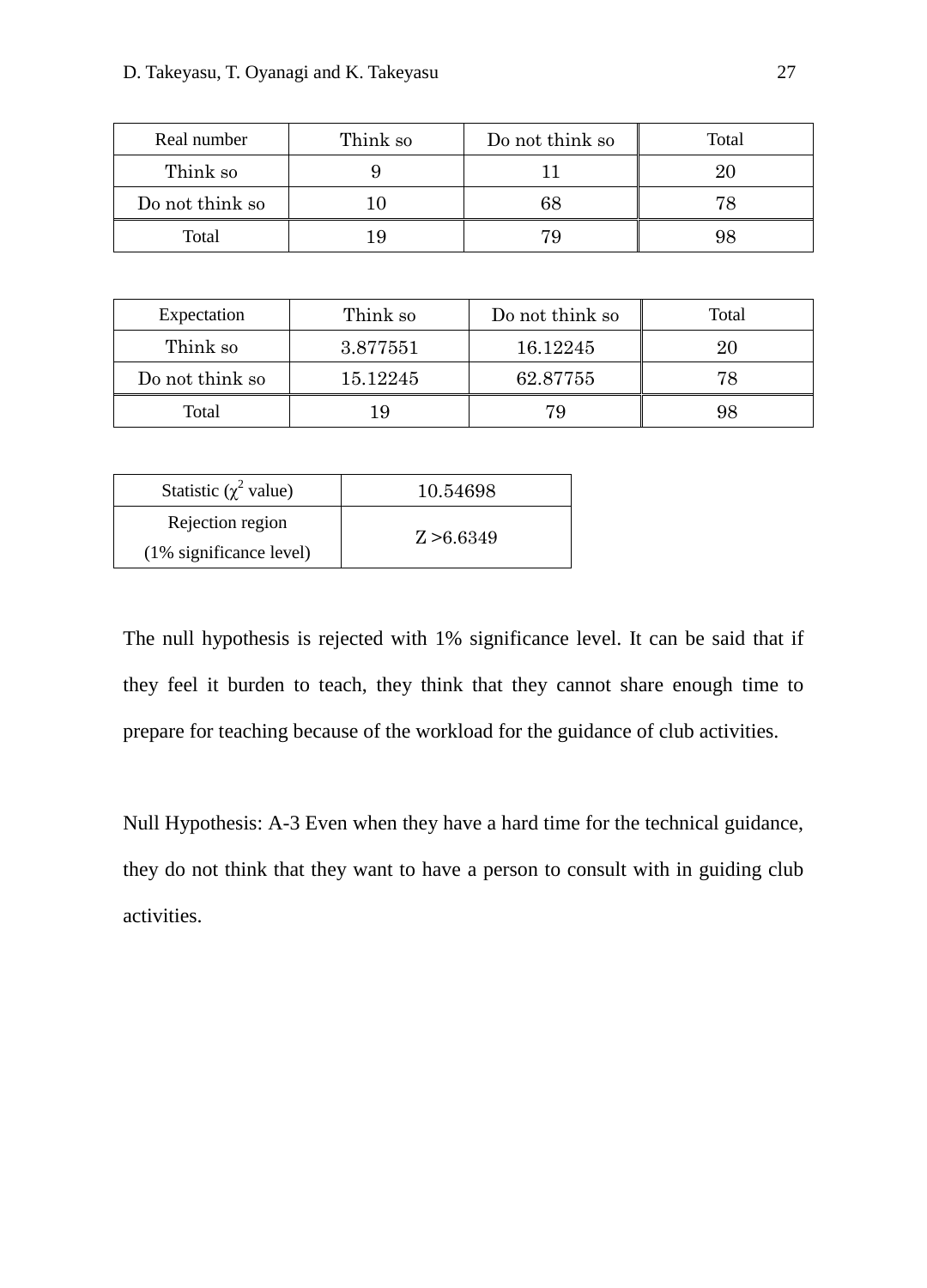|            |                | $Q$ 3-8        |                |                |                  |                  |                |
|------------|----------------|----------------|----------------|----------------|------------------|------------------|----------------|
|            |                |                |                |                |                  | Do               |                |
|            |                | Think it       | Slightly       | Cannot         | Slightly do      | not              | Total          |
|            |                | very much      | think so       | say either     | not think so     | think            |                |
|            |                |                |                |                |                  | ${\bf SO}$       |                |
|            | Think it very  | $\overline{7}$ | $\overline{4}$ | 6              | $\mathbf{1}$     | $\mathbf{1}$     | 19             |
|            | much           |                |                |                |                  |                  |                |
|            | Slightly think | $\bf 5$        | 18             | 15             | 8                | $\overline{3}$   | 49             |
|            | ${\bf SO}$     |                |                |                |                  |                  |                |
| Q<br>$3-6$ | Cannot say     | $\overline{4}$ | 11             | 22             | $\,6\,$          | 3                | 46             |
|            | either         |                |                |                |                  |                  |                |
|            | Slightly do    | $\overline{2}$ | $\bf 5$        | $\sqrt{ }$     | 12               | $\mathbf{1}$     | 27             |
|            | not think so   |                |                |                |                  |                  |                |
|            | Do not think   | $\mathbf{1}$   | $\overline{4}$ | $\overline{5}$ | $\mathbf 1$      | 16               | 27             |
|            | <b>SO</b>      |                |                |                |                  |                  |                |
|            | Not filled in  | $\mathbf{1}$   | $\mathbf{1}$   | $\overline{0}$ | $\boldsymbol{0}$ | $\boldsymbol{0}$ | $\overline{2}$ |
| Total      |                | $20\,$         | $43\,$         | 55             | 28               | 24               | 170            |

Table 3.3: Summary table concerning Null Hypothesis A-3

| Real number             | Think so | Do not think so | Total |
|-------------------------|----------|-----------------|-------|
| Think so                | 34       | 13              |       |
| Do not think so         | 12       |                 |       |
| Total                   | 46       | 43              |       |
| Think so<br>Expectation |          | Do not think so | Total |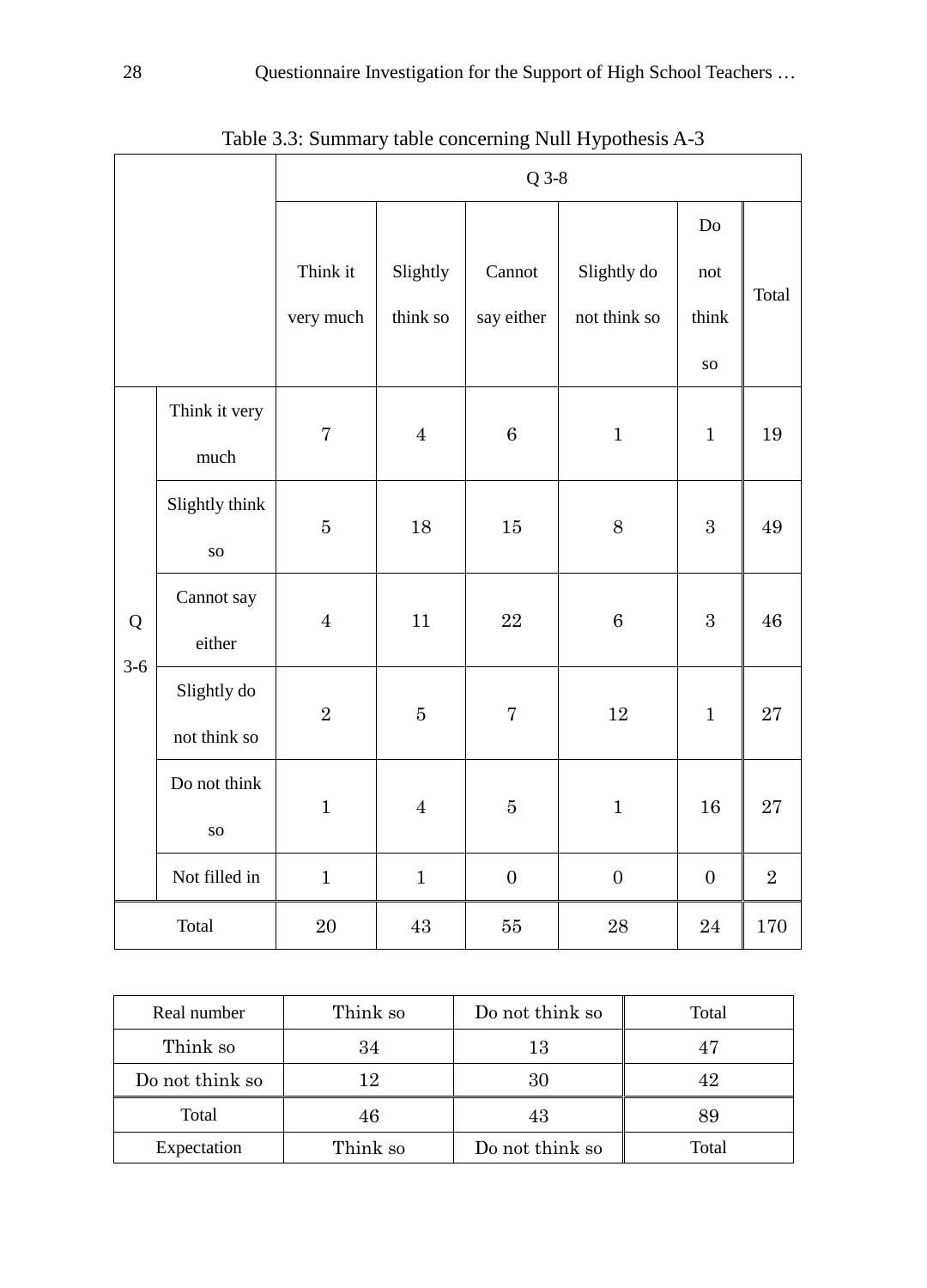| Think so        | 24.29213 | 22.70787 |    |
|-----------------|----------|----------|----|
| Do not think so | 21.70787 | 20.29213 |    |
| Total<br>46     |          |          | 89 |

| Statistic ( $\chi^2$ value) | 17.01547   |  |
|-----------------------------|------------|--|
| Rejection region            |            |  |
| (1% significance level)     | Z > 6.6349 |  |

The null hypothesis is rejected with 1% significance level. It can be said that when they have a hard time for the technical guidance, they think that they want to have a person to consult with in guiding club activities.

Null Hypothesis:A-4 Even when they have a hard time for the mental guidance, they do not think that they want to have a person to consult with in guiding club activities.

|              |                       | $Q$ 3-8               |                      |                      |                             |                        |       |
|--------------|-----------------------|-----------------------|----------------------|----------------------|-----------------------------|------------------------|-------|
|              |                       | Think it<br>very much | Slightly<br>think so | Cannot<br>say either | Slightly do<br>not think so | Do not<br>think<br>SO. | Total |
|              | Think it very<br>much | 5                     | $\overline{5}$       | 8                    | $\overline{2}$              | $\overline{2}$         | 22    |
| Q<br>$3 - 7$ | Slightly think<br>SO. | 4                     | 22                   | 20                   | 6                           | 3                      | 55    |
|              | Cannot say<br>either  | $\overline{4}$        | 9                    | 20                   | 8                           | $\overline{7}$         | 48    |

Table 3.4: Summary table concerning Null Hypothesis A-4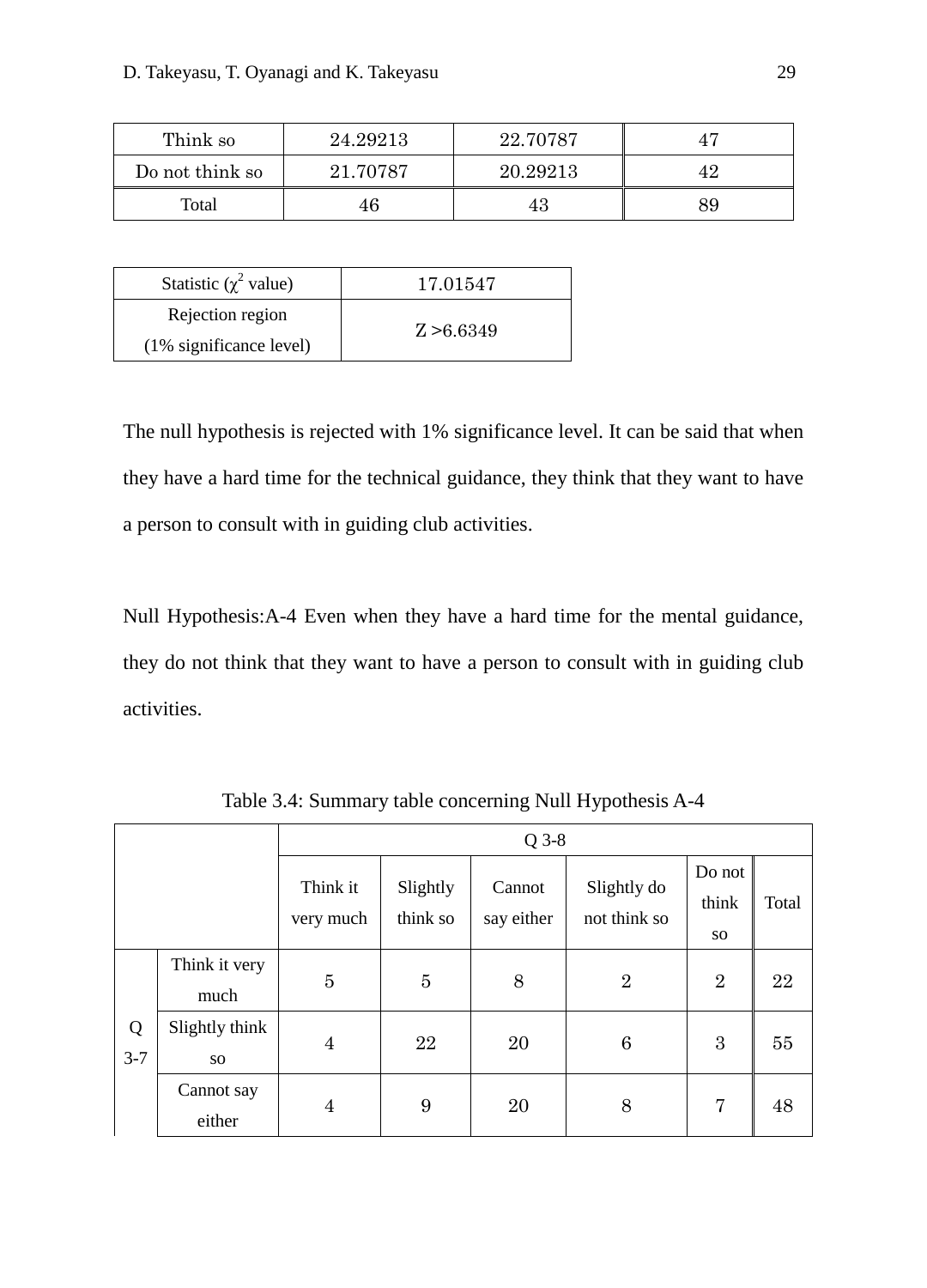| Slightly do<br>not think so | 3              |                | 6  | 12 |    | 26 |
|-----------------------------|----------------|----------------|----|----|----|----|
| Do not think<br>SO.         | $\overline{2}$ | $\overline{2}$ |    |    | 11 | 16 |
| Not filled in               | 2              |                |    |    |    |    |
| Total                       |                | 43             | 55 | 28 | 24 |    |

| Real number     | Think so | Do not think so | Total |
|-----------------|----------|-----------------|-------|
| Think so        | 36       | 13              |       |
| Do not think so |          | 24              | 35    |
| Total           |          | 37              |       |

| Expectation     | Think so | Do not think so |    |
|-----------------|----------|-----------------|----|
| Think so        | 27.41667 | 21.58333        | 49 |
| Do not think so | 19.58333 | 15.41667        | 35 |
| Total           | 47       | 37              |    |

| Statistic ( $\chi^2$ value) | 14.64152   |
|-----------------------------|------------|
| Rejection region            | Z > 6.6349 |
| (1% significance level)     |            |

The null hypothesis is rejected with 1% significance level. It can be said that when they have a hard time for the mental guidance, they think that they want to have a person to consult with in guiding club activities.

Null Hypothesis: A-5 Even when they do not know the club field precisely, they do not think that they want to have a person to consult with in guiding club activities.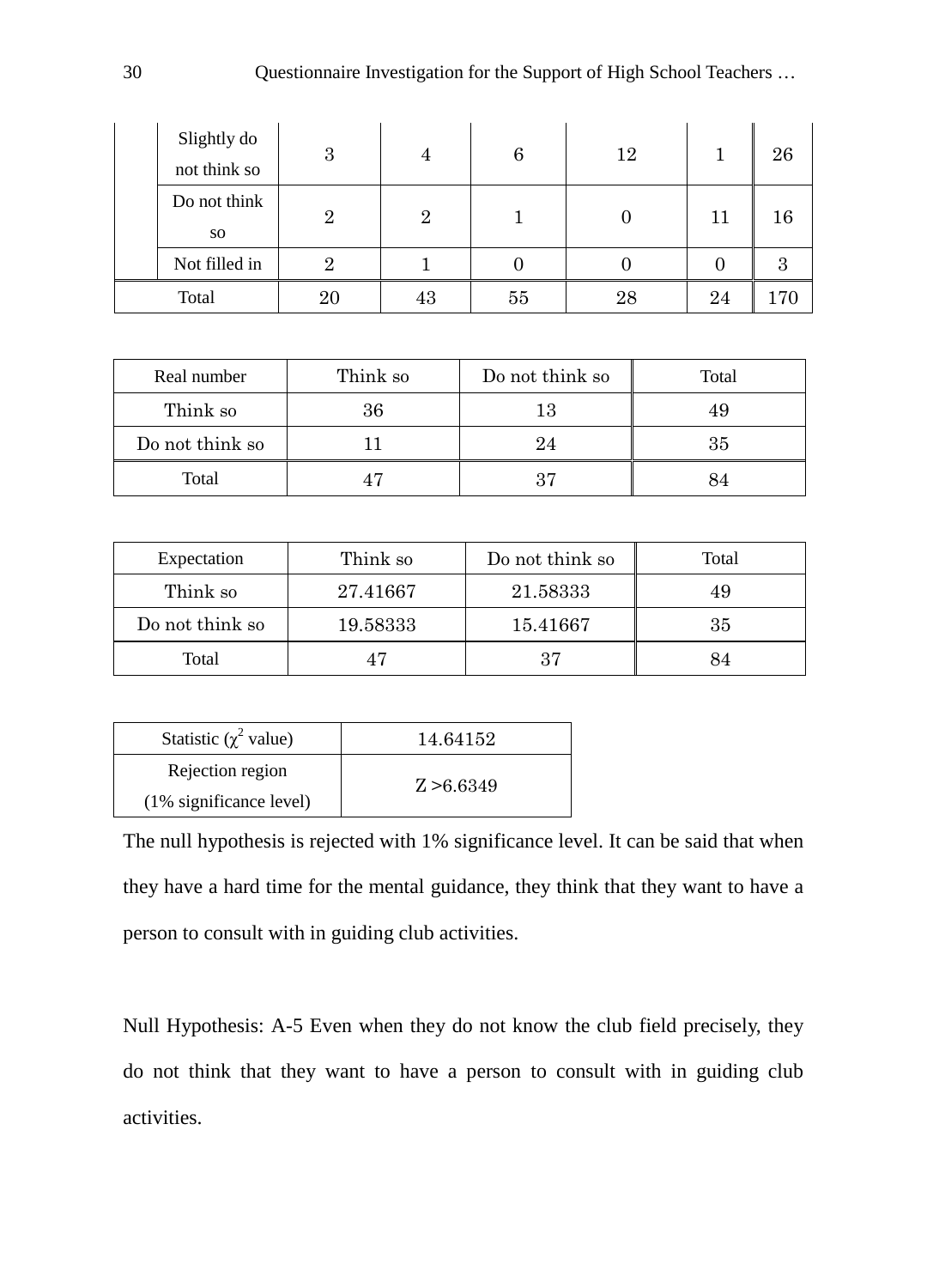|              |                             | $Q$ 3-8               |                      |                      |                             |                        |       |
|--------------|-----------------------------|-----------------------|----------------------|----------------------|-----------------------------|------------------------|-------|
|              |                             | Think it<br>very much | Slightly<br>think so | Cannot<br>say either | Slightly do<br>not think so | Do not<br>think<br>SO. | Total |
|              | Think it very<br>much       | 10                    | 6                    | 14                   | 3                           | $\overline{0}$         | 33    |
|              | Slightly think<br>SO.       | 3                     | 12                   | $\overline{5}$       | 3                           | $\mathbf{1}$           | 24    |
| Q<br>$3 - 3$ | Cannot say<br>either        | $\mathbf{1}$          | $\overline{5}$       | 6                    | $\overline{2}$              | $\overline{2}$         | 16    |
|              | Slightly do<br>not think so | 3                     | 8                    | $\overline{4}$       | $\overline{4}$              | $\mathbf{1}$           | 20    |
|              | Do not think<br>SO.         | 3                     | 12                   | 26                   | 16                          | 20                     | 77    |
|              | Total                       | 20                    | 43                   | 55                   | 28                          | 24                     | 170   |

Table 3.5: Summary table concerning Null Hypothesis A-5

| Real number     | Think so | Do not think so | Total |
|-----------------|----------|-----------------|-------|
| Think so        |          |                 |       |
| Do not think so | 26       |                 |       |
| Total           |          |                 | 105   |

| Expectation     | Think so | Do not think so | Total |
|-----------------|----------|-----------------|-------|
| Think so        | 20.62857 | 17.37143        | 38    |
| Do not think so | 36.37143 | 30.62857        | 67    |
| Total           | 57       |                 | 105   |

| Statistic ( $\chi^2$ value) | 17.87601   |
|-----------------------------|------------|
| Rejection region            |            |
| $(1\%$ significance level)  | Z > 6.6349 |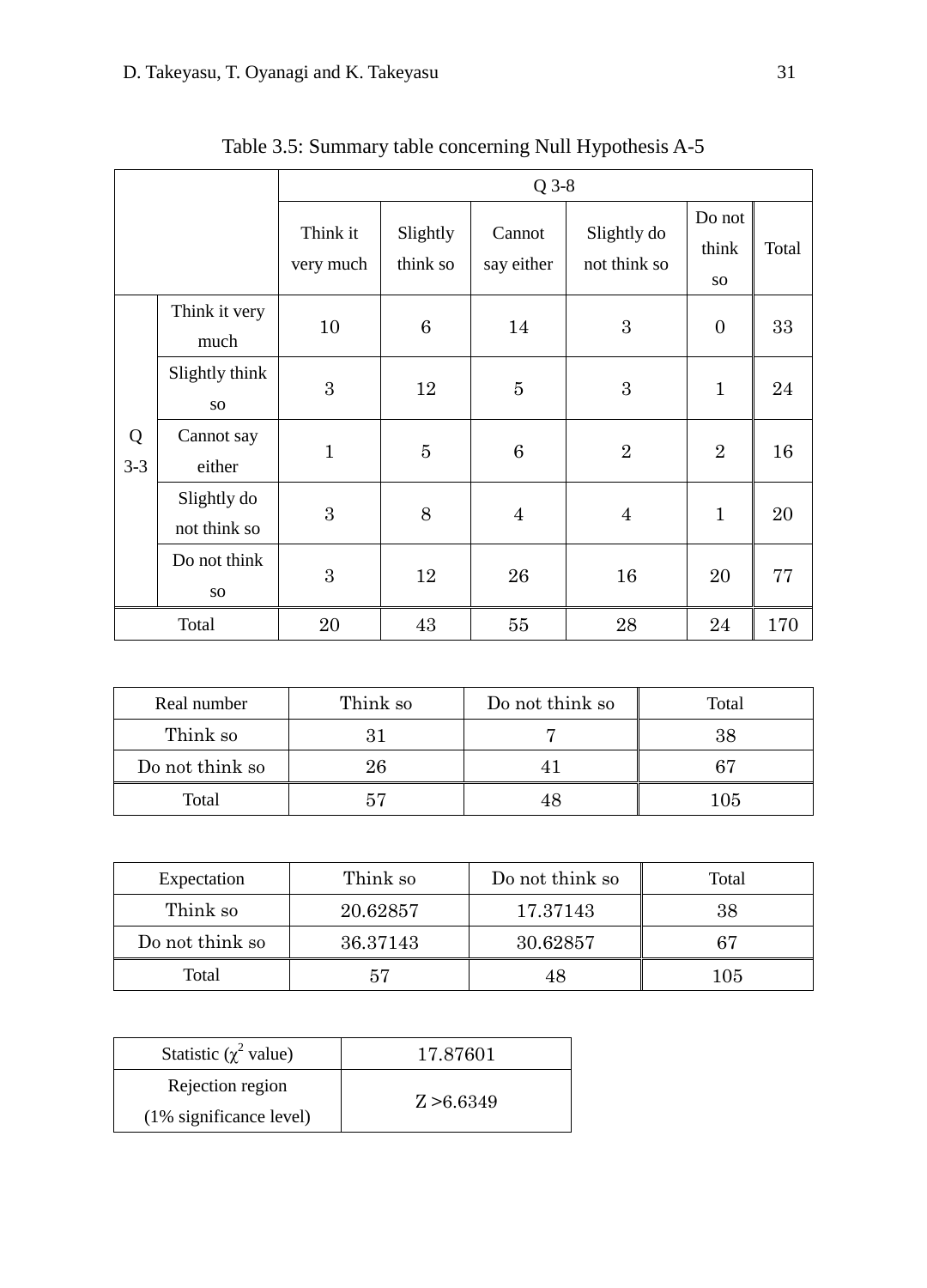The null hypothesis is rejected with 1% significance level. It can be said that when they do not know the club field precisely, they think that they want to have a person to consult with in guiding club activities.

Null Hypothesis: A-6 Even if they feel that they cannot share enough time to prepare for teaching because of the workload for the guidance of club activities, they do not think that they want to have a person to consult with in guiding club activities.

|            |                                 | $Q$ 3-8               |                      |                      |                             |                        |                |
|------------|---------------------------------|-----------------------|----------------------|----------------------|-----------------------------|------------------------|----------------|
|            |                                 | Think it<br>very much | Slightly<br>think so | Cannot<br>say either | Slightly do<br>not think so | Do not<br>think<br>SO. | Total          |
|            | Think it very<br>much           | $\overline{2}$        | $\overline{0}$       | 3                    | $\boldsymbol{0}$            | $\overline{0}$         | $\overline{5}$ |
|            | Slightly think<br><b>SO</b>     | 3                     | 10                   | 8                    | $\overline{2}$              | $\mathbf{1}$           | 24             |
| Q<br>$3-4$ | Cannot say<br>either            | $\overline{5}$        | 13                   | 15                   | $\overline{7}$              | $\overline{2}$         | 42             |
|            | Slightly do<br>not think so     | $\overline{7}$        | 15                   | 18                   | 15                          | $\mathbf{1}$           | 56             |
|            | Do not think<br>SO <sub>1</sub> | 3                     | $\overline{5}$       | 11                   | $\overline{4}$              | 20                     | 43             |
|            | Total                           | 20                    | 43                   | 55                   | 28                          | 24                     | 170            |

Table 3.6: Summary table concerning Null Hypothesis A-6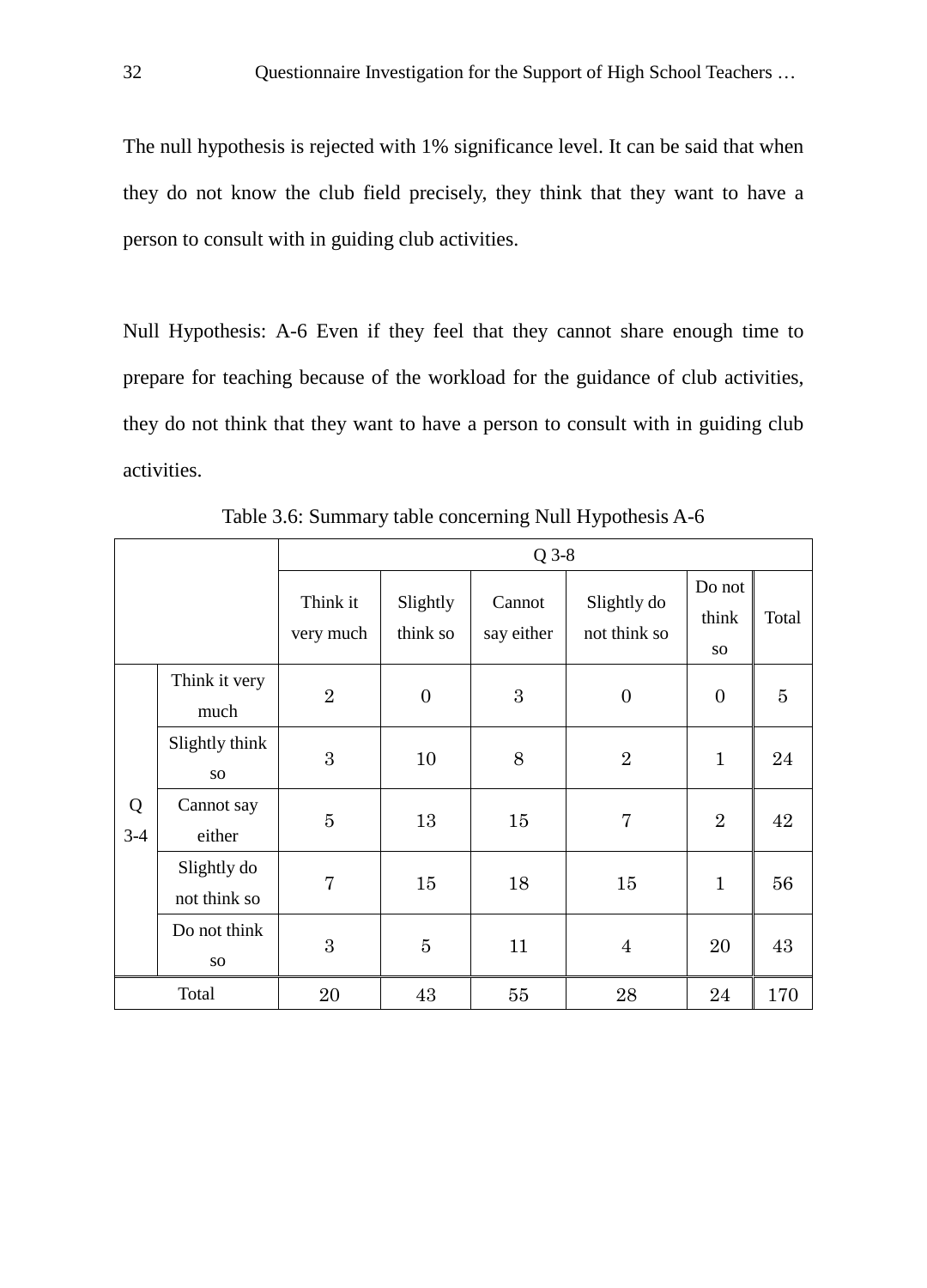| Real number     | Think so<br>Do not think so |  | Total |
|-----------------|-----------------------------|--|-------|
| Think so        | ۱5                          |  |       |
| Do not think so | 30                          |  |       |
| Total           | 45                          |  |       |

| Expectation     | Think so | Do not think so | Total |
|-----------------|----------|-----------------|-------|
| Think so        | 9.204545 | 8.795455        | 18    |
| Do not think so | 35.79545 | 34.20455        | 70    |
| Total           | 45       |                 | 88    |

| Statistic ( $\chi^2$ value) | 9.387966   |
|-----------------------------|------------|
| Rejection region            | Z > 6.6349 |
| $(1\%$ significance level)  |            |

The null hypothesis is rejected with 1% significance level. It can be said that if they feel that they cannot share enough time to prepare for teaching because of the workload for the guidance of club activities, they think that they want to have a person to consult with in guiding club activities.

Null Hypothesis: A-7 Even if they feel quite tired because of the activity on holiday, they do not think that they want to have a person to consult with in guiding club activities.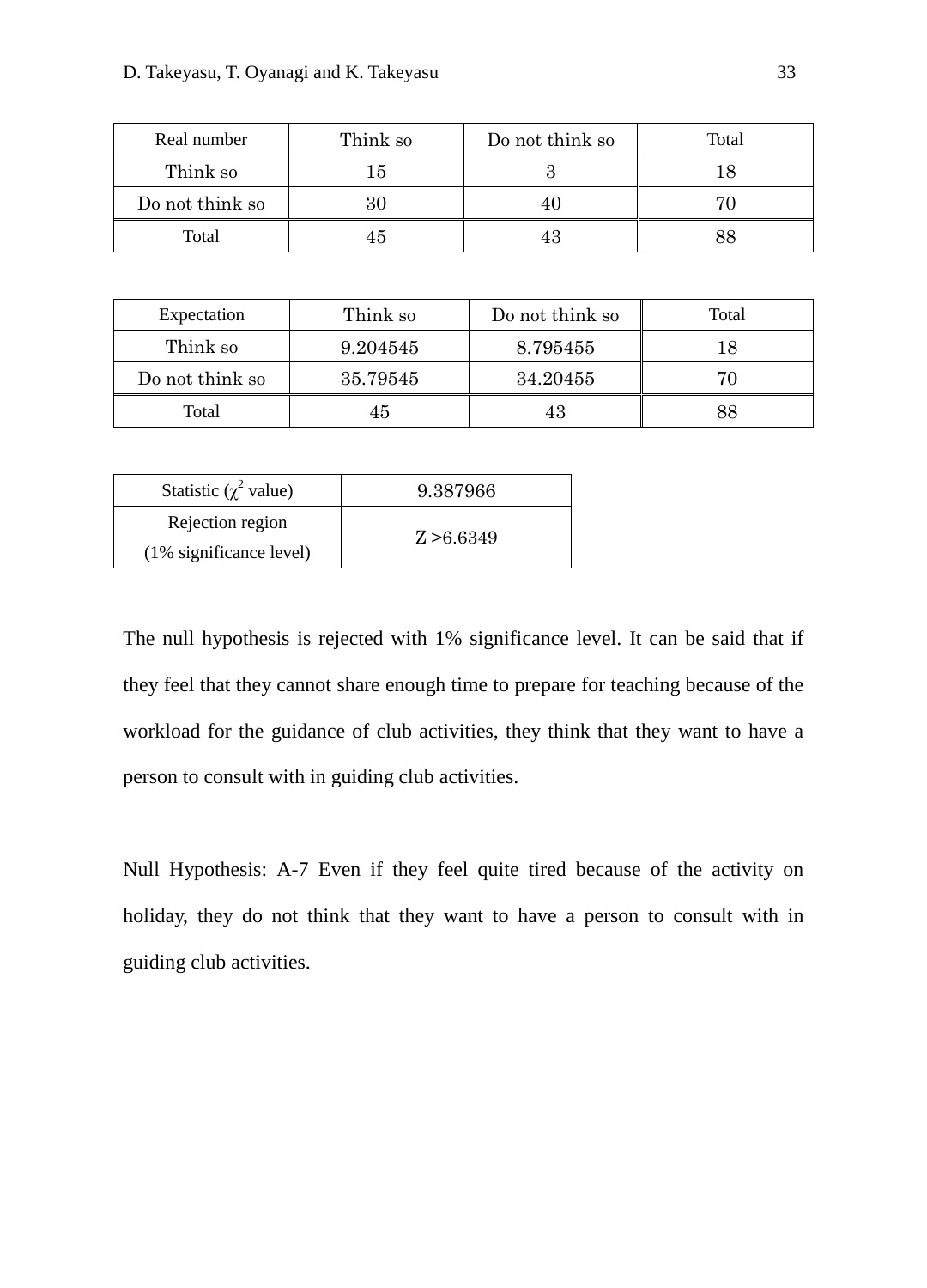|              |                             |                       |                      | $Q$ 3-8              |                             |                       |       |
|--------------|-----------------------------|-----------------------|----------------------|----------------------|-----------------------------|-----------------------|-------|
|              |                             | Think it<br>very much | Slightly<br>think so | Cannot<br>say either | Slightly do<br>not think so | Do not<br>think<br>SO | Total |
|              | Think it very<br>much       | $\overline{4}$        | $\overline{2}$       | $\overline{7}$       | 3                           | $\mathbf{1}$          | 17    |
|              | Slightly think<br>SO.       | $\overline{4}$        | 16                   | 9                    | $\overline{5}$              | $\mathbf{1}$          | 35    |
| Q<br>$3 - 5$ | Cannot say<br>either        | 8                     | 14                   | 22                   | 6                           | $\mathbf{1}$          | 51    |
|              | Slightly do<br>not think so | $\mathbf{1}$          | $\bf 5$              | 9                    | 11                          | 3                     | 29    |
|              | Do not think<br><b>SO</b>   | $\overline{2}$        | $\overline{5}$       | 8                    | 3                           | 18                    | 36    |
|              | Total                       | 19                    | 42                   | 55                   | 28                          | 24                    | 168   |

Table 3.7: Summary table concerning Null Hypothesis A-7

| Real number     | Think so | Do not think so | Total |
|-----------------|----------|-----------------|-------|
| Think so        | 26       |                 |       |
| Do not think so |          | 35              |       |
| Total           | 39       | 45              |       |

| Expectation     | Think so | Do not think so | Total |
|-----------------|----------|-----------------|-------|
| Think so        | 16.71429 | 19.28571        | 36    |
| Do not think so | 22.28571 | 25.71429        |       |
| Total           | 39       |                 |       |

| Statistic $(\chi^2$ value) | 16.85185   |
|----------------------------|------------|
| Rejection region           | Z > 6.6349 |
| $(1\%$ significance level) |            |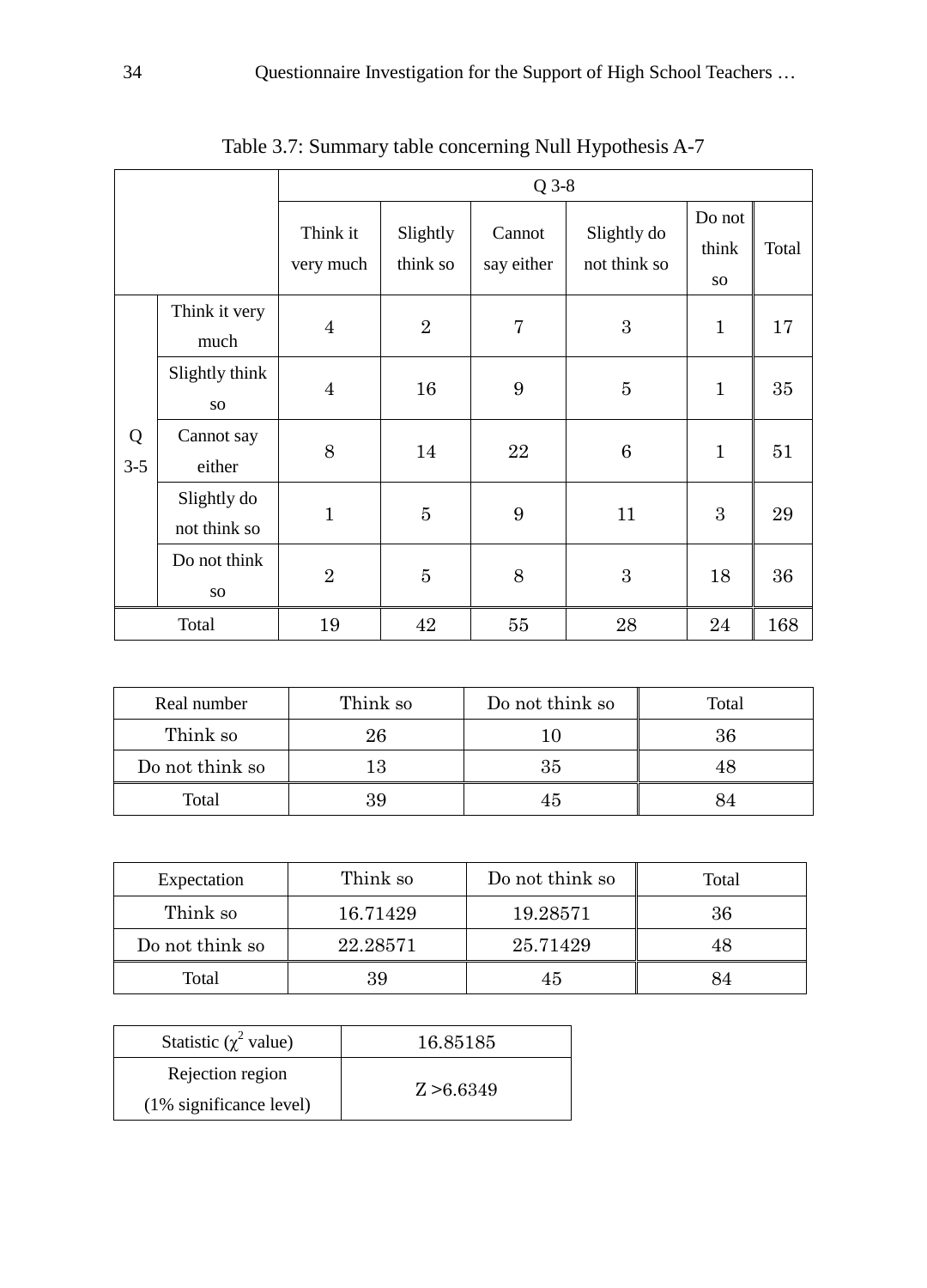The null hypothesis is rejected with 1% significance level. It can be said that if they feel quite tired because of the activity on holiday, they think that they want to have a person to consult with in guiding club activities.

Null Hypothesis: B-1In the technical course, teachers in charge of club activities do not spare a lot of time.

|                                                                 |                         |                                                                              |                                                                                              |                                                                               |                                                                                            |                                                                                           |                                                                               |                                                                                           |                                                                                 |                                                                     |                                                              | $Q$ 3-8                           |                                     |                                     |                                     |                                   |                                   |                                       |                                                                                                                            |                                    |
|-----------------------------------------------------------------|-------------------------|------------------------------------------------------------------------------|----------------------------------------------------------------------------------------------|-------------------------------------------------------------------------------|--------------------------------------------------------------------------------------------|-------------------------------------------------------------------------------------------|-------------------------------------------------------------------------------|-------------------------------------------------------------------------------------------|---------------------------------------------------------------------------------|---------------------------------------------------------------------|--------------------------------------------------------------|-----------------------------------|-------------------------------------|-------------------------------------|-------------------------------------|-----------------------------------|-----------------------------------|---------------------------------------|----------------------------------------------------------------------------------------------------------------------------|------------------------------------|
|                                                                 |                         | $\mathbf{1}$<br>$\overline{\phantom{a}}$<br>$\mathbf{1}$<br>$\boldsymbol{0}$ | $\mathbf{1}$<br>$\mathbf{1}$<br>$\overline{\phantom{a}}$<br>$\overline{2}$<br>$\overline{0}$ | $\sqrt{2}$<br>$\mathbf{1}$<br>$\overline{\phantom{a}}$<br>3<br>$\overline{0}$ | $\sqrt{3}$<br>$\mathbf{1}$<br>$\overline{\phantom{a}}$<br>$\overline{4}$<br>$\overline{0}$ | $\overline{4}$<br>$\mathbf{1}$<br>$\overline{\phantom{a}}$<br>$\bf 5$<br>$\boldsymbol{0}$ | $\overline{5}$<br>$\mathbf{1}$<br>$\blacksquare$<br>$\,6\,$<br>$\overline{0}$ | $\,6\,$<br>$\mathbf{1}$<br>$\overline{\phantom{a}}$<br>$\overline{7}$<br>$\boldsymbol{0}$ | $\overline{7}$<br>$\mathbf{1}$<br>$\overline{\phantom{a}}$<br>8<br>$\mathbf{0}$ | $\,8\,$<br>$1\,$<br>$\overline{\phantom{a}}$<br>9<br>$\overline{0}$ | 9<br>$1 -$<br>$\mathbf{1}$<br>$\overline{0}$<br>$\mathbf{0}$ | 10<br>$1 -$<br>11<br>$\mathbf{0}$ | 11<br>$1 -$<br>12<br>$\overline{0}$ | 12<br>$1 -$<br>13<br>$\overline{0}$ | 13<br>$1 -$<br>14<br>$\overline{0}$ | 17<br>$1 -$<br>18<br>$\mathbf{0}$ | 19<br>$1 -$<br>20<br>$\mathbf{0}$ | 29<br>$1 -$<br>30<br>$\boldsymbol{0}$ | ${\bf N}$<br>$\mathbf O$<br>$\mathbf t$<br>$\rm{fi}$<br>${\bf e}$<br>$\mathbf{1}$<br>$\mathbf d$<br>$\rm i$<br>$\mathbf n$ | T<br>$\mathbf{o}$<br>t<br>a<br>1   |
|                                                                 | Ordin<br>ary<br>Course  | $\mathbf{1}$<br>3                                                            | $\,6\,$                                                                                      | $\sqrt{2}$                                                                    | $\sqrt{2}$                                                                                 | $\bf 5$                                                                                   | $\overline{7}$                                                                | $\,6\,$                                                                                   | $\overline{4}$                                                                  | $\sqrt{2}$                                                          | $\sqrt{2}$                                                   | $\mathbf{1}$                      | $\mathbf{1}$                        | $\boldsymbol{0}$                    | $\boldsymbol{0}$                    | $\boldsymbol{0}$                  | $\overline{0}$                    | $\mathbf{1}$                          | $\,2$                                                                                                                      | $\overline{5}$<br>$\boldsymbol{4}$ |
| Q<br>$\mathbf{1}$<br>$\overline{\phantom{a}}$<br>$\overline{2}$ | Techni<br>cal<br>Course | $\overline{4}$                                                               | $\overline{3}$                                                                               | 3                                                                             | $\overline{4}$                                                                             | $\overline{7}$                                                                            | $\sqrt{3}$                                                                    | $\mathbf{0}$                                                                              | $\overline{5}$                                                                  | $\bf 5$                                                             | $\overline{7}$                                               | $\boldsymbol{0}$                  | $\,6\,$                             | $\mathbf{1}$                        | $\mathbf{1}$                        | $\sqrt{2}$                        | $\boldsymbol{0}$                  | $\overline{0}$                        | $\sqrt{3}$                                                                                                                 | $\bf 5$<br>$\overline{4}$          |
|                                                                 | Gener<br>al<br>Course   | $\mathbf{0}$                                                                 | $\,3$                                                                                        | $\mathbf{1}$                                                                  | $\boldsymbol{0}$                                                                           | $\boldsymbol{0}$                                                                          | $\boldsymbol{0}$                                                              | $\boldsymbol{0}$                                                                          | $\mathbf{1}$                                                                    | $\overline{0}$                                                      | $\mathbf 1$                                                  | $\,1\,$                           | $\mathbf{1}$                        | $\mathbf{1}$                        | $\boldsymbol{0}$                    | $\overline{0}$                    | $\overline{0}$                    | $\overline{0}$                        | $\boldsymbol{0}$                                                                                                           | 9                                  |
|                                                                 | Specia<br>lized         | $\overline{7}$                                                               | $\sqrt{2}$                                                                                   | $\overline{0}$                                                                | $\,2$                                                                                      | $\mathbf{1}$                                                                              | $\,3$                                                                         | $\mathbf{1}$                                                                              | $\mathbf{1}$                                                                    | $\overline{4}$                                                      | $\overline{2}$                                               | $\boldsymbol{0}$                  | $\mathbf{1}$                        | $\boldsymbol{0}$                    | $\boldsymbol{0}$                    | $\boldsymbol{0}$                  | $\boldsymbol{0}$                  | $\boldsymbol{0}$                      | $\boldsymbol{0}$                                                                                                           | $\sqrt{2}$<br>$\overline{4}$       |

Table 3.8: Summary table concerning Null Hypothesis B-1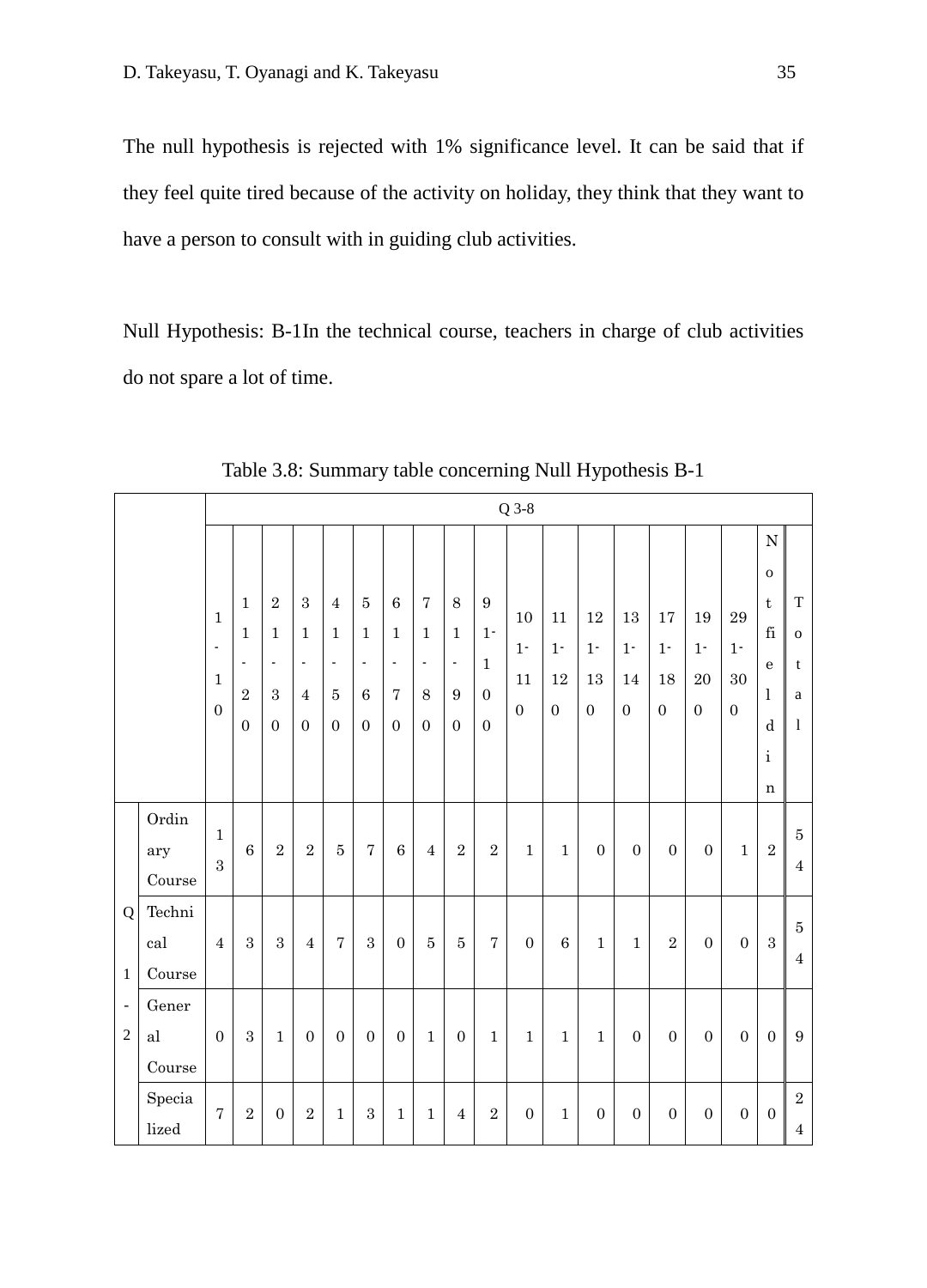| Course                                   |            |              |                |   |                |                |                |                |                |                |              |              |                |              |                |              |              |         |                       |
|------------------------------------------|------------|--------------|----------------|---|----------------|----------------|----------------|----------------|----------------|----------------|--------------|--------------|----------------|--------------|----------------|--------------|--------------|---------|-----------------------|
| Ordin                                    |            |              |                |   |                |                |                |                |                |                |              |              |                |              |                |              |              |         |                       |
| $\operatorname{ary}/\!\operatorname{Sp}$ |            |              |                |   |                |                |                |                |                |                |              |              |                |              |                |              |              |         |                       |
| ecializ                                  | 9          | $\sqrt{2}$   | $\mathbf{1}$   | 1 | $\sqrt{2}$     | $\mathbf{1}$   | $\overline{2}$ | $\overline{2}$ | $\mathbf{1}$   | $\overline{5}$ | $\mathbf{1}$ | $\mathbf{0}$ | $\overline{0}$ | $\mathbf{0}$ | $\overline{0}$ | $\mathbf{1}$ | $\mathbf{0}$ | $\perp$ | $\boldsymbol{2}$<br>9 |
| $_{\rm ed}$                              |            |              |                |   |                |                |                |                |                |                |              |              |                |              |                |              |              |         |                       |
| Course                                   |            |              |                |   |                |                |                |                |                |                |              |              |                |              |                |              |              |         |                       |
|                                          |            |              |                |   |                |                |                |                |                |                |              |              |                |              |                |              |              |         | 1                     |
| Total                                    | $\sqrt{3}$ | $\mathbf{1}$ | $\overline{7}$ | 9 | $\mathbf{1}$   | $\mathbf{1}$   | 9              | $\mathbf{1}$   | $\mathbf{1}$   | $\mathbf{1}$   | $\sqrt{3}$   | 9            | $\overline{2}$ | $\mathbf{1}$ | $\overline{2}$ | $\mathbf{1}$ | $\mathbf{1}$ | 6       | 7                     |
|                                          | 3          | 6            |                |   | $\overline{5}$ | $\overline{4}$ |                | 3              | $\overline{2}$ | $\overline{7}$ |              |              |                |              |                |              |              |         | $\mathbf{0}$          |

| Real number             | 1-80 | 81-200         | Total   |
|-------------------------|------|----------------|---------|
| <b>Technical Course</b> | 29   | 22             |         |
| Other                   | 87   | $25\,$         | 119     |
| Total                   | 116  | 4 <sup>r</sup> | $163\,$ |

| Expectation             | 1-80     | 81-200   | Total |
|-------------------------|----------|----------|-------|
| <b>Technical Course</b> | 36.29448 | 14.70552 | 51    |
| Other                   | 79.70552 | 32.29448 | 112   |
| Total                   | 116      |          | 163   |

| Statistic ( $\chi^2$ value) | 7.399583   |
|-----------------------------|------------|
| Rejection region            |            |
| $(1\%$ significance level)  | Z > 6.6349 |

The null hypothesis is rejected with 1% significance level. It can be said that in the technical course, teachers in charge of club activities spare a lot of time.

Null Hypothesis: B-2 Even if where the club activities are active, teachers in charge of club activities do not spare a lot of time.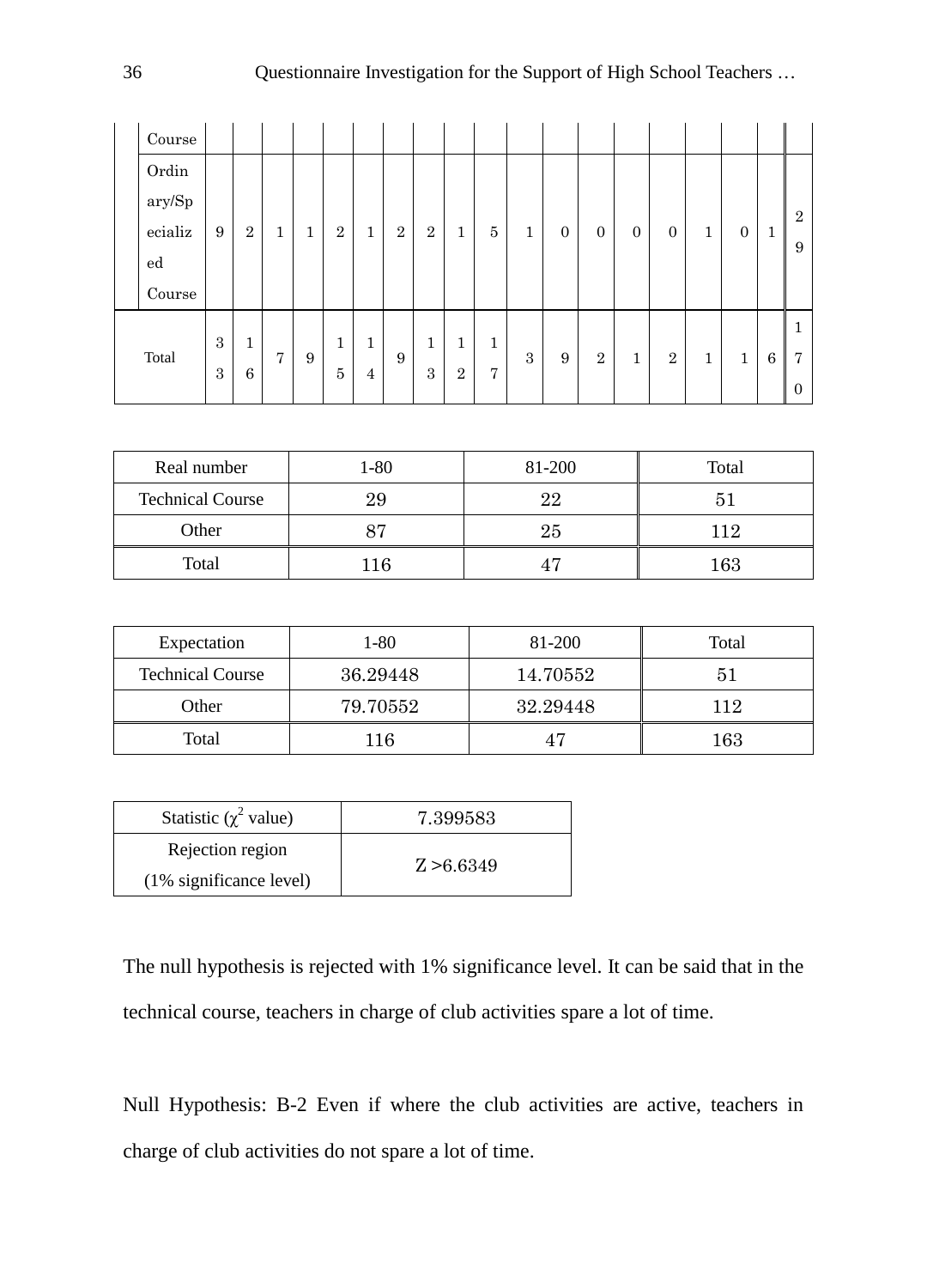|                                                  |                                                                                                                  |                                                                              | $Q$ 3-8                                            |                                                         |                                                           |                                                                     |                                                 |                                                                        |                                                    |                                                         |                                               |                                                 |                                              |                                                     |                                           |                                                     |                                                               |                                                                     |                                                                                                                                        |                                                       |
|--------------------------------------------------|------------------------------------------------------------------------------------------------------------------|------------------------------------------------------------------------------|----------------------------------------------------|---------------------------------------------------------|-----------------------------------------------------------|---------------------------------------------------------------------|-------------------------------------------------|------------------------------------------------------------------------|----------------------------------------------------|---------------------------------------------------------|-----------------------------------------------|-------------------------------------------------|----------------------------------------------|-----------------------------------------------------|-------------------------------------------|-----------------------------------------------------|---------------------------------------------------------------|---------------------------------------------------------------------|----------------------------------------------------------------------------------------------------------------------------------------|-------------------------------------------------------|
|                                                  |                                                                                                                  | $\mathbf{1}$<br>$\overline{\phantom{a}}$<br>$\mathbf{1}$<br>$\boldsymbol{0}$ | $\mathbf{1}$<br>$1 -$<br>$\,2$<br>$\boldsymbol{0}$ | $\,2$<br>$1\overline{ }$<br>$\,3\,$<br>$\boldsymbol{0}$ | $\sqrt{3}$<br>$1 -$<br>$\overline{4}$<br>$\boldsymbol{0}$ | $\,4\,$<br>$1\ensuremath{^\text{-}}$<br>$\bf 5$<br>$\boldsymbol{0}$ | $\bf 5$<br>$1 -$<br>$\,6\,$<br>$\boldsymbol{0}$ | $\,6\,$<br>$1\ensuremath{^\text{-}}$<br>$\sqrt{ }$<br>$\boldsymbol{0}$ | $\sqrt{ }$<br>$1 -$<br>$\,8\,$<br>$\boldsymbol{0}$ | $\,8\,$<br>$1-$<br>$\boldsymbol{9}$<br>$\boldsymbol{0}$ | $\rm 91$<br>$^{\text{{\small -1}}}$<br>$00\,$ | 10<br>$1\overline{ }$<br>11<br>$\boldsymbol{0}$ | $11\,$<br>$1-$<br>$12\,$<br>$\boldsymbol{0}$ | $12\,$<br>$1\overline{ }$<br>13<br>$\boldsymbol{0}$ | $13\,$<br>$1 -$<br>14<br>$\boldsymbol{0}$ | $17\,$<br>$1\overline{ }$<br>18<br>$\boldsymbol{0}$ | 19<br>$1\ensuremath{^\text{-}}$<br>$20\,$<br>$\boldsymbol{0}$ | $\rm 29$<br>$1\ensuremath{^\text{-}}$<br>$30\,$<br>$\boldsymbol{0}$ | $\mathbf N$<br>${\bf O}$<br>$\ensuremath{\mathbf{t}}$<br>$\rm{fi}$<br>${\bf e}$<br>$\mathbf{l}$<br>${\rm d}$<br>$\rm i$<br>$\mathbf n$ | $\mathbf T$<br>${\bf O}$<br>ta<br>1                   |
|                                                  | $\rm Y\!e$<br>$\mathbf S$                                                                                        | $\sqrt{3}$                                                                   | $\overline{4}$                                     | $\overline{4}$                                          | $\,6$                                                     | $\boldsymbol{9}$                                                    | $\boldsymbol{9}$                                | $\sqrt{ }$                                                             | $\sqrt{ }$                                         | $\boldsymbol{9}$                                        | 14                                            | $\,3$                                           | $\bf 7$                                      | $\,2$                                               | $\,1$                                     | $\,2$                                               | $\,1\,$                                                       | $\boldsymbol{0}$                                                    | $\,2$                                                                                                                                  | $\boldsymbol{9}$<br>$\boldsymbol{0}$                  |
| ${\bf Q}$<br>$\,1\,$<br>$\overline{\phantom{a}}$ | $\mathbf C$<br>an<br>$\rm no$<br>$\mathbf t$<br>${\bf s}{\bf a}$<br>$\mathbf y$<br>$_{\rm eit}$<br>he<br>$\bf r$ | $\mathbf{1}$<br>$\sqrt{ }$                                                   | $\boldsymbol{9}$                                   | $\,3$                                                   | $\,1$                                                     | $\bf 5$                                                             | $\bf 5$                                         | $\,1\,$                                                                | $\,6\,$                                            | $\,1\,$                                                 | $\,3$                                         | $\boldsymbol{0}$                                | $\,2$                                        | $\boldsymbol{0}$                                    | $\boldsymbol{0}$                          | $\boldsymbol{0}$                                    | $\boldsymbol{0}$                                              | $\mathbf 1$                                                         | $\boldsymbol{0}$                                                                                                                       | $\bf 5$<br>$\bf 4$                                    |
| $\overline{2}$                                   | ${\bf N}$<br>$\mathbf 0$                                                                                         | $\,1\,$<br>$\,3$                                                             | $\,3$                                              | $\boldsymbol{0}$                                        | $\,1\,$                                                   | $\,1\,$                                                             | $\boldsymbol{0}$                                | $\,1\,$                                                                | $\boldsymbol{0}$                                   | $\,1\,$                                                 | $\boldsymbol{0}$                              | $\boldsymbol{0}$                                | $\boldsymbol{0}$                             | $\boldsymbol{0}$                                    | $\boldsymbol{0}$                          | $\boldsymbol{0}$                                    | $\boldsymbol{0}$                                              | $\boldsymbol{0}$                                                    | $\sqrt{3}$                                                                                                                             | $\,2$<br>$\,3$                                        |
|                                                  | ${\bf N}$<br>$\mathop{\rm ot}\nolimits$<br>$_{\rm{fie}}$<br>$\operatorname{ld}$<br>$\operatorname{in}$           | $\boldsymbol{0}$                                                             | $\boldsymbol{0}$                                   | $\boldsymbol{0}$                                        | $\,1$                                                     | $\boldsymbol{0}$                                                    | $\boldsymbol{0}$                                | $\boldsymbol{0}$                                                       | $\boldsymbol{0}$                                   | $\,1\,$                                                 | $\boldsymbol{0}$                              | $\boldsymbol{0}$                                | $\boldsymbol{0}$                             | $\boldsymbol{0}$                                    | $\boldsymbol{0}$                          | $\boldsymbol{0}$                                    | $\boldsymbol{0}$                                              | $\boldsymbol{0}$                                                    | $\mathbf{1}$                                                                                                                           | $\,3\,$                                               |
|                                                  | Total                                                                                                            | $\,3$<br>$\,3$                                                               | $\mathbf{1}$<br>$\,6$                              | $\sqrt{ }$                                              | $\boldsymbol{9}$                                          | $1\,$<br>$\bf 5$                                                    | $\,1\,$<br>$\bf 4$                              | $\boldsymbol{9}$                                                       | $\,1\,$<br>$\,3\,$                                 | $\,1$<br>$\,2$                                          | $17\,$                                        | $\,3$                                           | $\boldsymbol{9}$                             | $\,2$                                               | $\mathbf 1$                               | $\,2$                                               | $\,1\,$                                                       | $\,1\,$                                                             | $\,6\,$                                                                                                                                | $\mathbf{1}$<br>$\scriptstyle{7}$<br>$\boldsymbol{0}$ |

Table 3.9: Summary table concerning Null Hypothesis B-2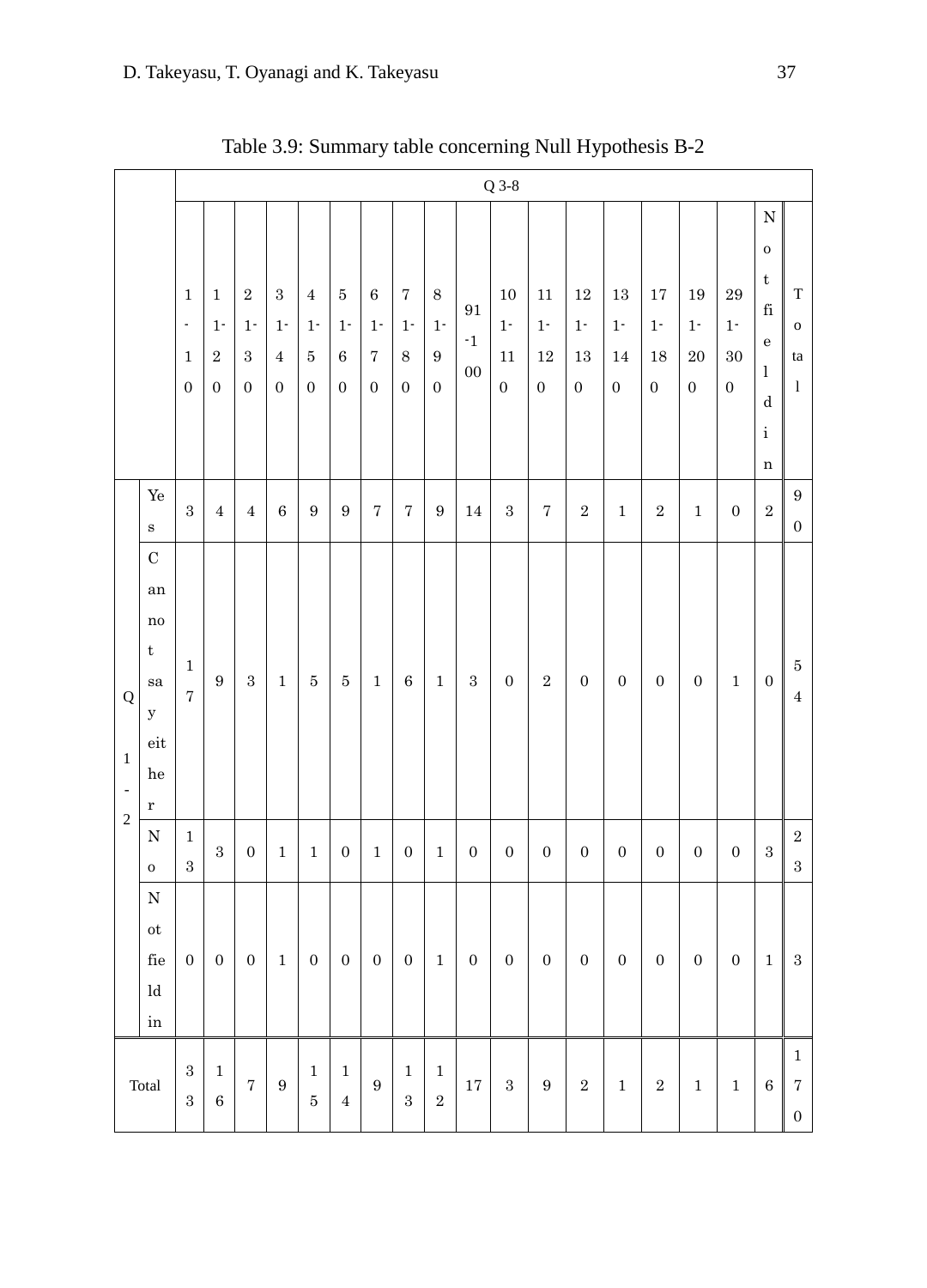| Real number | $1 - 80$ | 81-200 | Total |
|-------------|----------|--------|-------|
| Yes         | 49       | 39     |       |
| No<br>19    |          |        |       |
| Total       | $68\,$   |        | 108   |

| Expectation | 1-80     | 81-200   | Total   |
|-------------|----------|----------|---------|
| Yes         | 55.40741 | 32.59259 | 88      |
| No          | 12.59259 | 7.407407 | 20      |
| Total<br>68 |          | 41       | $108\,$ |

| Statistic ( $\chi^2$ value) | 10.80325   |
|-----------------------------|------------|
| Rejection region            | Z > 6.6349 |
| $(1\%$ significance level)  |            |

The null hypothesis is rejected with 1% significance level. It can be said that where the club activities are active, teachers in charge of club activities spare a lot of time.

Null Hypothesis: B-3 Even if where the club is strong enough to participate in the national sports match, they do not feel worthwhile to guide club activities.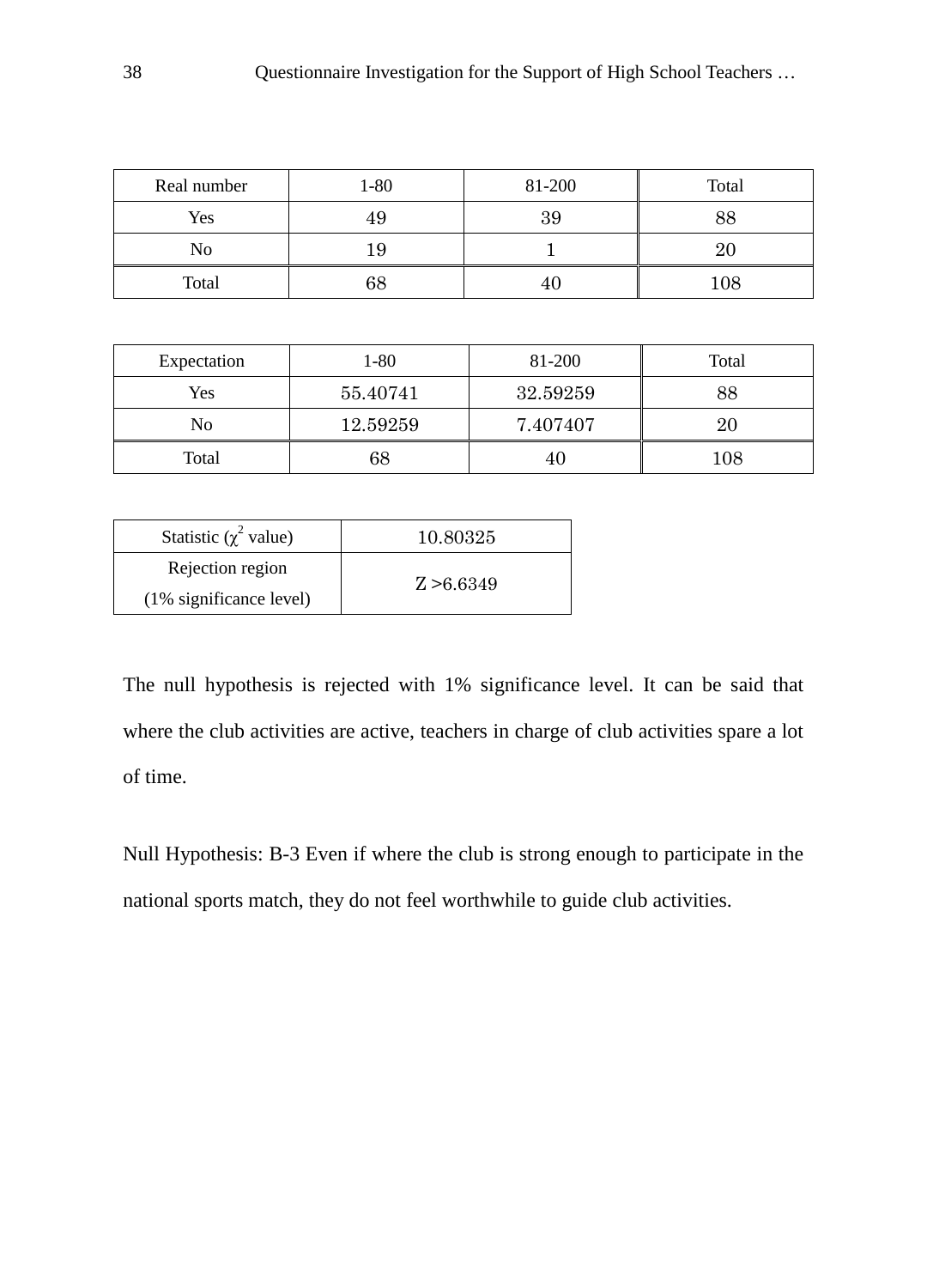|                          |                       | $Q$ 3-1               |                      |                      |                             |                              |                |
|--------------------------|-----------------------|-----------------------|----------------------|----------------------|-----------------------------|------------------------------|----------------|
|                          |                       | Think it<br>very much | Slightly<br>think so | Cannot<br>say either | Slightly do<br>not think so | Do not<br>think<br><b>SO</b> | Total          |
|                          | Think it<br>very much | 14                    | 14                   | $\overline{2}$       | $\overline{0}$              | $\overline{2}$               | $32\,$         |
| Q<br>$1 - 2 - 2$<br>$-4$ | Slightly<br>think so  | 10                    | 15                   | $\overline{2}$       | $\overline{0}$              | $\overline{2}$               | 29             |
|                          | Cannot say<br>either  | 13                    | 47                   | 32                   | 13                          | $\overline{2}$               | 107            |
|                          | Not filled<br>in      | $\overline{0}$        | $\mathbf{1}$         | $\mathbf{1}$         | $\overline{0}$              | $\overline{0}$               | $\overline{2}$ |
| Total                    |                       | 37                    | 77                   | 37                   | 13                          | 6                            | 170            |

Table 3.10: Summary table concerning Null Hypothesis B-3

| Real number         | Think so | Do not think so | Total |
|---------------------|----------|-----------------|-------|
| Important           | 28       |                 |       |
| Not important<br>бU |          | 15              | 75    |
| Total<br>88         |          |                 | 105   |

| Think so<br>Expectation   |    | Do not think so | Total |
|---------------------------|----|-----------------|-------|
| 25.14286<br>Important     |    | 4.857143        | 30    |
| Not important<br>62.85714 |    | 12.14286        | 75    |
| Total                     | 88 |                 | 105   |

| Statistic ( $\chi^2$ value) | 2.807487   |
|-----------------------------|------------|
| Rejection region            |            |
| (9% significance level)     | Z > 2.8744 |

The null hypothesis is not rejected with 9% significance level. It cannot be said that even if where the club is strong enough to participate in the national sports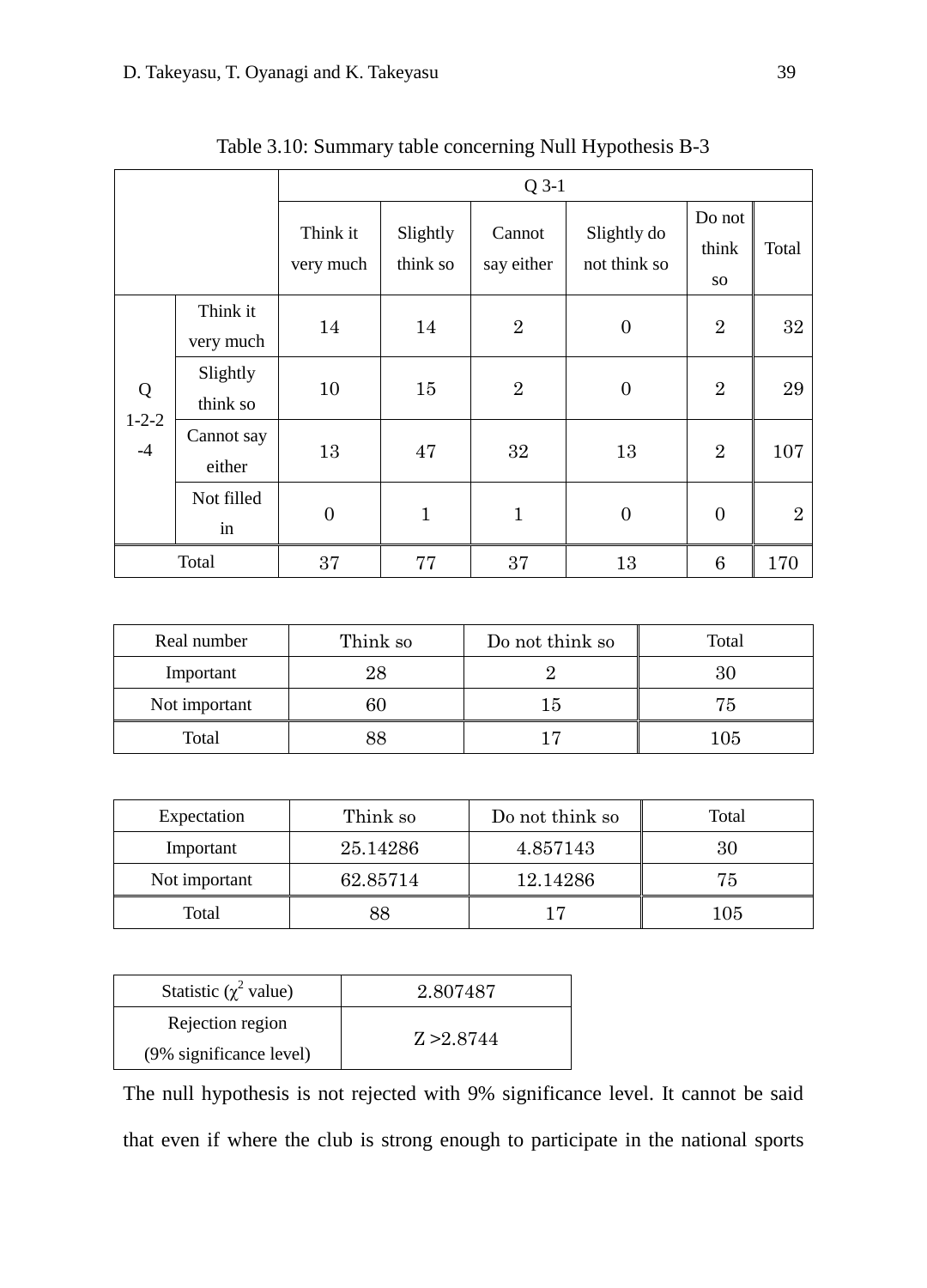match, they feel worthwhile to guide club activities.

Null Hypothesis: B-4 When they feel worthwhile to guide club activities, they do not feel it burden to guide club activities

|              |                                 | Q 2-6                    |                      |                         |                             |                           |                            |                 |
|--------------|---------------------------------|--------------------------|----------------------|-------------------------|-----------------------------|---------------------------|----------------------------|-----------------|
|              |                                 | Think it<br>very<br>much | Slightly<br>think so | Cannot<br>say<br>either | Slightly do<br>not think so | Do<br>not<br>think<br>SO. | <b>Not</b><br>filled<br>in | Total           |
|              | Think it<br>very much           | $\overline{2}$           | $\mathbf{1}$         | $\overline{4}$          | 12                          | 18                        | $\overline{0}$             | 37              |
| Q<br>$3-$    | Slightly<br>think so            | $\overline{2}$           | 10                   | 16                      | 35                          | 13                        | $\mathbf{1}$               | 77              |
|              | Cannot say<br>either            | $\overline{0}$           | 8                    | 13                      | 11                          | $\overline{5}$            | $\overline{0}$             | 37              |
| $\mathbf{1}$ | Slightly do<br>not think so     | $\mathbf 1$              | 3                    | $\mathbf{1}$            | 6                           | $\overline{2}$            | $\overline{0}$             | 13              |
|              | Do not think<br>SO <sub>1</sub> | $\boldsymbol{0}$         | $\mathbf{1}$         | $\mathbf{1}$            | $\boldsymbol{0}$            | $\overline{4}$            | $\overline{0}$             | $6\phantom{.}6$ |
|              | Total                           | $\overline{5}$           | 23                   | 35                      | 64                          | 42                        | $\mathbf{1}$               | 170             |

Table 3.11: Summary table concerning Null Hypothesis B-4

| Real number   | Think so | Do not think so | Total |
|---------------|----------|-----------------|-------|
| Important     | '5       | 78              |       |
| Not important |          |                 |       |
| Total<br>20   |          |                 | 10    |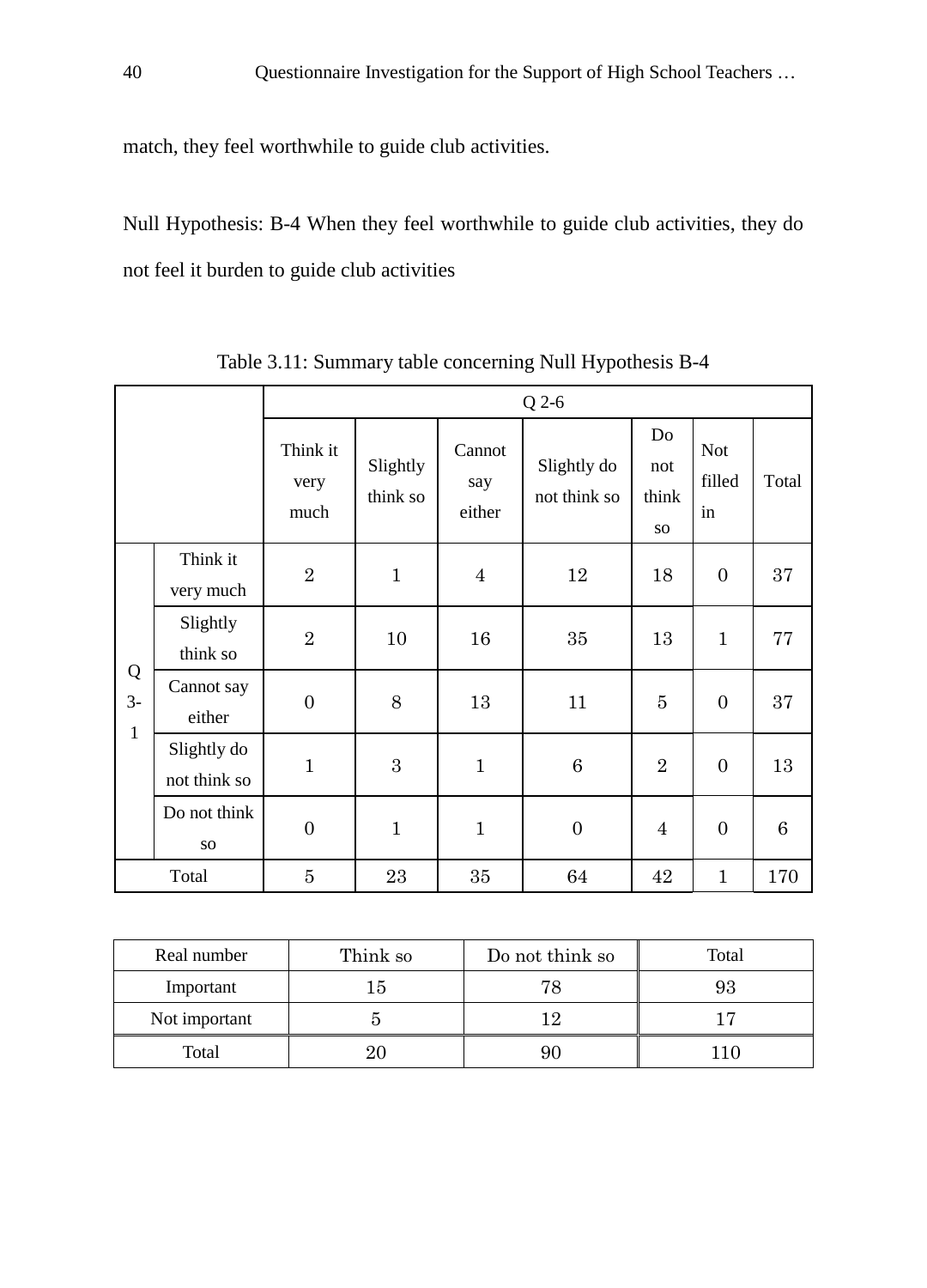| Think so<br>Expectation |          | Do not think so | Total |
|-------------------------|----------|-----------------|-------|
| 16.90909<br>Important   |          | 76.09091        | 93    |
| Not important           | 3.090909 | 13.90909        | 17    |
| Total                   | 20       | 90              | 1C    |

| Statistic ( $\chi^2$ value) | 1.704617   |
|-----------------------------|------------|
| Rejection region            | Z > 2.8744 |
| (9% significance level)     |            |

The null hypothesis is not rejected with 9% significance level. It cannot be said that even when they feel worthwhile to guide club activities, they feel it burden to guide club activities

Null Hypothesis: B-5 When they feel worthwhile to guide club activities, they do not think that it is better for the professionals to guide club activities.

|       |                | $Q$ 3-2        |                |                |                 |                |       |
|-------|----------------|----------------|----------------|----------------|-----------------|----------------|-------|
|       |                | Think it very  | Slightly       | Cannot say     | Slightly do not | Do not         | Total |
|       |                | much           | think so       | either         | think so        | think so       |       |
|       | Think it very  | 19             | 8              | $\overline{7}$ | $\overline{2}$  | $\mathbf{1}$   | 37    |
|       | much           |                |                |                |                 |                |       |
|       | Slightly think |                |                | 22             | $\overline{2}$  | $\overline{0}$ | 77    |
|       | SO.            | 14             | 39             |                |                 |                |       |
| Q     | Cannot say     |                |                | $\overline{7}$ | $\overline{2}$  | $\mathbf{1}$   | 37    |
| $3-1$ | either         | 11             | 16             |                |                 |                |       |
|       | Slightly do    |                |                |                |                 |                |       |
|       | not think so   | $\overline{4}$ | $\overline{5}$ | $\overline{4}$ | $\overline{0}$  | $\overline{0}$ | 13    |
|       | Do not think   |                |                |                |                 | 3              |       |
|       | <b>SO</b>      | 3              | $\overline{0}$ | $\overline{0}$ | $\overline{0}$  |                | 6     |
| Total |                | 51             | 68             | 40             | 6               | 5              | 170   |

Table 3.12: Summary table concerning Null Hypothesis B-5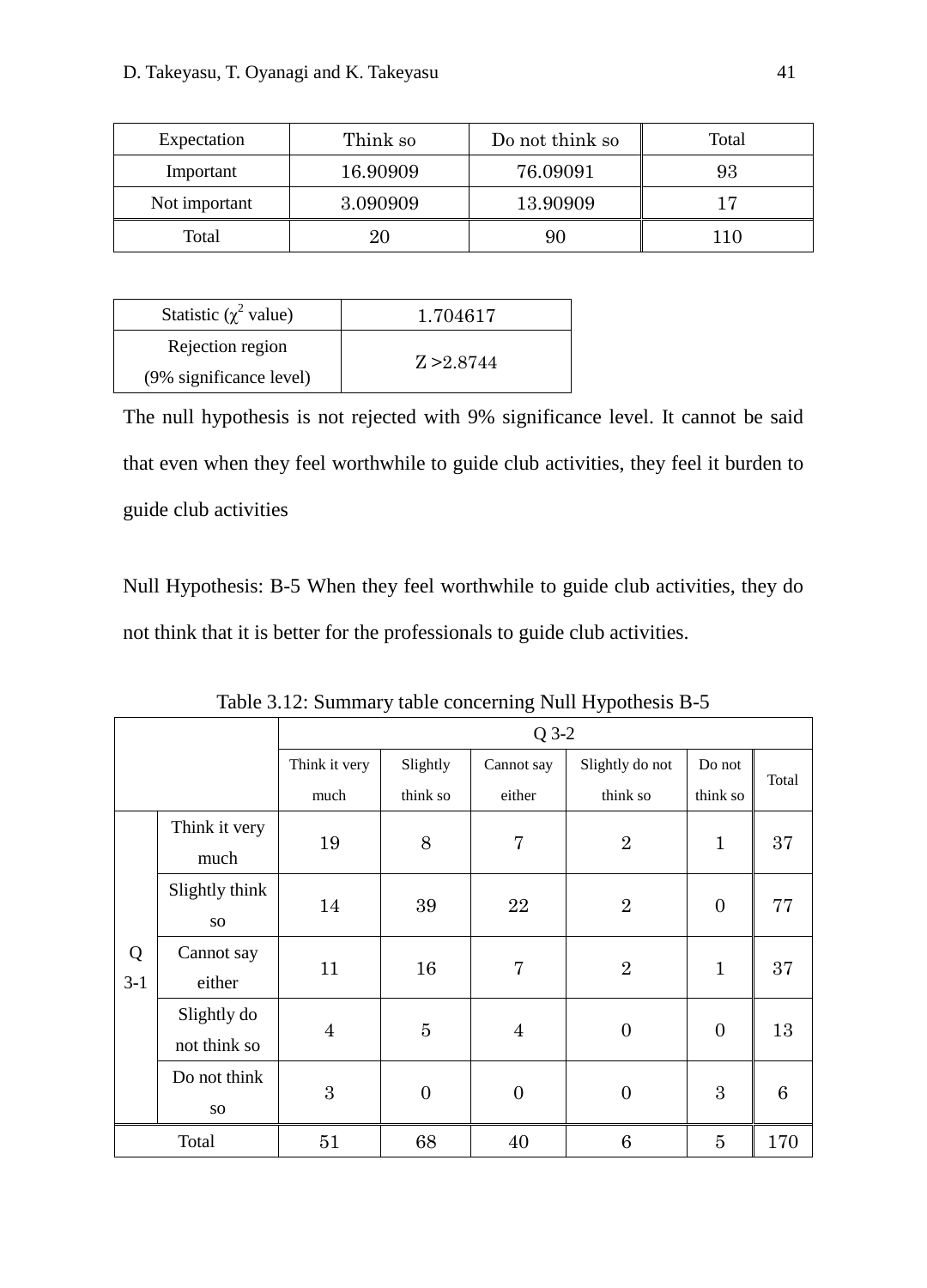| Real number   | Think so | Do not think so | Total |
|---------------|----------|-----------------|-------|
| Important     |          |                 |       |
| Not important |          |                 | Гð    |
| Total         | 92       |                 |       |

| Expectation   | Think so | Do not think so | Total   |
|---------------|----------|-----------------|---------|
| Important     | 78.2     | 6.8             | $85\,$  |
| Not important | $13.8\,$ | ני ו            | ה ו     |
| Total         | 92       |                 | $100\,$ |

| Statistic ( $\chi^2$ value) | 1.704617   |
|-----------------------------|------------|
| Rejection region            | Z > 2.8744 |
| (9% significance level)     |            |

The null hypothesis is not rejected with 9% significance level. It cannot be said that even when they feel worthwhile to guide club activities, they think that it is better for the professionals to guide club activities.

Null Hypothesis: B-6 Even if the club activity is active, they do not feel worthwhile to guide club activities.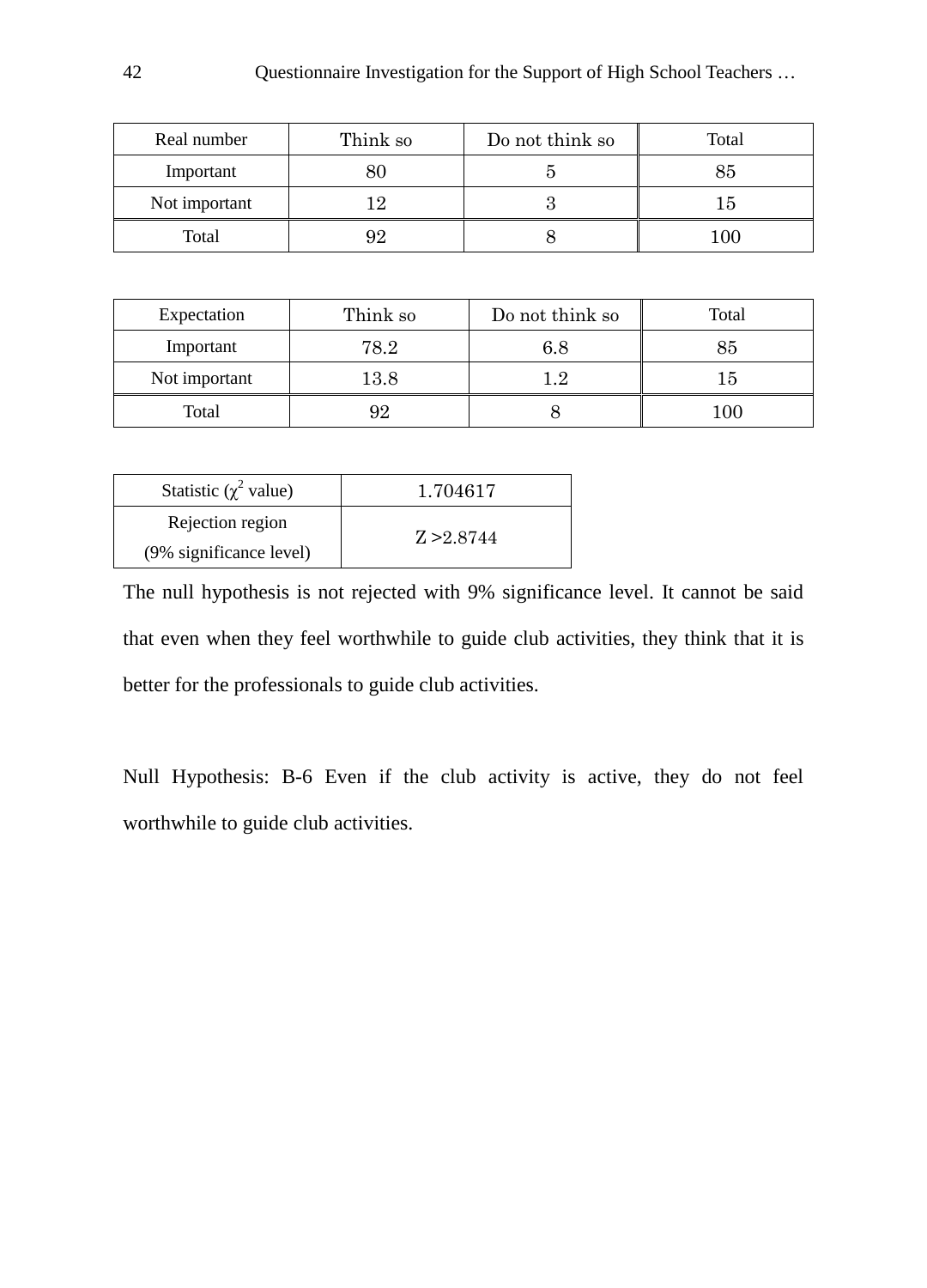|                          |                       | $Q$ 3-1               |                      |                      |                             |                              |       |
|--------------------------|-----------------------|-----------------------|----------------------|----------------------|-----------------------------|------------------------------|-------|
|                          |                       | Think it<br>very much | Slightly<br>think so | Cannot<br>say either | Slightly do<br>not think so | Do not<br>think<br><b>SO</b> | Total |
|                          | Think it<br>very much | 29                    | 47                   | 9                    | $\overline{2}$              | 3                            | 90    |
| Q<br>$1 - 2 - 2$<br>$-5$ | Slightly<br>think so  | 8                     | 25                   | 16                   | $\overline{5}$              | $\overline{0}$               | 54    |
|                          | Cannot say<br>either  | $\boldsymbol{0}$      | $\overline{5}$       | 10                   | 6                           | $\overline{2}$               | 23    |
|                          | Not filled<br>in      | $\overline{0}$        | $\overline{0}$       | $\overline{2}$       | $\overline{0}$              | $\mathbf{1}$                 | 3     |
|                          | Total                 | 37                    | 37                   | 77                   | 37                          | 13                           | 170   |

Table 3.13: Summary table concerning Null Hypothesis B-6

| Real number   | Think so | Do not think so | Total |
|---------------|----------|-----------------|-------|
| Important     | 76       |                 |       |
| Not important |          |                 |       |
| Total         |          |                 |       |

| Expectation   | Think so | Do not think so | Total |
|---------------|----------|-----------------|-------|
| Important     | 69.79787 | 11.20213        |       |
| Not important | 11.20213 | 1.797872        | 13    |
| Total         |          |                 |       |

| Statistic ( $\chi^2$ value) | 28.81431   |
|-----------------------------|------------|
| Rejection region            |            |
| $(1\%$ significance level)  | Z > 6.6349 |

The null hypothesis is rejected with 1% significance level. It can be said that if the club activity is active, they feel worthwhile to guide club activities.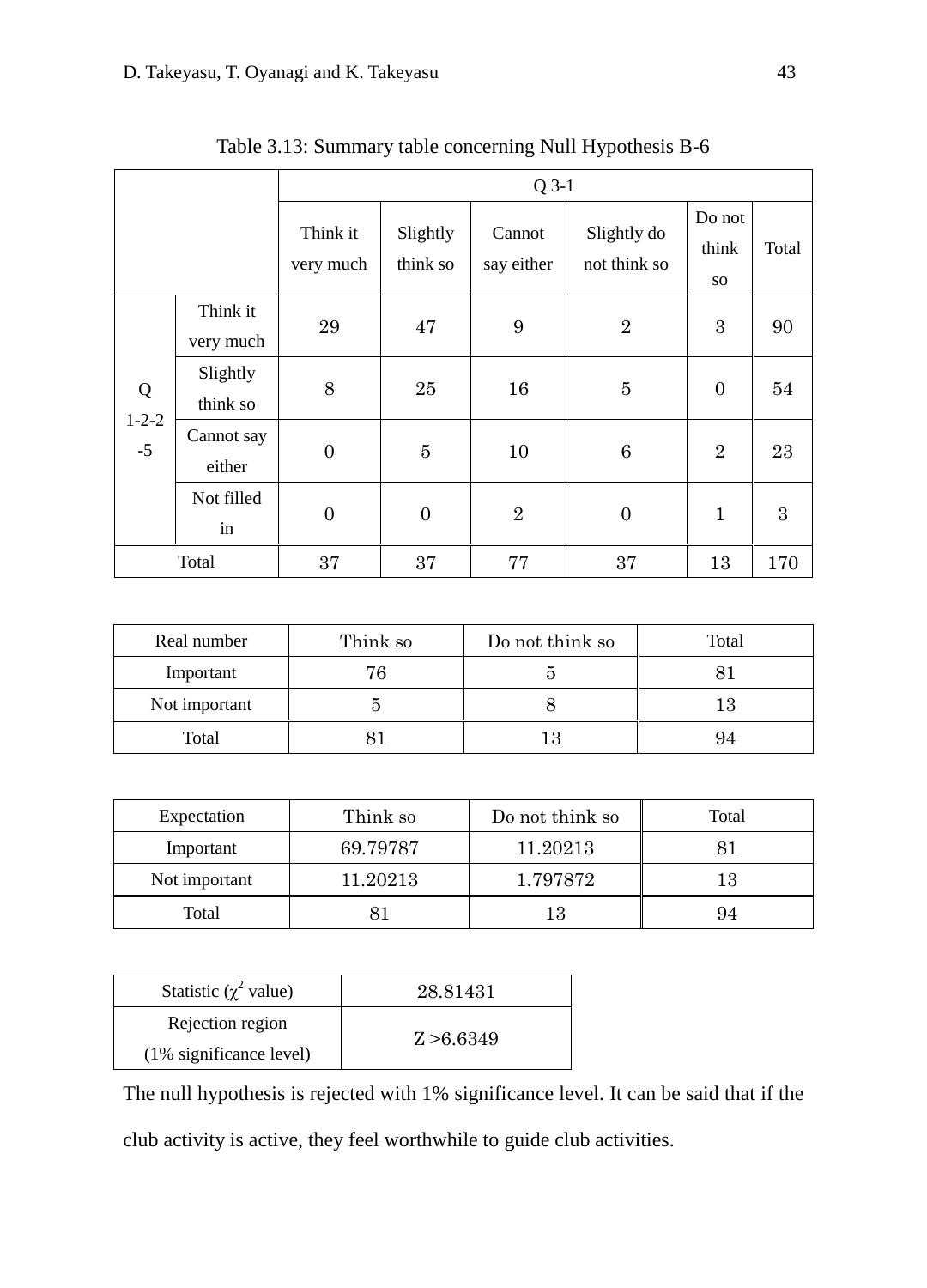## **4. Remarks**

The Results for Hypothesis Testing are as follows.

Main issue A consists of 7 sub issues  $(A-1-A-7)$ . All of their Null Hypotheses were rejected and the main issue A was insisted clearly. 6 sub issues were set for the main issue B. Three of their Null Hypotheses were rejected (B-1,B-2,B-6). Three of them were not rejected. But the statement of B-4 and B-5 are inversely expressed. Therefore, that it is not rejected means the consistency to the main issue B. Thus, it means that 5 out of 6 coincide with the main issue B substantially.

## **5. Conclusion**

High School teachers in Japan are sending very busy days on their daily works including teaching, support for the club activities and deskwork. Among them, they share a lot of time for managing the club actives of students compared with other countries. In that area, professionals can make instruction much better than teachers for the special sports like Judo and Kendo (Japanese fencing) etc. School Social Worker can coordinate the professionals out of school and can help teachers by decreasing their burden on that area. There are few related papers concerning the support of club activities by utilizing the professionals outside. In this paper, questionnaire investigation is executed in order to clarify their current condition and their consciousness, and to seek the possibility of utilizing school social worker for their support. Hypothesis testing was executed based on that.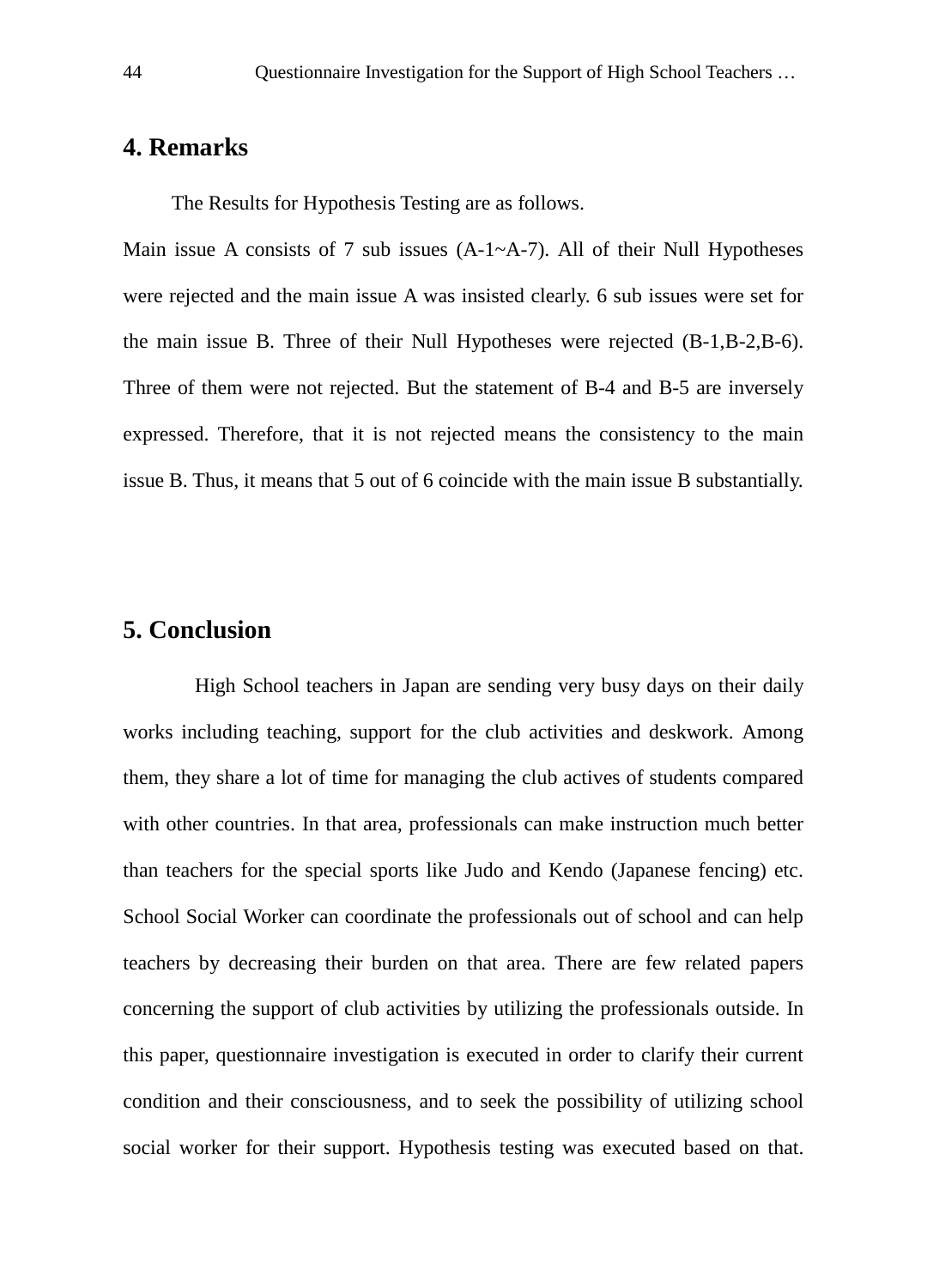We have set two such main issues as:

A. When they have a hard time in guiding club activities, they think that they want to have a person to consult with or it is better for the professionals to guide club activities.

B. When they feel worthwhile to guide club activities, they feel less burden for it. For the A part, it consists of 7 sub issues and all of their Null Hypotheses were rejected and the main issue A was insisted clearly. For the B part, 6 sub issues were set and three of their Null Hypotheses were rejected. Three of them were not rejected. But the statement of B-4 and B-5 are inversely expressed. Therefore, that it is not rejected means the consistency to the main issue B. Thus, it means that 5 out of 6 coincide with the main issue B substantially.

Further study on this should be executed such as multivariate analysis. Various cases should be investigated here after.

**Acknowledgements.** The authors are grateful to all those who supported us for answering questionnaire investigation.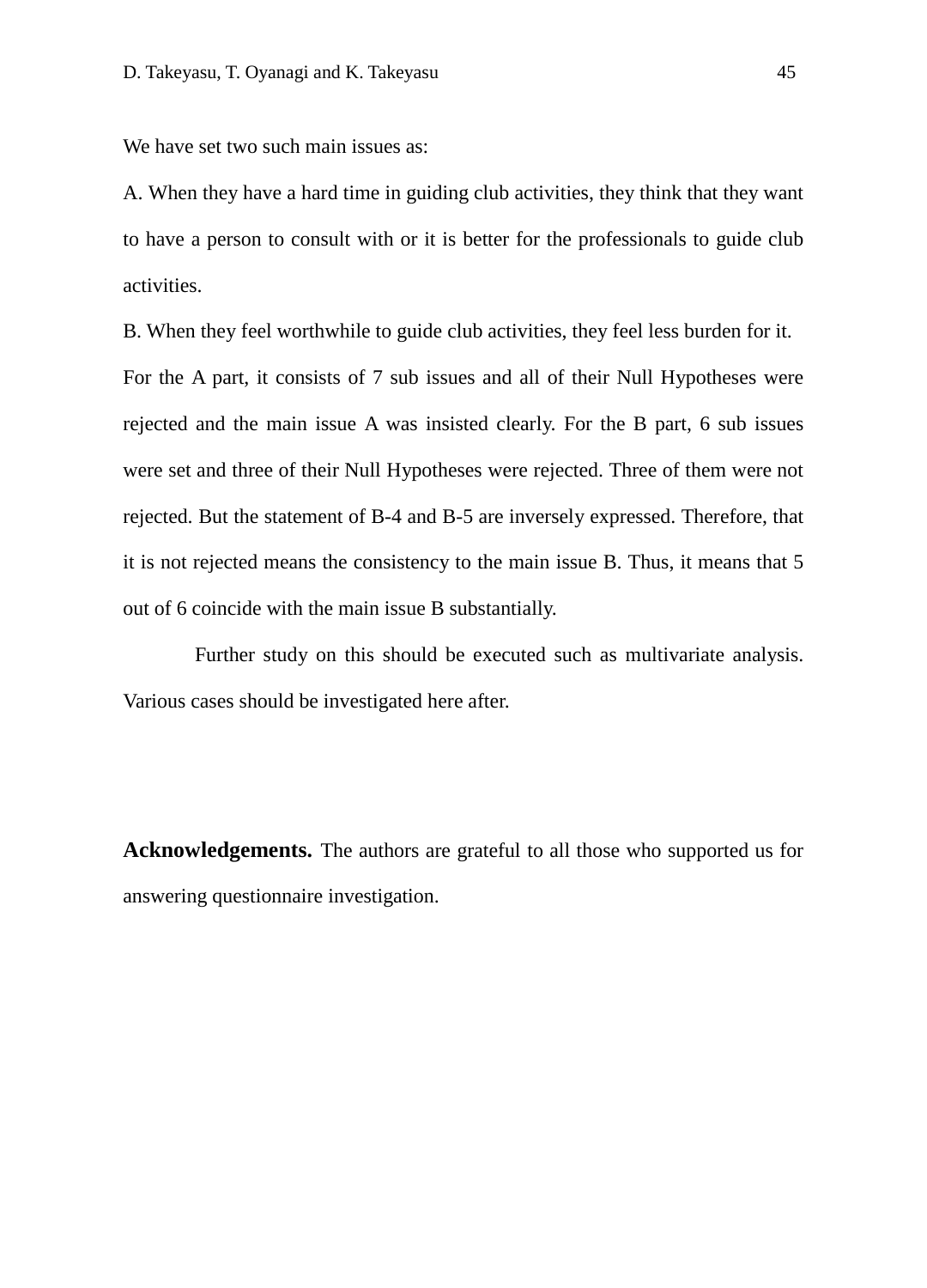## **References**

[1] Bennesse Education Research Institute, The 5th Basic Investigation Report about Instruction for Learning (Elementary School, Junior High School), (2010),

http://benesse.jp/berd/center/open/report/shidou\_kihon5/sc\_hon/index.html

- [2] Bennesse Education Research Institute, The 5th Basic Investigation Report about Instruction for Learning (High School ), (2010), http://benesse.jp/berd/center/open/report/shidou\_kihon5/kou\_hon/index.html
- [3] Hideyuki Konyuba, Analysis on teachers' workload and development of school organization: focusing on the school club activities, *National Institute for Educational Policy Research*, **140**, (2011), 181-193.
- [4] Kazuo Yonekawa, The role of school social worker for mental health of a junior high school teacher, *Bulletin of Faculty of Literature*, Kurume University, **10-11**, (2011), 7-15.
- [5] Michael Stokely Kelly, Stephanie Cosner Berzin, Andy Frey, Michelle Alvarez, Gary Shaffer and Kimberly O'Brien, The State of School Social Work: Findings from the National School Social Work Survey, *School Mental Health*, **2**(3), (September, 2010), 132-141.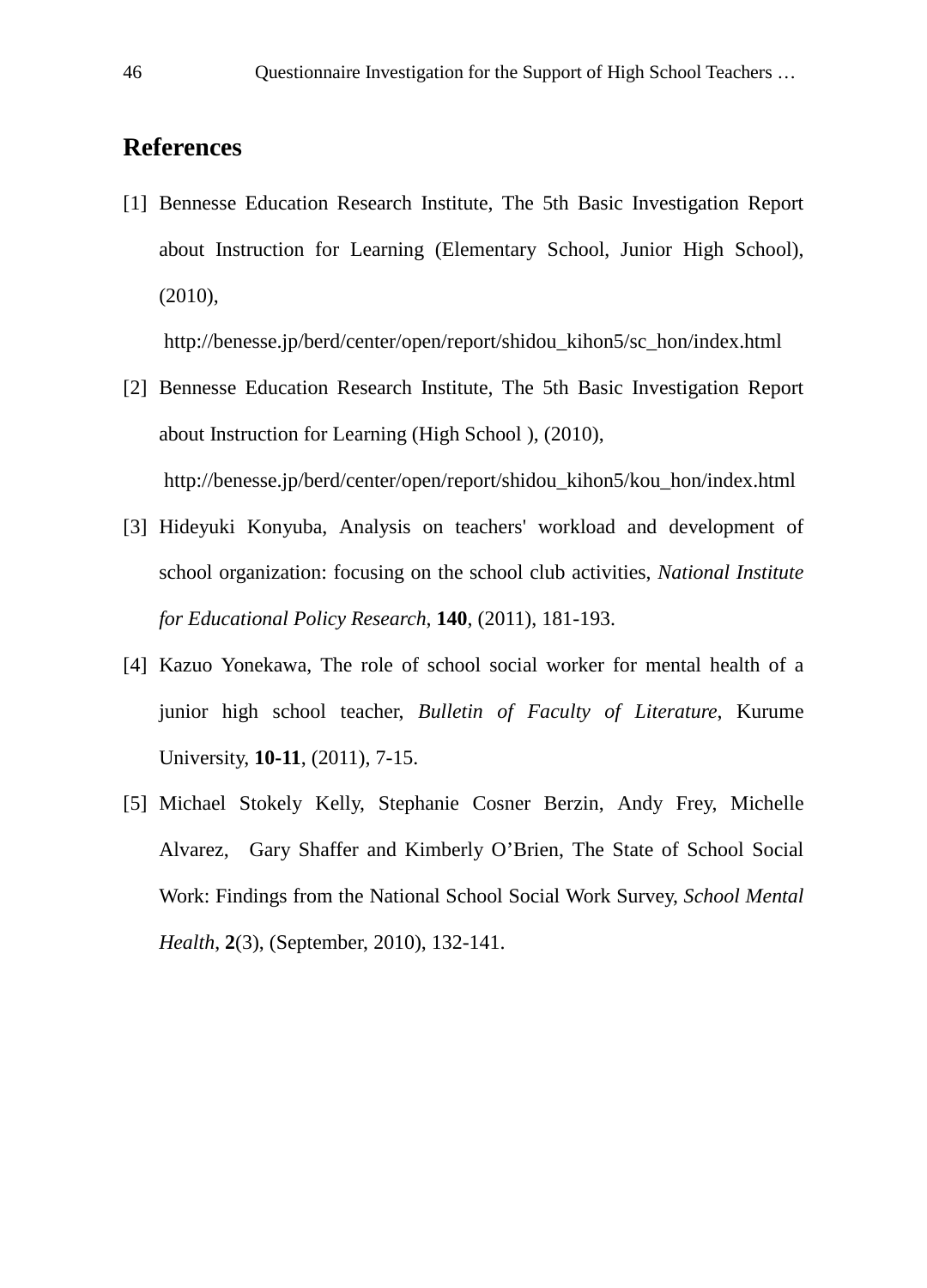## **Appendix**

## **Questionnaire about the Club Activities at High School**

### 1.**Please select the appropriate item in each column.**

| $\mathbf{1}$   | 1 Private        | 2Public                           |                                                                                                                           |                                                                                          |  |  |  |
|----------------|------------------|-----------------------------------|---------------------------------------------------------------------------------------------------------------------------|------------------------------------------------------------------------------------------|--|--|--|
| $\overline{2}$ | 1 Ordinary       | (2)                               | $\circled{3}$                                                                                                             | 4) Miscellaneous (<br>$\lambda$                                                          |  |  |  |
|                | course           | Technical                         | Commercial                                                                                                                |                                                                                          |  |  |  |
|                |                  | course                            | course                                                                                                                    |                                                                                          |  |  |  |
|                | (1)              |                                   | Select the club you are in charge of.                                                                                     |                                                                                          |  |  |  |
| Sports club    |                  | (1)                               |                                                                                                                           | Baseball ②Tennis ③Rugby ④Soccer ⑤Track-and-field ⑥Hockey ⑦Archery                        |  |  |  |
|                |                  |                                   |                                                                                                                           | 8 Golf 9 Kyudo (Japanese Archery) 10 Horsemanship 11<br>Basketball (12)                  |  |  |  |
|                |                  |                                   |                                                                                                                           | Badminton 13Heavy gymnastics 14Volleyball                                                |  |  |  |
|                |                  |                                   |                                                                                                                           | <b>19 Table tennis 19 Judo</b> 10 Kendo 19 Alpine 19 Skiing 20 Swimming 20 Miscellaneous |  |  |  |
|                |                  | €<br>$\mathcal{E}$                |                                                                                                                           |                                                                                          |  |  |  |
| Culture club   |                  |                                   |                                                                                                                           | 10 Human sciences 2 Research section 3 Living thing research section 4 Chemistry         |  |  |  |
|                |                  | research section                  |                                                                                                                           |                                                                                          |  |  |  |
|                |                  |                                   | 5 Physics research 6 Mathematics research 7 Brass ensemble 8 Instrumental music 9                                         |                                                                                          |  |  |  |
|                |                  | Literature                        |                                                                                                                           |                                                                                          |  |  |  |
|                |                  |                                   | 19 ESS 19 (Japanese Chess) 100 Art 120 Calligraphy 13 Railroad research 14 ESS 15                                         |                                                                                          |  |  |  |
|                |                  |                                   | Newspaper $\circledR$ Broadcast Department $\circledR$ Classic $\circledR$ Theater $\circledR$ Debating $\circledR$ Photo |                                                                                          |  |  |  |
|                |                  |                                   | department @Radio @Movie research                                                                                         |                                                                                          |  |  |  |
|                |                  |                                   | 23Miscellaneous (<br>$\mathcal{E}$                                                                                        |                                                                                          |  |  |  |
|                | (2)              | How about the she sort of job?    |                                                                                                                           |                                                                                          |  |  |  |
| 3              | <b>D</b> Adviser | (2)<br>Deputy                     | <b>3Miscellaneous</b> (                                                                                                   | $\mathcal{L}$                                                                            |  |  |  |
|                |                  | Adviser                           |                                                                                                                           |                                                                                          |  |  |  |
|                |                  |                                   |                                                                                                                           | Is the club strong enough to participate in the national sport meet?                     |  |  |  |
| 4              | (DYes            | <b>3No</b><br>2 Cannot say either |                                                                                                                           |                                                                                          |  |  |  |
|                |                  | It the club activity active?      |                                                                                                                           |                                                                                          |  |  |  |
| 5              | (I)Yes           | 2 Cannot say either               |                                                                                                                           | $\mathcal{O}N$ o                                                                         |  |  |  |
|                |                  |                                   |                                                                                                                           | How long a time do you spare for the club activity (Include moving time)                 |  |  |  |
| 6              | $\left($         | $\mathcal{L}$<br>hours / month    |                                                                                                                           |                                                                                          |  |  |  |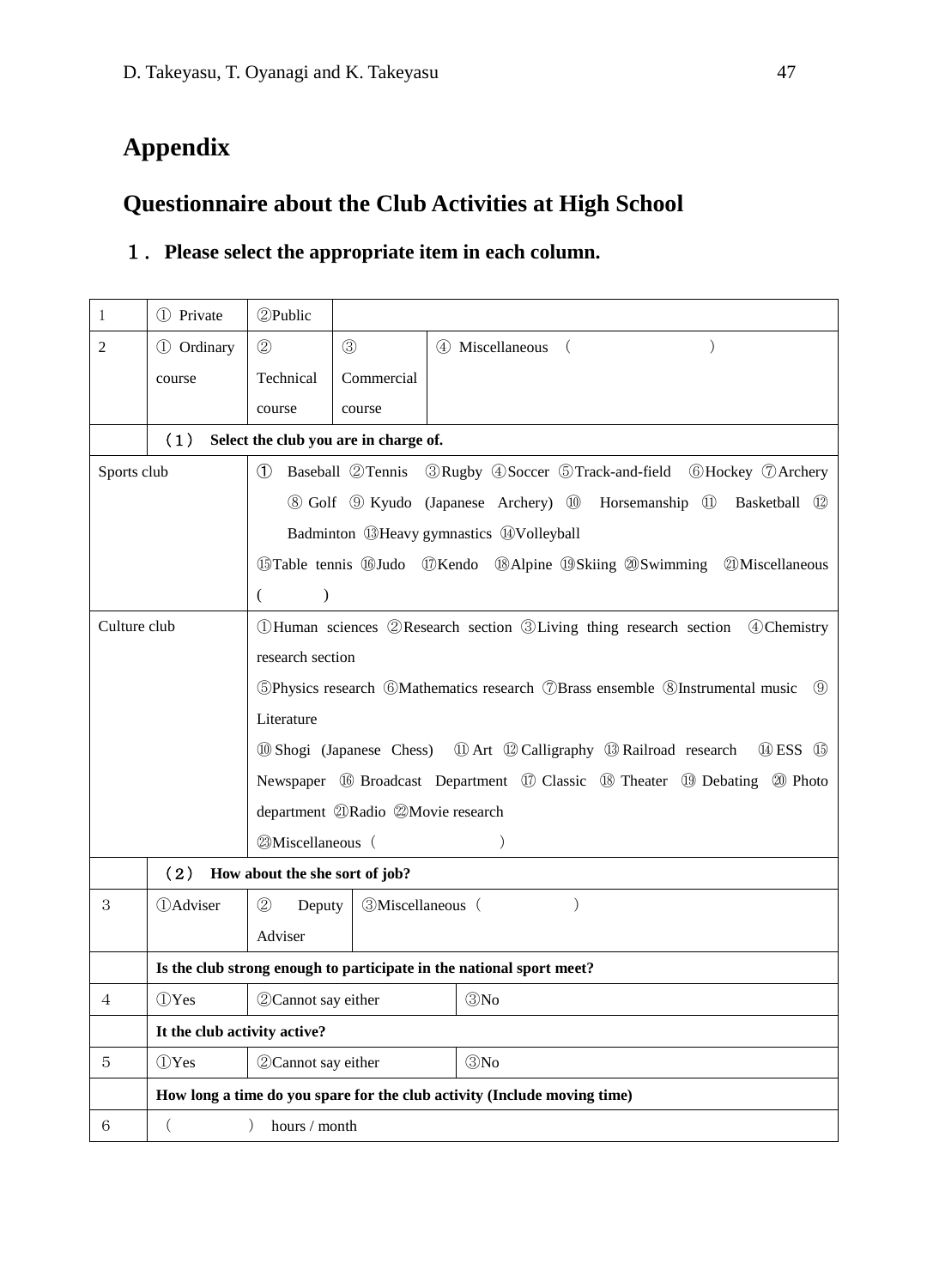|                        |          | റ      |              |  |                              |
|------------------------|----------|--------|--------------|--|------------------------------|
| Think it very Slightly |          | Cannot |              |  | say Slightly do Do not think |
| much                   | think so | either | not think so |  | <sub>SO</sub>                |
|                        |          |        |              |  |                              |

**2. We ask you a consciousness for the daily works.**

| 1.  | Feel it burden to teach                                  | 1            | $\mathcal{D}_{\mathcal{L}}$ | 3            | $\overline{4}$ | 5              |
|-----|----------------------------------------------------------|--------------|-----------------------------|--------------|----------------|----------------|
| 2.  | Feel it burden to prepare for teaching                   | 1            | 2                           | 3            | $\overline{4}$ | 5              |
| 3.  | Feel it burden to instruct for learning                  | $\mathbf{1}$ | 2                           | 3            | $\overline{4}$ | 5              |
| 4.  | handle<br>the<br>students'<br>it<br>burden<br>Feel<br>to | 1            | 2                           | 3            | $\overline{4}$ | $\overline{5}$ |
|     | performance                                              |              |                             |              |                |                |
| 5.  | Feel it burden to guide students                         | 1            | 2                           | $\mathbf{3}$ | $\overline{4}$ | - 5            |
| 6.  | Feel it burden to guide club activities                  | $\mathbf{1}$ | $\mathcal{D}_{\mathcal{L}}$ | 3            | $\overline{4}$ | $\overline{5}$ |
| 7.  | Feel it burden to guide committee                        | 1            | 2                           | 3            | $\overline{4}$ | 5              |
| 8.  | Feel it burden to manage the class                       | $\mathbf{1}$ | $\mathcal{D}_{\mathcal{L}}$ | 3            | $\overline{4}$ | 5              |
| 9.  | Feel it burden to deal with meeting, advance             | $\mathbf{1}$ | 2                           | 3            | $\overline{4}$ | $\overline{5}$ |
|     | arrangement                                              |              |                             |              |                |                |
| 10. | Feel it burden to deal with parents                      | 1            | $\mathcal{D}_{\mathcal{L}}$ | 3            | 4              | 5              |

## **3. We ask you a consciousness for guiding the club activities.**

| 1. | Feel worthwhile to guide club activities.        | 2                           | 3 <sup>3</sup> | $\overline{4}$ | 5 |
|----|--------------------------------------------------|-----------------------------|----------------|----------------|---|
| 2. | It is better for the professionals to guide club | 2                           | - 3            | $\overline{A}$ | 5 |
|    | activities.                                      |                             |                |                |   |
| 3. | I do not know the club field precisely that I    | -2                          | - 3            | $\overline{4}$ | 5 |
|    | take charge of.                                  |                             |                |                |   |
| 4. | I cannot share enough time to prepare for        | 2                           | - 3            | $\overline{4}$ | 5 |
|    | teaching because of the workload for the         |                             |                |                |   |
|    | guidance of club activities.                     |                             |                |                |   |
| 5. | Quite tired because of the activity on holiday.  | $\mathcal{D}_{\mathcal{L}}$ | 3 <sup>1</sup> | $\overline{4}$ | 5 |
| 6. | Have a hard time for the technical guidance.     | 2                           | 3              |                | 5 |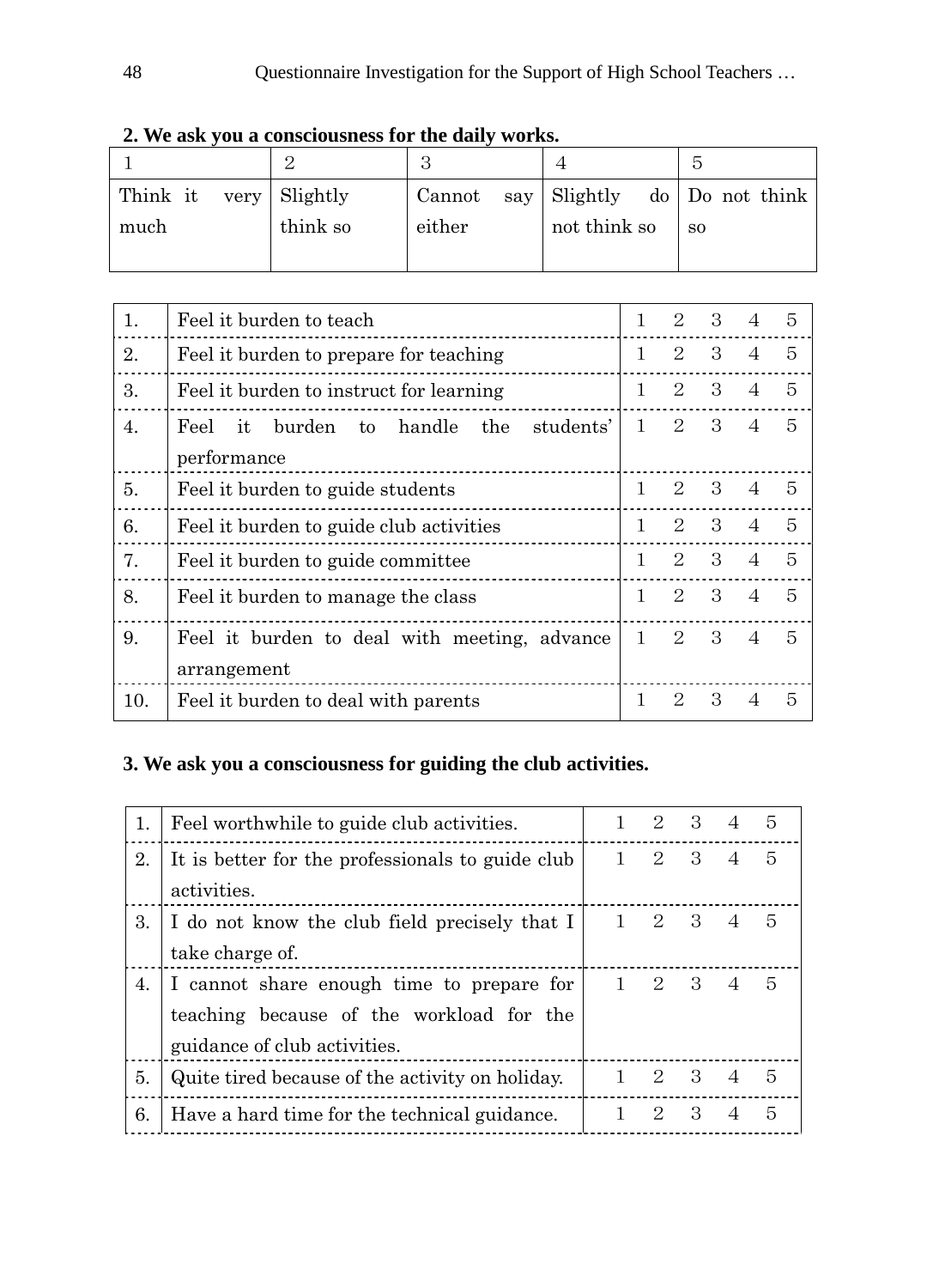| 7. Have a hard time for the mental guidance. | $1\quad 2\quad 3\quad 4\quad 5$ |  |  |
|----------------------------------------------|---------------------------------|--|--|
| 8. Want to have a person to consult with in  | 1 2 3 4 5                       |  |  |
| guiding club activities.                     |                                 |  |  |

## **4. We ask questions about yourself.**

| $\mathbf{1}$   | Sex                                                                                   | <b><i>OMale</i></b>             | $\circled{2}$<br>Fem                         |                                                                         |                   |                          |                              |                                                                  |
|----------------|---------------------------------------------------------------------------------------|---------------------------------|----------------------------------------------|-------------------------------------------------------------------------|-------------------|--------------------------|------------------------------|------------------------------------------------------------------|
|                |                                                                                       |                                 | ale                                          |                                                                         |                   |                          |                              |                                                                  |
| $\overline{2}$ | Age                                                                                   | $@20 \sim 29$                   | $\circled{3}30$<br>$\sim$ 39                 | (4)40<br>$\sim$ 49                                                      | \$50~59           | <b>6More</b><br>than 60  |                              |                                                                  |
| $\overline{3}$ | Positio<br>n.                                                                         | <b><i><u>DPrincipal</u></i></b> | $\circled{2}$<br>Depu<br>ty<br>Princ<br>ipal | $\odot a$<br>person<br>in<br>charge<br>of<br>educat<br>ional<br>affairs | 4)Teacher         | $\circledS$<br>Lecture   | $\circledS$<br>Assistan<br>t | $\circledcirc$<br>Miscella<br>neous<br>$\left($<br>$\mathcal{E}$ |
| $\overline{4}$ | Experi<br>ence<br>as a<br>teache<br>r.                                                | <b><i>OWithin 1</i></b><br>year | $\circledcirc$ 1<br>$\sim 2$<br>years        | $\circledS$ 3<br>$\sim 4$<br>years                                      | $45 - 9$<br>years | \$10<br>years or<br>more |                              |                                                                  |
| 5              | How<br>many<br>years<br>are<br>you<br>worki<br>ng for<br>the<br>presen<br>$\mathbf t$ | <b><i>OWithin 1</i></b><br>year | @1<br>$\sim 2$<br>years                      | $\circledS$ 3<br>$\sim 4$<br>years                                      | $45 - 9$<br>years | \$10<br>years or<br>more |                              |                                                                  |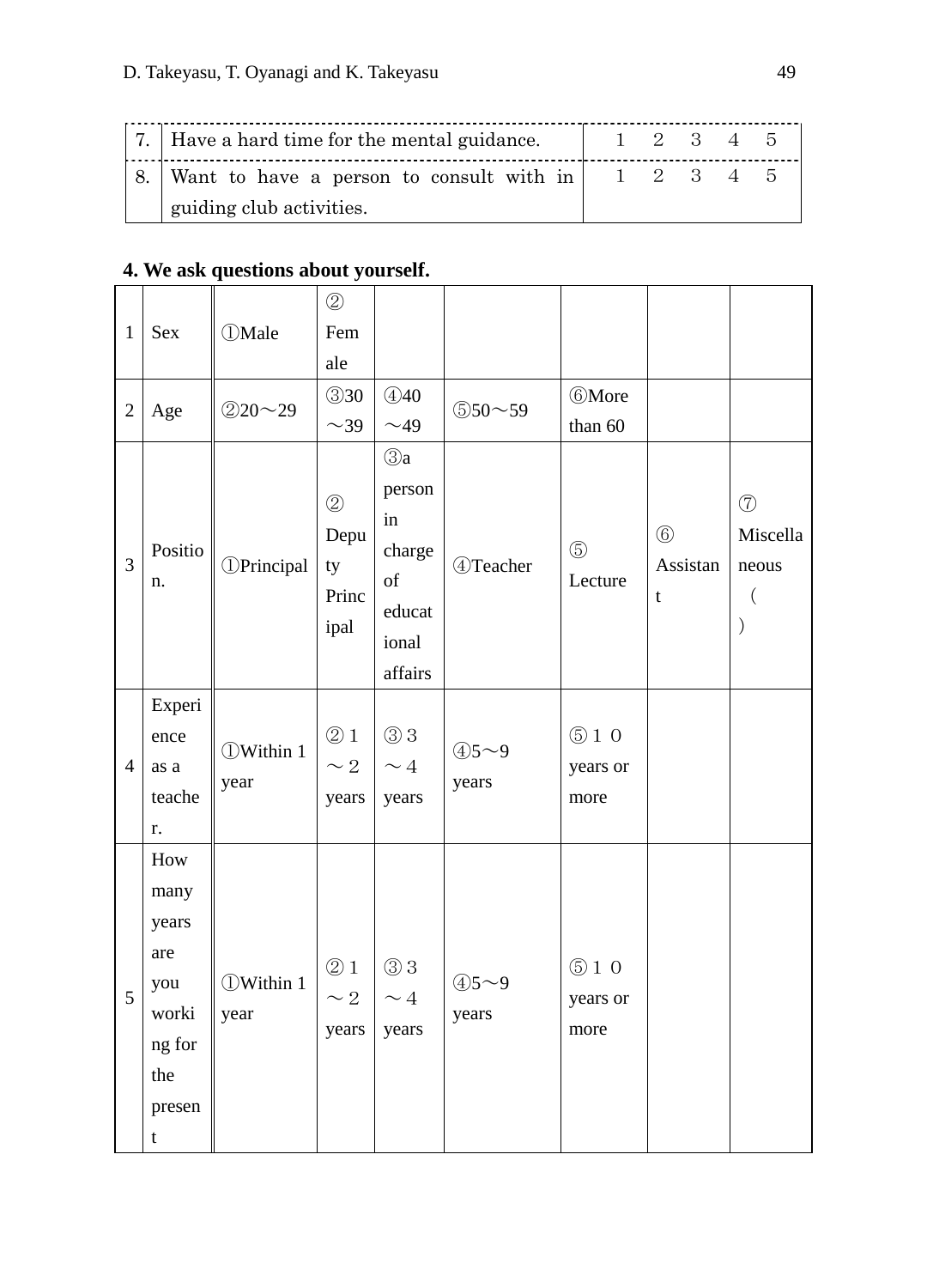|                                | school<br>$\overline{\mathcal{L}}$                |                                                                                      |                                                                |                                                            |                                                  |                                            |                                                      |                          |
|--------------------------------|---------------------------------------------------|--------------------------------------------------------------------------------------|----------------------------------------------------------------|------------------------------------------------------------|--------------------------------------------------|--------------------------------------------|------------------------------------------------------|--------------------------|
| 6                              | <b>Blood</b><br>Type.                             | $\bigcirc$<br>A Type                                                                 | $(2)$ B<br>Type                                                | $\circledS$ O<br>Type                                      | $(A)$ AB<br>Type                                 | $\circledS$<br>Unknow<br>n                 |                                                      |                          |
| $\overline{7}$                 | Are<br>you<br>marrie<br>d?                        | <b><i>OSingle</i></b>                                                                | $\circled{2}$<br>Marr<br>ied                                   |                                                            |                                                  |                                            |                                                      |                          |
| 8                              | How<br>many<br>childre<br>do<br>n<br>you<br>have? | $\bigcirc$<br>Member-of<br>-society<br>(daughter<br>who got<br>married) ()<br>people | $\circled{2}$<br>Colle<br>ge<br>stude<br>nt()<br>peop<br>le    | $\circled{3}$<br>High<br>school<br>studen<br>t()<br>people | 4Junior<br>high school<br>student ()<br>people   | $\circledS$<br>Schoolc<br>hild()<br>people | <b>©Less</b><br>than<br>kinderg<br>arten()<br>people | $\circled{7}$<br>Nothing |
| 9                              | Are<br>you<br>positiv<br>e to do<br>anythi<br>ng? | <b>3Positive</b>                                                                     | $^{\circledR}$<br>Cann<br>ot<br>choo<br>se<br>eithe<br>$\bf r$ | <b><i>ONot</i></b><br>positiv<br>e                         |                                                  |                                            |                                                      |                          |
| $\mathbf{1}$<br>$\overline{0}$ | Do<br>you<br>like to<br>be<br>alone?              | <b>5</b> Think it<br>so much                                                         | $\bigcirc$<br>$S$ ligh<br>tly<br>think<br>it so                | $\circledS$<br>$\mathbf t$<br>choose<br>either             | Canno $\circ$ 2Slightly<br>do not think<br>it so | <b><i>ONot</i></b><br>think it<br>SO       |                                                      |                          |
| $\mathbf{1}$<br>$\mathbf{1}$   | How<br>do you<br>spend<br>holida<br>ys ?          | <b><i><u>DOutdoor</u></i></b>                                                        | $\circled{2}$<br>Indo<br><b>or</b>                             | $\circledS$<br>Canno<br>$\mathbf t$<br>choose<br>either    |                                                  |                                            |                                                      |                          |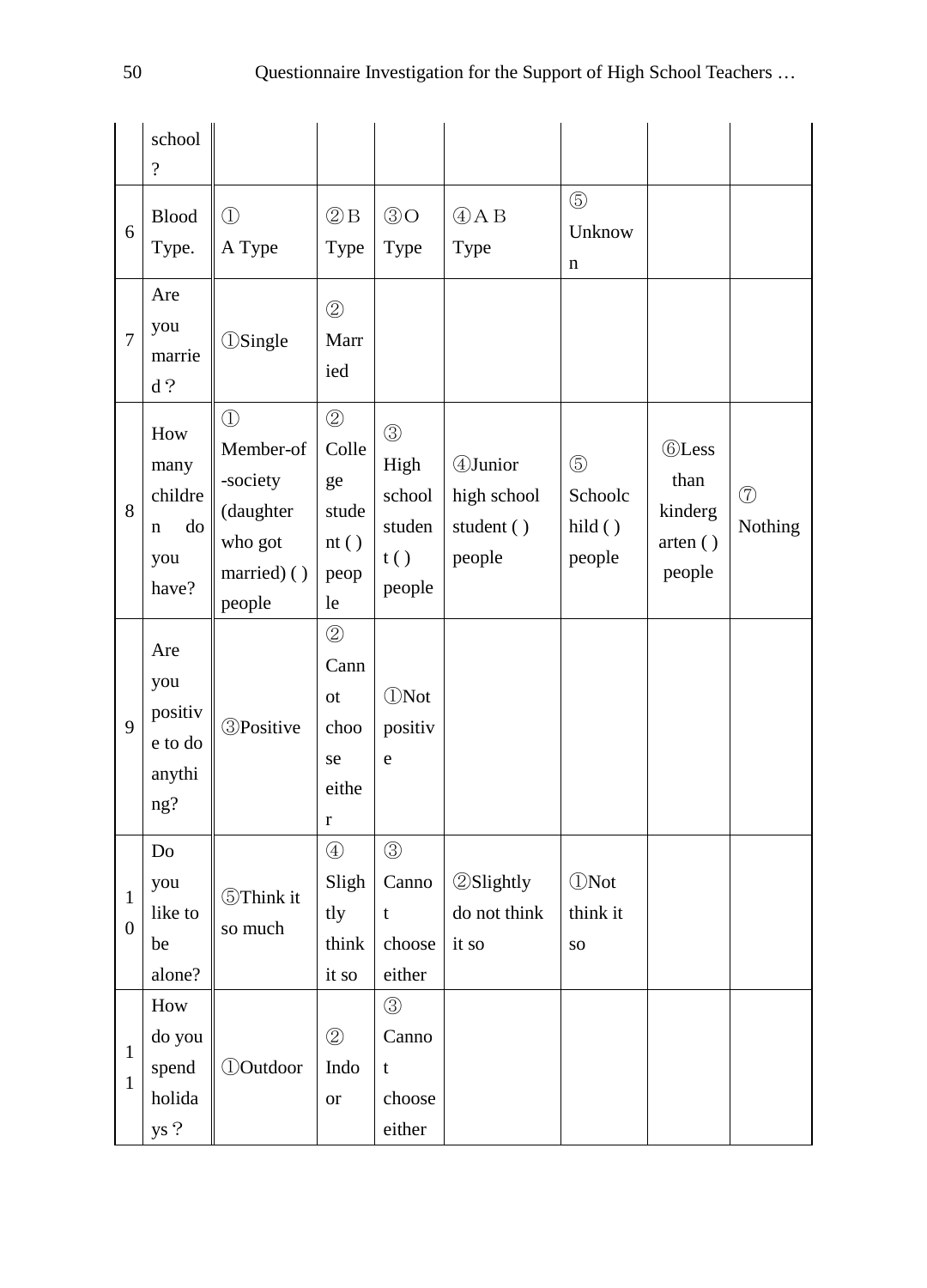| $\mathbf{1}$<br>$\overline{2}$ | What<br>is<br>most<br>import<br>ant to<br>you?<br>Choos<br>e only<br>one. | $\bigcirc$<br>Affection                                    | $\circledZ$<br>Mon<br>ey                                                | $\circledS$<br>Honor                   | $\circled{4}$<br>Clothes/Eati<br>$\rm ng/House$    | $\circledS$<br>Self-real<br>ization | $\circledS$<br>Miscella<br>neous |  |
|--------------------------------|---------------------------------------------------------------------------|------------------------------------------------------------|-------------------------------------------------------------------------|----------------------------------------|----------------------------------------------------|-------------------------------------|----------------------------------|--|
| $\mathbf{1}$<br>3              | Do<br>you<br>have a<br>brothe<br>$r$ ?                                    | <b><i>OYes</i></b>                                         | $\circledZ$<br>N <sub>o</sub>                                           |                                        |                                                    |                                     |                                  |  |
| $\mathbf{1}$<br>$\overline{4}$ | In<br>what<br>situati<br>on<br>among<br>brothe<br>rs?                     | <b>1</b> The<br>eldest son<br>or the<br>eldest<br>daughter | $\circledZ$<br><b>Betw</b><br>een<br>$\bigcirc$<br>and<br>$\circled{3}$ | $\circledS$<br>Young<br>est<br>child   |                                                    |                                     |                                  |  |
|                                |                                                                           |                                                            |                                                                         |                                        | (1) We ask questions about your current condition. |                                     |                                  |  |
|                                |                                                                           | <b>5Very</b><br>good                                       | $\circled{4}$<br>Rath<br>er<br>good                                     | $\circled{3}$<br>Ordina<br>ry<br>level | 2 Not so<br>$\operatorname{good}$                  | <b>D</b> Bad                        |                                  |  |
| $\mathbf{1}$<br>5              | $\operatorname*{How}$<br>about<br>your<br>physic<br>al<br>conditi<br>on?  | $\circledS$                                                | $\bigcirc$                                                              | $\circledS$                            | $\circledZ$                                        | $\bigcirc$                          |                                  |  |